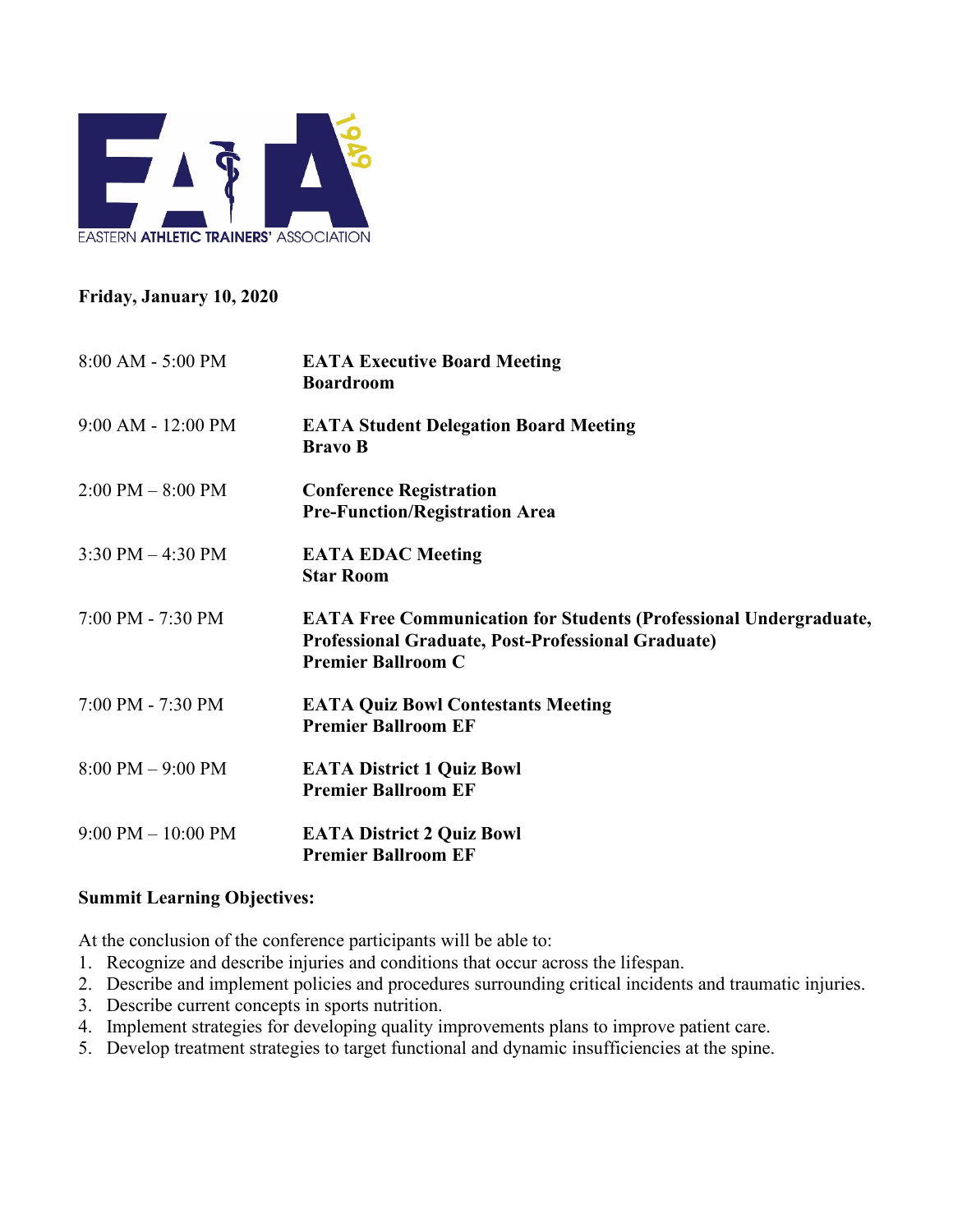| Educators and Preceptors Summit: Innovative Approaches to Address the 2020 Standards: From |  |
|--------------------------------------------------------------------------------------------|--|
| <b>Content Delivery to Andragogy</b>                                                       |  |

8:00 AM – 8:50 AM **Manual Therapy & Joint Manipulation of the Spine: Clinical Skill Acquisition, Teaching Tools & Tips** (Educators & Preceptors Session #1) **Celebrity D**

> This session will present rationale for and clinical application of commonly utilized manual therapy and joint manipulation techniques for the lumbar spine, thoracic spine, and lower cervical spine. Attendees will receive feedback about clinical performance of these manual therapy techniques during a hands-on session. In addition, participants will be provided with information about how to best educate professional athletic training students in the performance of these clinical skills, including discussion of equipment/supplies needed for instruction and best practices for teaching the specific clinical skills.

**Objectives:** At the end of this session/activity, the participant/attendee will be able to:

- 1. Identify indications and contraindications for the application of various manual therapy and joint manipulation techniques of the spine.
- 2. Perform various manual therapy and joint manipulation techniques of the spine.
- 3. Identify and correct common performance errors of novice clinicians and professional students when learning and practicing manual therapy and joint manipulation techniques of the spine.
- 4. Identify equipment and supplies needed to teach manual therapy and joint manipulation techniques of the spine.

**Level of Difficulty:** Essential **Practice Domain:** Therapeutic Intervention

Speaker: Jill Manners, SCD, LAT, ATC, PT, COMT

## 9:00 AM – 9:50 AM **Dislocation Reduction: Clinical Skill Acquisition, Teaching Tools & Tips** (Educators & Preceptors Session #2) **Celebrity D**

This session will present clinical application for dislocation reduction of the shoulder, fingers, and patella. Participants will receive hands-on education regarding their performance of dislocation reduction techniques. In addition, participants will be provided with information about how to best educate professional athletic training students in the performance of these clinical skills, including discussion of equipment/supplies needed for instruction and best practices for teaching the specific clinical skills.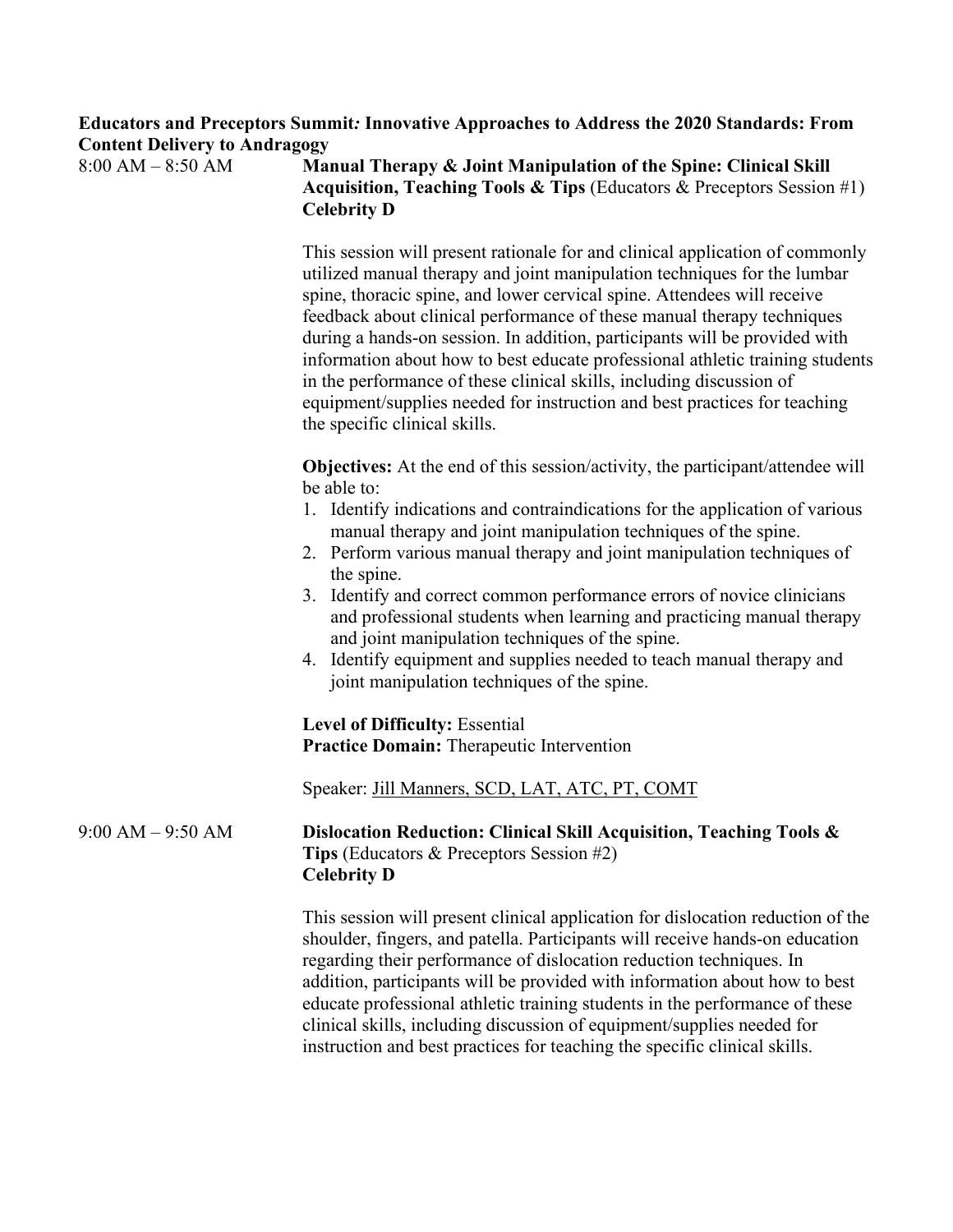**Objectives:** At the end of this session/activity, the participant/attendee will be able to:

- 1. Identify indications and contraindications for manual reduction of joint dislocations to the shoulder, fingers, and patella.
- 2. Perform joint dislocation reduction techniques for the shoulder, fingers, and patella.
- 3. Identify and correct common performance errors of novice clinicians and professional students when learning and practicing joint dislocation reduction techniques.
- 4. Identify equipment and supplies needed to teach joint dislocation techniques.

**Level of Difficulty:** Essential **Practice Domain:** Immediate and Emergency Care

Speakers: Darius Greenbacher, MD, Jessica Barrett, PhD, ATC

# 10:00 AM – 10:50 AM **Medication Administration: Clinical Skill Acquisition, Teaching Tools & Tips** (Educators & Preceptors Session #3) **Celebrity D**

This session will present various medication administration techniques that may be provided by athletic trainers in a variety of clinical practice settings. Administration of both emergency medication and subcutaneous/intramuscular injection will be included in this session. Participants will be provided with opportunities to practice medication administration and will receive feedback on the application of clinical skills. In addition, participants will be provided with information about how to best educate professional athletic training students in performance of these clinical skills, including discussion of equipment/supplies needed for instruction and best practices for teaching the specific clinical skills.

**Objectives:** At the end of this session/activity, the participant/attendee will be able to:

- 1. Perform medication administration for a variety of health emergencies.
- 2. Perform sub-cutaneous and intramuscular medication administration for prevention and treatment of a variety of health conditions.
- 3. Identify and correct common performance errors of novice clinicians and professional students when learning and practicing medication administration techniques.
- 4. Identify equipment and supplies needed to teach medication administration techniques.

# **Level of Difficulty:** Essential

**Practice Domain:** Immediate and Emergency Care, Therapeutic Intervention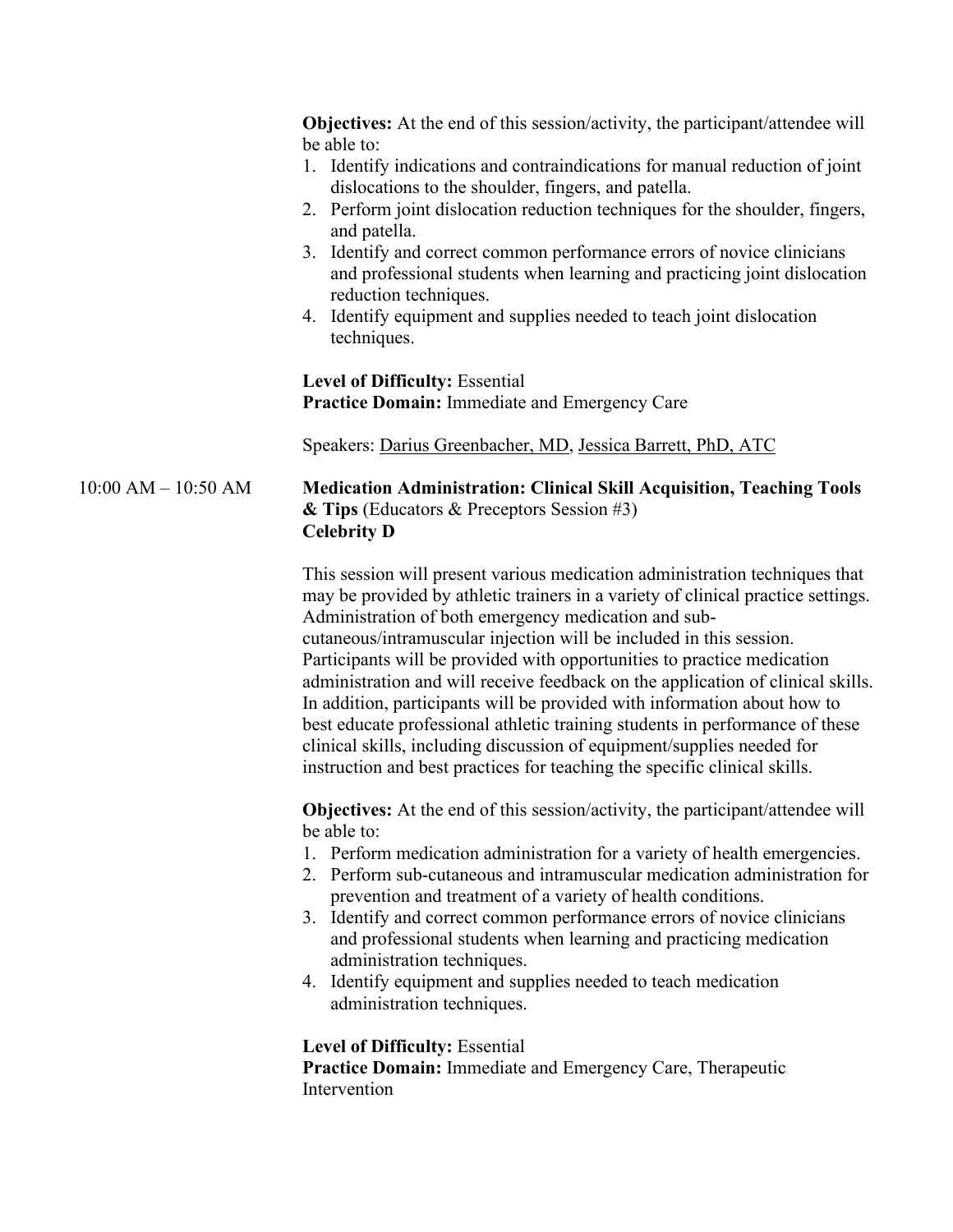# Speakers: Ed Strapp, FPC, NRP, LAT, ATC David Wilkenfeld, EdD, LAT, ATC

# 11:00 AM – 11:50 AM **Concurrent Sessions:** *(choice of)*

**Immersive Clinical Education Roundtable** (Educators & Preceptors Session #4) *-OR-***Defining and Demonstrating Contemporary Expertise in Professional Education** (Educators & Preceptors Session #4A)

**Immersive Clinical Education Roundtable** (Educators & Preceptors Session #4) **Celebrity D Not eligible for Category A CEUs**

This session is aimed at Coordinators of Clinical Education (and Program Directors) wishing to learn more about the benefits and challenges of implementing immersive clinical education experiences into the athletic training curriculum. This session will utilize a question and answer format using a panel of experts in the educational field who have a vast amount of experience developing and implementing immersive clinical education in professional athletic training education.

**Objectives:** At the end of this session/activity, the participant/attendee will be able to:

- 1. Describe the benefits of immersive clinical education as part of the profession athletic training curriculum.
- 2. Identify the unique challenges of establishing immersive clinical education experiences as part of the profession athletic training curriculum.
- 3. Compare and contrast various approaches to implementing immersive clinical education into the professional athletic training curriculum.
- 4. Develop a clinical education plan that incorporates immersive clinical education experiences for athletic training students.

### **Level of Difficulty:** Essential

**Practice Domain:** Healthcare Administration and Professional Responsibility

Speakers: Nancy Groh, EdD, LAT, ATC, Jill Manners, SCD, LAT, ATC, PT, COMT, Matthew O'Brien, PhD, LAT, ATC, David Wilkenfeld, EdD, LAT, ATC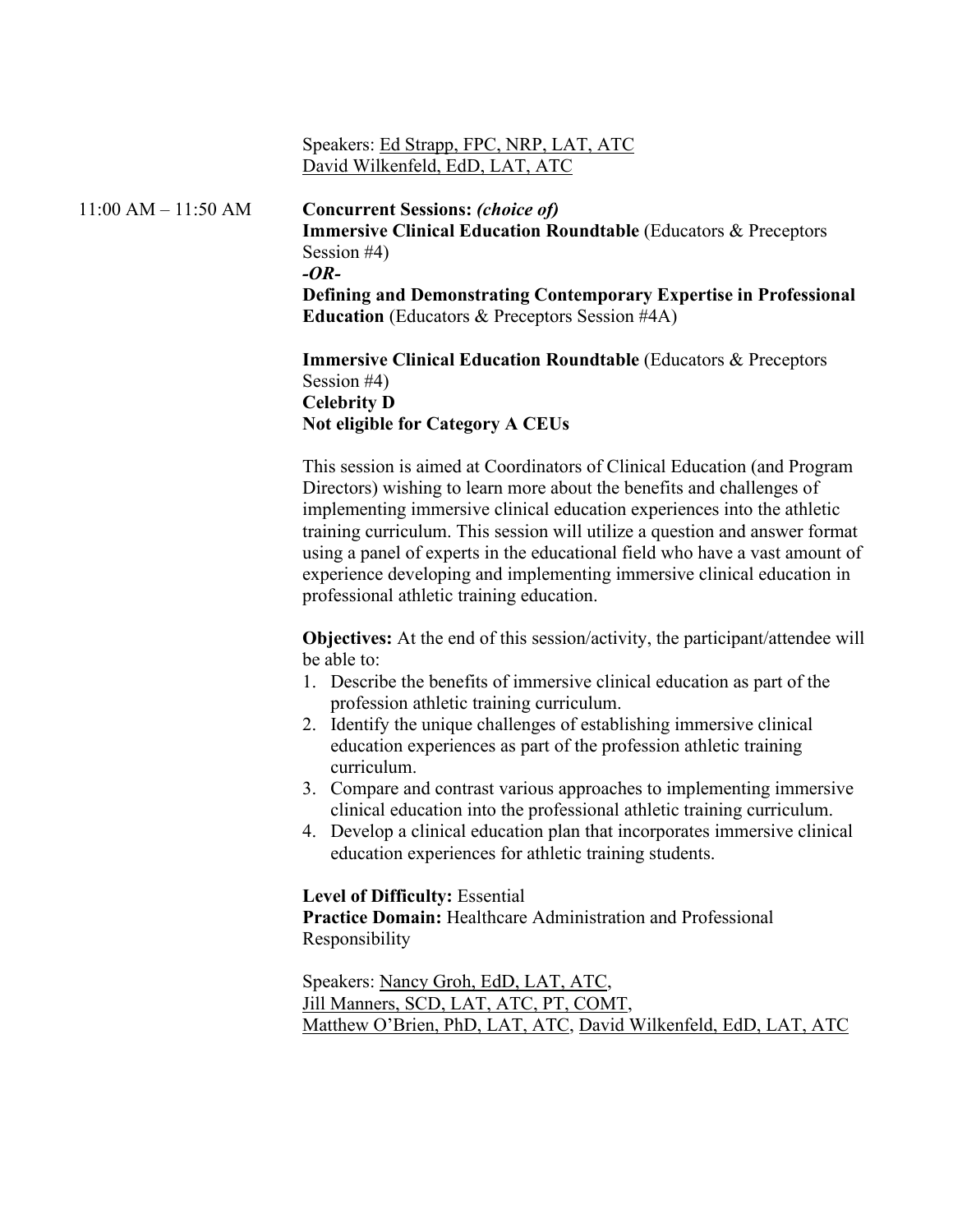# **Defining and Demonstrating Contemporary Expertise in Professional Education** (Educators & Preceptors Session #4A) **Celebrity A Not eligible for Category A CEUs**

Contemporary expertise is described within the CAATE's 2020 Professional standards is the "knowledge and training of current concepts and best practices in routine areas of athletic training". The addition of the terminology "contemporary expertise" to CAATE 2020 Professional Standards provides the program an opportunity to assess the rationale for didactic and clinical teaching choices. Educators provide content knowledge and models of expert thinking, which are both critical for a student's development from novice to competent, entry-level practitioner. Therefore, faculty and preceptor educators should strive to have contemporary expertise within one or more of the routine areas of athletic training related to teaching and/or clinical practice duties. The purpose of this session is to provide context for the meaning of contemporary expertise as it relates to the CAATE's 2020 Professional Program Standards. More specifically, I will describe the role that contemporary expertise plays in faculty and preceptor development. In addition, I will also provide examples on how a program can effectively assess and demonstrate the contemporary expertise of their faculty and preceptors.

**Objectives:** At the end of this session/activity, the participant/attendee will be able to:

- 1. Define contemporary expertise within Athletic Training Education.
- 2. Identify various methods for demonstrating contemporary expertise in Athletic Training.
- 3. Identify areas that do not count toward demonstration of contemporary expertise in Athletic Training.

**Level of Difficulty:** Essential **Practice Domain:** Healthcare Administration and Professional Responsibility

Speakers: Luzita Vela, PhD, LAT, ATC

12:00 PM – 12:50 PM **Buffet Lunch & Keynote Speaker: One of These Things (Does Not Look Like the Other)** (Educators & Preceptors Session #5) **Celebrity A Not eligible for Category A CEUs**

> This keynote session will discuss the current state and future of athletic training education.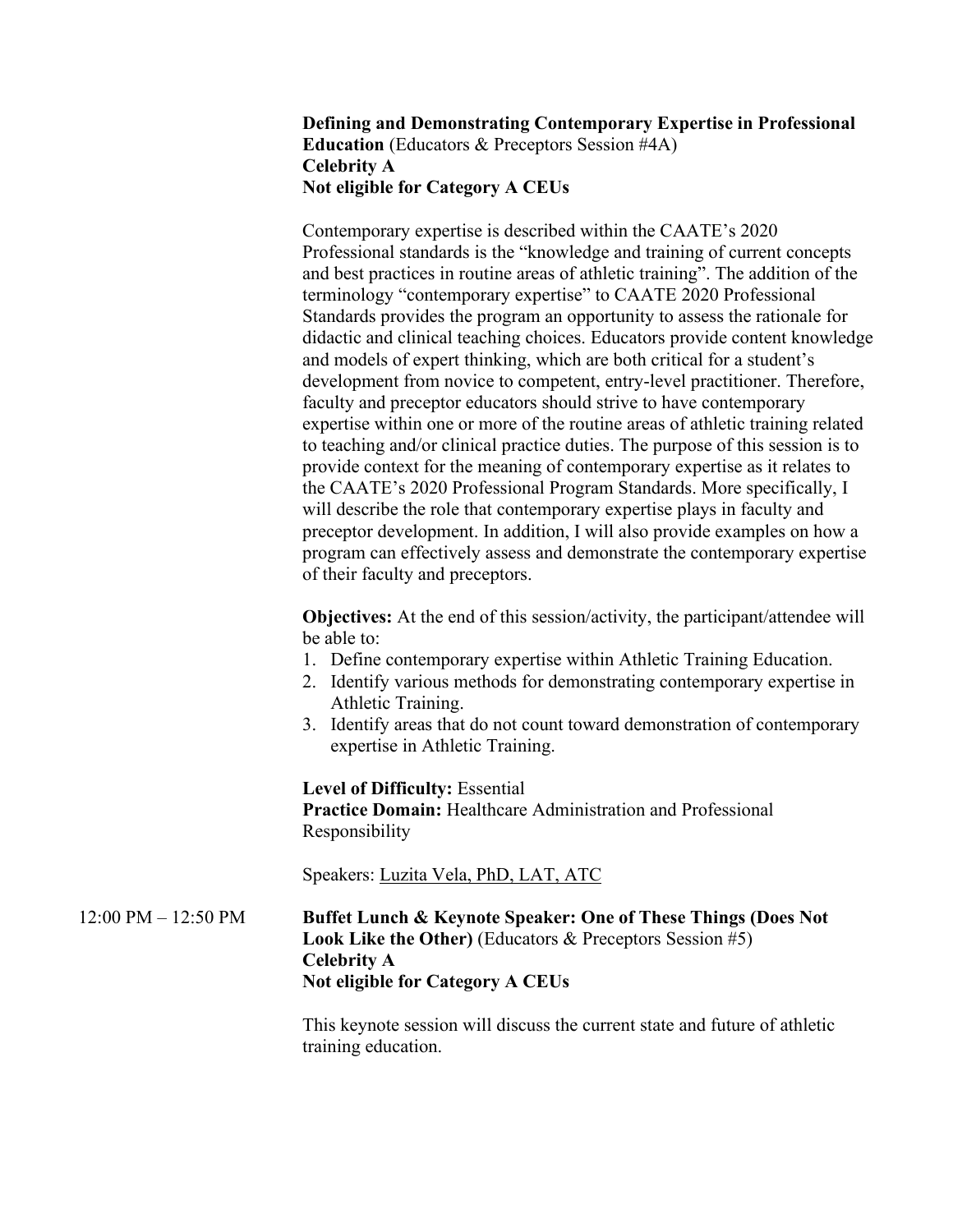|                       | <b>Objectives:</b> At the end of this session/activity, the participant/attendee will<br>be able to:<br>1. Identify trends in Athletic Training education.<br>2. Identify various opportunities for the future of Athletic Training<br>Education.<br>3. Identify various challenges for the future of Athletic Training<br>Education.                                                                                                                                                                                                                                                                                                  |
|-----------------------|----------------------------------------------------------------------------------------------------------------------------------------------------------------------------------------------------------------------------------------------------------------------------------------------------------------------------------------------------------------------------------------------------------------------------------------------------------------------------------------------------------------------------------------------------------------------------------------------------------------------------------------|
|                       | <b>Level of Difficulty: Essential</b><br><b>Practice Domain:</b> Healthcare Administration and Professional<br>Responsibility                                                                                                                                                                                                                                                                                                                                                                                                                                                                                                          |
|                       | Speakers: Craig Denegar, PhD, PT, ATC, FNATA                                                                                                                                                                                                                                                                                                                                                                                                                                                                                                                                                                                           |
| $1:00$ PM $- 1:50$ PM | <b>Advanced Wound Closure Techniques: Clinical Skill Acquisition,</b><br><b>Teaching Tools &amp; Tips</b> (Educators & Preceptors Session #6)<br><b>Celebrity D</b>                                                                                                                                                                                                                                                                                                                                                                                                                                                                    |
|                       | This session will present various advanced wound closure techniques,<br>including suturing and stapling. Attendees will receive feedback about<br>clinical performance of these wound closure techniques during a hands-on<br>session. In addition, participants will be provided with information about<br>how to best educate professional athletic training students in the<br>performance of these clinical skills, including discussion of the<br>equipment/supplies needed for instruction and best practices for teaching<br>the specific clinical skills.                                                                      |
|                       | <b>Objectives:</b> At the end of this session/activity, the participant/attendee will<br>be able to:<br>1. Identify the clinical advantages, disadvantages, and indications for<br>various advanced wound closure techniques.<br>2. Select the most appropriate wound closure technique for various<br>injuries.<br>3. Perform various wound closure techniques.<br>4. Identify and correct common performance errors of novice clinicians<br>and professional students when learning and practicing advanced wound<br>closure techniques.<br>5. Identify equipment and supplies needed to teach advanced wound<br>closure techniques. |
|                       | <b>Level of Difficulty: Essential</b><br>Practice Domain: Immediate and Emergency Care                                                                                                                                                                                                                                                                                                                                                                                                                                                                                                                                                 |
|                       | Speakers: Dan Strohecker, MS, LAT, ATC, OTC, CES                                                                                                                                                                                                                                                                                                                                                                                                                                                                                                                                                                                       |
| 2:00 PM – 2:50 PM     | <b>Model Practice Showcase</b> (Educators & Preceptors Session #7)                                                                                                                                                                                                                                                                                                                                                                                                                                                                                                                                                                     |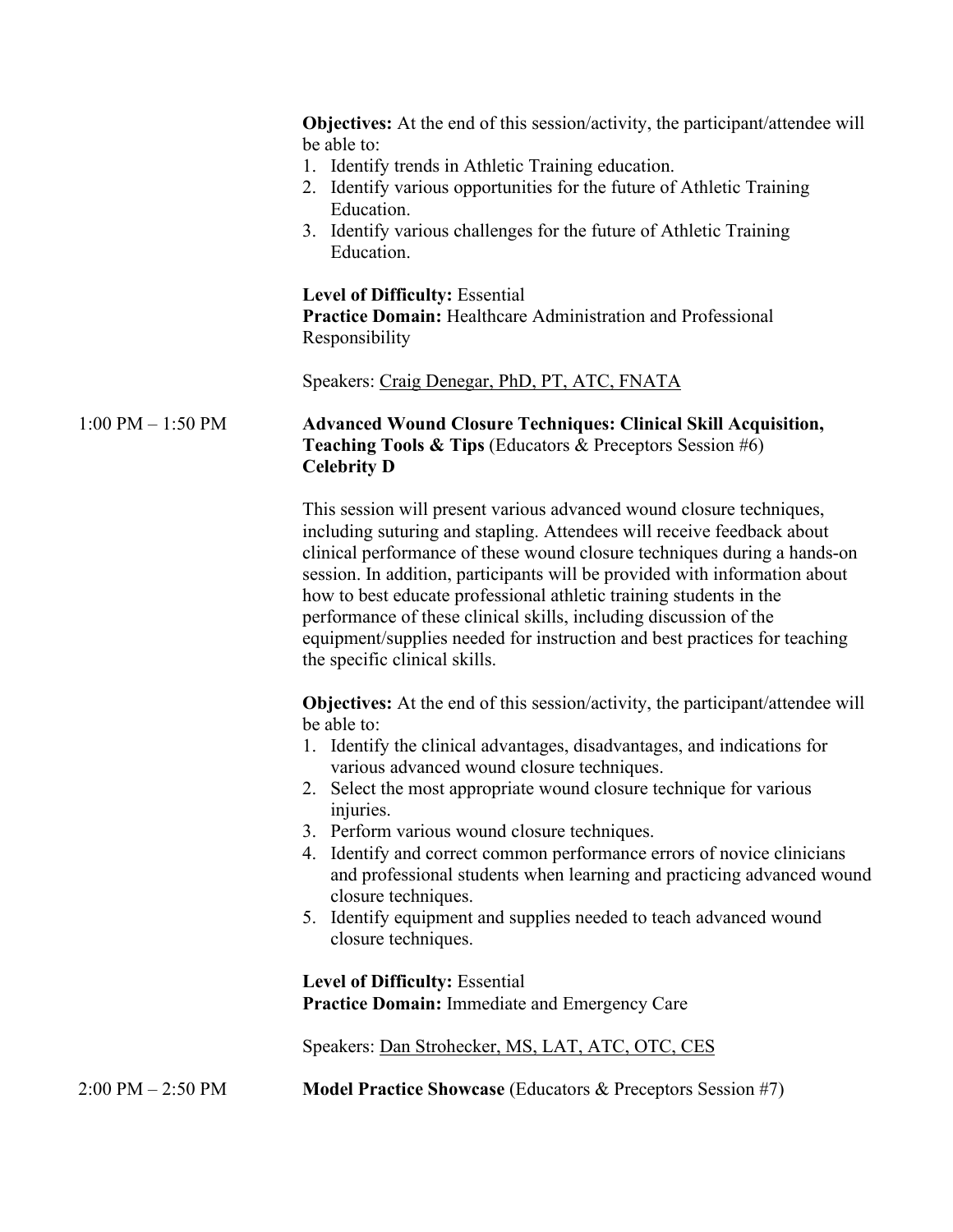# **Celebrity A**

This session will feature six, eight-minute presentations from athletic training faculty and preceptors about a specific teaching technique or tool that has enhanced the teaching and learning process of professional or postprofessional Athletic Training students.

**Objectives:** At the end of this session/activity, the participant/attendee will be able to:

- 1. Implement a variety of teaching techniques and strategies into their professional practice as classroom and/or clinical educators.
- 2. Critique the classroom and/or clinical education teaching-learning process for professional/post-professional athletic training students.

**Level of Difficulty:** Essential

**Practice Domain:** Healthcare Administration and Professional Responsibility

Speakers: (6 presenters x 8 minutes each with Q&A)

# **Emergency-Care for Athletes Summit**

**Objectives:** At the end of this session/activity, the participant/attendee will be able to:

- 1. Recognize athletes who are most at-risk for cardiac events with special consideration for sport, ethnicity, and gender
- 2. Summarize the key points of the 2018 Consensus Statement "Pre-Hospital Care of Exertional Heat Stroke" including rapid assessment, rapid temperature measurement, rapid cooling, and cool-first/transport second.
- 3. Apply necessary clinical skills for exertional heat stroke including assessment, rectal temperature measurement, mesh stretcher utilization, cold water immersion, and cool-first/transport second.
- 4. Summarize pragmatic applications to control uncontrolled bleeding through the use of tourniquets, wound packing applications, emergency trauma dressings, hemostatic gauze, and chest seals.
- 5. Apply variety of pre-hospital management skills that can be utilized when spine board immobilization is not employed.
- 6. Utilize bag valve masks, nasopharyngeal, oropharyngeal, and supraglottic airways.

3:00 PM - 3:50 PM **EBP Lecture: Maximizing the Prevention of Sudden Cardiac Death in Athletes** (E-Care Lecture #1) **Celebrity A**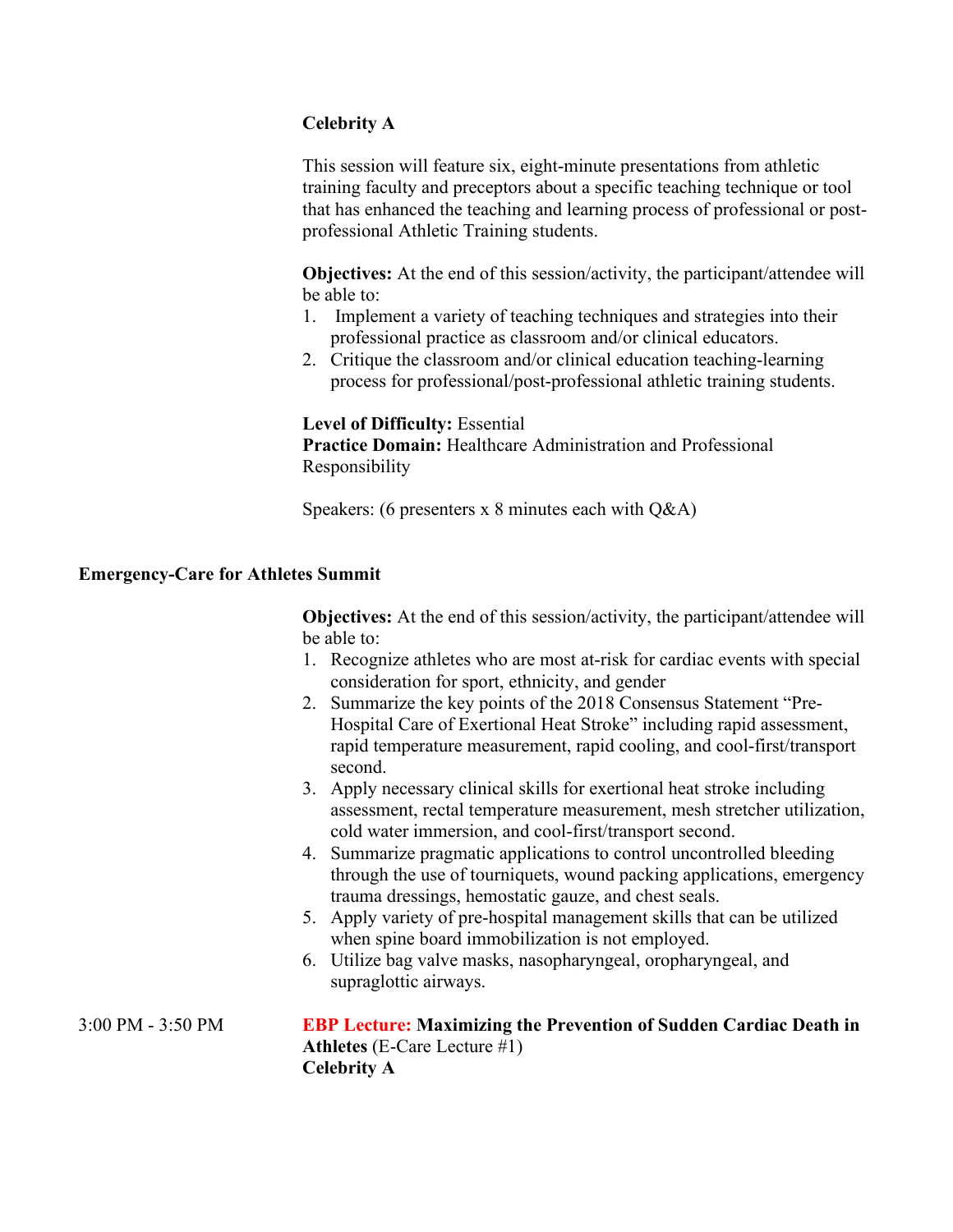|                      | This session will focus on how to maximize appropriate cardiac screening<br>by recognizing the high-risk athletes and by recognizing the high-risk<br>sports. Consideration of ethnicity and gender will also be examined.                                                                                                                                                                                                        |
|----------------------|-----------------------------------------------------------------------------------------------------------------------------------------------------------------------------------------------------------------------------------------------------------------------------------------------------------------------------------------------------------------------------------------------------------------------------------|
|                      | Speaker: George Chiampas, DO                                                                                                                                                                                                                                                                                                                                                                                                      |
| 4:00 PM - 4:50 PM    | <b>EBP Lecture: Advanced Wound Care Management for Athletic</b><br><b>Trainers</b> (E-Care Lecture #2)<br><b>Celebrity A</b>                                                                                                                                                                                                                                                                                                      |
|                      | Speaker: Darryl Conway, MA, AT, ATC                                                                                                                                                                                                                                                                                                                                                                                               |
| 5:00 PM - 5:50 PM    | <b>EBP Lecture: Pre-Hospital Care for Exertional Heat Stroke (E-Care</b><br>Lecture $#3)$<br><b>Celebrity A</b>                                                                                                                                                                                                                                                                                                                   |
|                      | This presentation will provide an overview of the new 2018 consensus<br>statement released titled – Pre-Hospital Care of Exertional Heat Stroke. The<br>focus will be on the four pillars highlighted in the text: rapid assessment,<br>rapid temperature measurement, rapid cooling, and cool-first/transport<br>second.                                                                                                         |
|                      | Speakers: Douglas Casa, PhD, ATC, FNAK, FACSM, FNATA                                                                                                                                                                                                                                                                                                                                                                              |
| $6:00$ PM $-6:50$ PM | Keynote Address: Lessons Learned through the Years as Medical<br>Director of the Chicago Marathon (E-Care Lecture #4)<br><b>Not eligible for Category A CEUs</b>                                                                                                                                                                                                                                                                  |
|                      | Large Scale sporting events have over the years evolved to address<br>uncommon medical conditions while concurrently managing multiple<br>diverse challenges of the current state. We will take a behind the scene look<br>at the 2nd largest Marathon in the world and how innovative approaches,<br>the collaboration of multiple specialties and never staying comfortable has<br>led to establishing best practices in sport. |
|                      | <b>Celebrity A</b>                                                                                                                                                                                                                                                                                                                                                                                                                |
|                      | Speaker: George Chiampas, DO                                                                                                                                                                                                                                                                                                                                                                                                      |
| 7:00 PM - 9:00 PM    | <b>EBP Workshop: Clinical Skills Necessary for the Pre-Hospital Care for</b><br><b>Exertional Heat Stroke - Hands on Laboratory Experience (E-Care</b><br>Breakout #1)<br><b>Celebrity HI</b>                                                                                                                                                                                                                                     |
|                      | This laboratory session will provide a hands-on opportunity to discuss and<br>practice the following skills: EHS assessment, rectal temperature                                                                                                                                                                                                                                                                                   |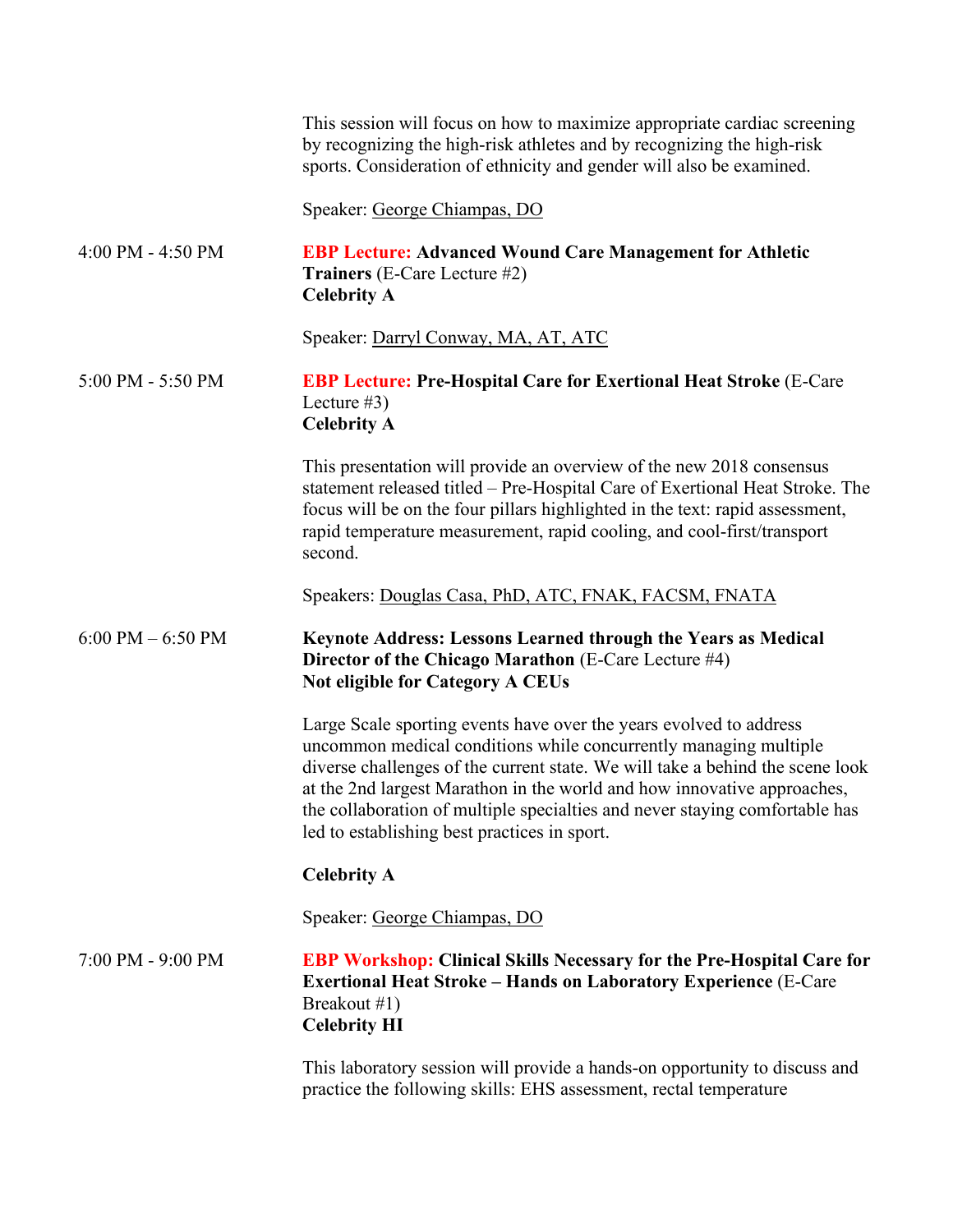measurement, mesh stretcher utilization, cold water immersion, and coolfirst/transport second.

Speakers: Douglas Casa, PhD, ATC, FNAK, FACSM, FNATA, Robert Huggins, PhD, LAT, ATC, Rebecca Stearns, PhD, ATC, Samantha Scarneo, PhD, ATC

# 7:00 PM - 9:00 PM **EBP Workshop: Beyond Direct Pressure: Evidence-Based & Pragmatic Approach for Advanced Wound Care** (E-Care Breakout #2) **Celebrity E**

"Stop the Bleed" on Steroids! Evidence-based look at pragmatic applications to control uncontrolled bleeding through the use of tourniquets, wound packing applications, emergency trauma dressings, hemostatic gauze, and chest seals.

Speakers: Darryl Conway, MA, AT, ATC, Edward Strapp, TP-C/FP-C, NRP, ATC-L

# 7:00 PM - 9:00 PM **EBP Workshop: Contemporary Cervical Spine Injury Management: Spine Motion Restriction, Extrication, and Transfer Strategies** (E-Care Breakout #3) **Celebrity FG**

In light of the sweeping changes to historical cervical spine trauma acute treatment paradigms, athletic trainers should be ready to manage suspected spine injuries using alternative methods to spine immobilization. While immobilization to a spine board may still be a viable option, spine motion restriction may be the overarching management goal, incorporating selfextrication, rescuer assisted transfers, lift maneuvers, and equipment removal prior to transport. This workshop will provide the attendee an opportunity to review and rehearse a variety of pre-hospital management skills that can be utilized when spine board immobilization is not employed.

Speakers: Erik Swartz, PhD, ATC, FNATA, Michael Cendoma, MS, ATC, ACLS

# 7:00 PM – 9:00 PM **EBP Workshop: Emergency Airway Management (**E-Care Breakout #4) **Celebrity D**

Airway management is a low frequency yet high intensity intervention that requires practice and review frequently. This workshop will provide a hands-on opportunity for participants to practice bag valve masks, nasopharyngeal, oropharyngeal, and supraglottic airways.

Speaker: Fran Feld, DNP, CRNA, LAT, NRP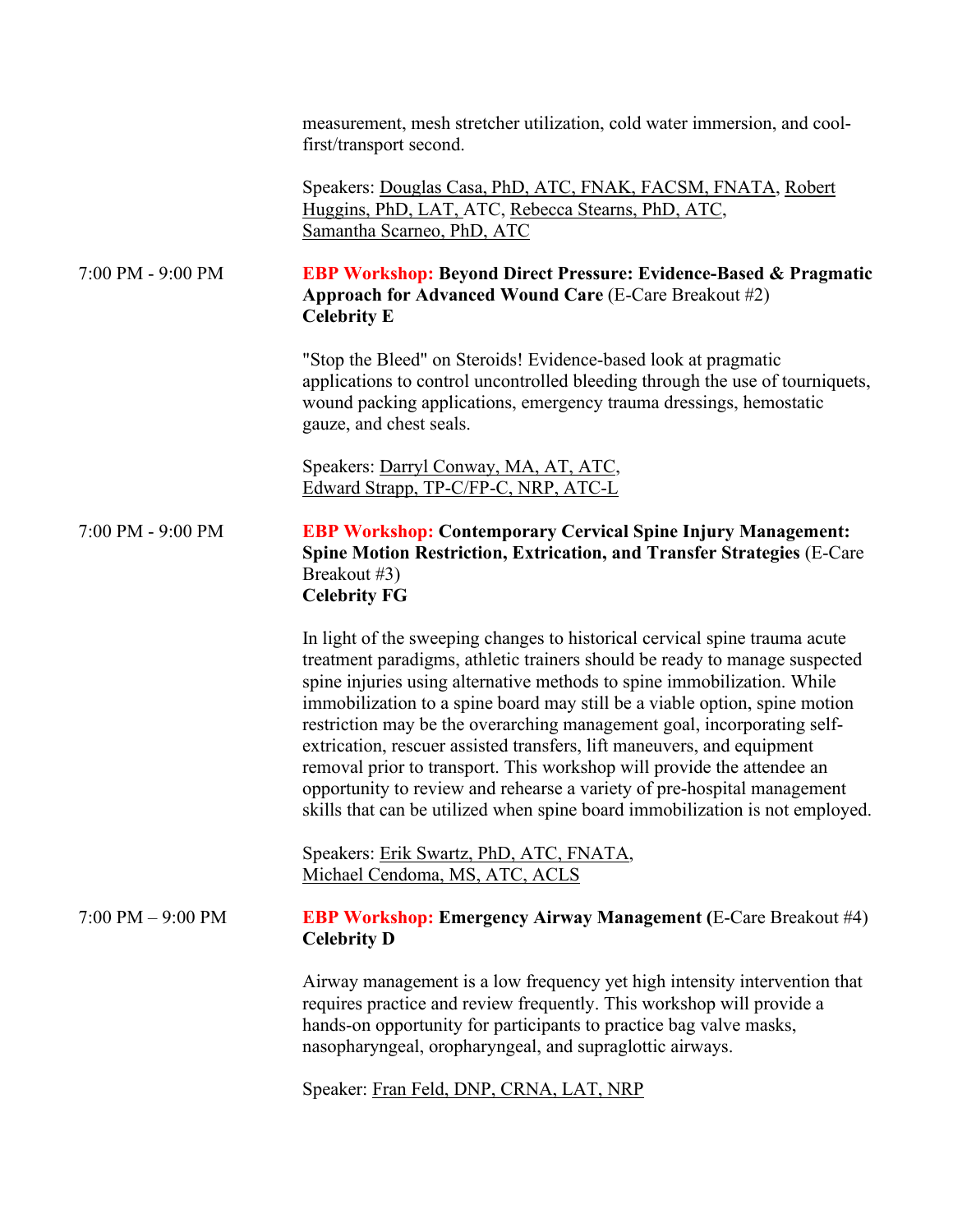| $6:00$ PM $-6:50$ PM | Stories from the Sidelines: Difficult Cases (Joint Session #1) |
|----------------------|----------------------------------------------------------------|

**\*\*\*NOTE: Joint Sessions for Students and the General Membership** (Joint Session)

**Premier Ballroom C**

In this presentation, an experienced panel of Athletic Trainers will discuss difficult cases they have encountered throughout their careers, as well as how they dealt with them. It will include an open forum for students and the general membership to have a question/answer session as well.

**Objectives:** At the end of this session/activity, the participant/attendee will be able to:

- 1. Describe case scenarios from various athletic settings.
- 2. Identify common clinical practice-based problem-solving skills that is beyond what is taught in a textbook.
- 3. Develop critical thinking, clinical reasoning, and problem-solving skills to be used in clinical practice.

### **Level of Difficulty:** Essential

**Practice Domain:** Injury/Illness Prevention and Wellness Protection, Clinical Evaluation and Diagnosis, Immediate and Emergency Care, Treatment and Rehabilitation, and Organization and Professional Health and Well-Being.

Speakers: Tim Weston, MEd, ATC Michael Goldenberg, MS, ATC Marjorie King, PhD, ATC, PT, FACSM

# **Workshops**

### 9:00 AM – 12:00 PM **EBP Workshop: Manual Approach to Neurogenic TOS in Baseball Pitchers** (Workshop A) **Celebrity HI**

This course is intended to instruct the athletic trainer and/or manual therapist on identifying and removing restrictions that can cause nerve entrapment. Participants are expected to identify the difference between nerve tension and soft tissue local restriction. Participants will learn manual techniques that improve glide and movement between structures and get hands-on experience in palpation and differentiation of soft tissues including, skin, fascia, muscle and nerve. Participants will learn where the nerves are most susceptible to muscular impingement in the pitching mechanics, and methods to diagnose and differentiate between median, radial and ulnar nerve tension. Participants will work on each other and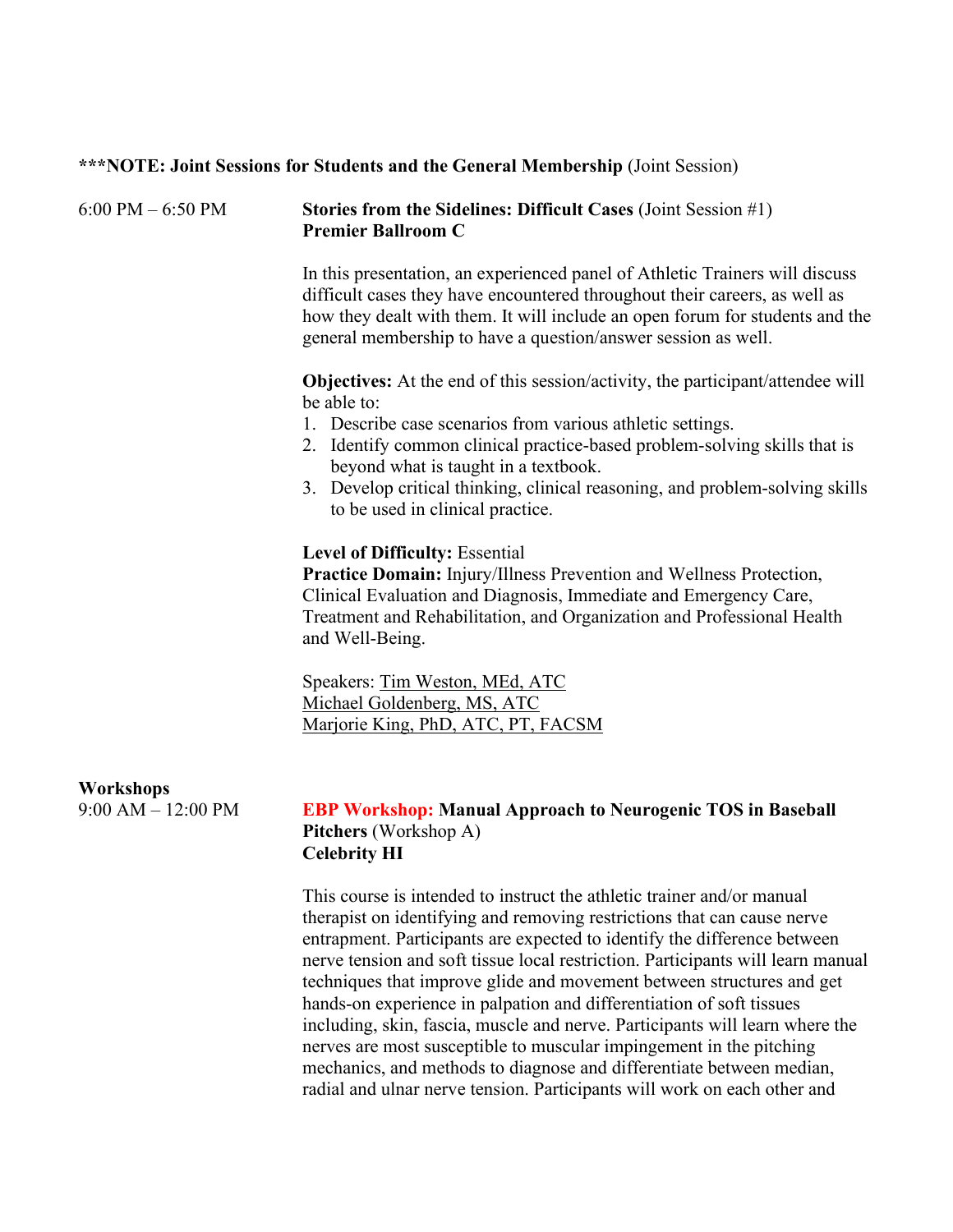identify the difference between a localized muscular adhesion vs. an entrapped peripheral nerve. Pitch specific mobilization and flexibility techniques will be learned as a means to maintain nerve movement through the muscular pathway.

**Objectives:** At the end of this session/activity, the participant/attendee will be able to:

- 1. Identify at least two areas of muscular entrapment of each nerve; median, radial and ulnar.
- 2. Differentiate between nerve entrapment and soft tissue restriction limiting range of motion.
- 3. Perform successful release of soft tissue restriction improving glide and motion between muscles.

**Level of Difficulty:** Advanced

**Practice Domain:** Injury/Illness Prevention and Wellness Protection, Clinical Evaluation and Diagnosis, Treatment and Rehabilitation

Speaker: Donna Copertino, DC

#### 10:00 AM – 12:00 PM **EBP Workshop: Using VOMS for Concussion Management** (Workshop B) **Celebrity E**

The presentation will consist of reviewing the five different test types of the VOMS (Vestibular-Occular Movement Screen) and how athletic trainers can incorporate these tests in their baseline screening, as well as during rehabilitation for the management of a concussion.

**Objectives:** At the end of this session/activity, the participant/attendee will be able to:

- 1. Identify the effects of sustaining a concussion on a patient's vestibularoccular function.
- 2. Describe the evaluation process of vestibular-occular function, both preand post-concussion, to properly manage and make return to play decisions.
- 3. Implement return-to-play guidelines following a concussion utilizing different rehabilitation techniques that address all deficits a patient may have post-concussion.

**Level of Difficulty:** Essential **Practice Domain:** Treatment and Rehabilitation

Speakers: Jaclyn Morrissette, PhD, ATC, Linda Gazzillo-Diaz, EdD, ATC; Meaghan Neenan, MS, ATC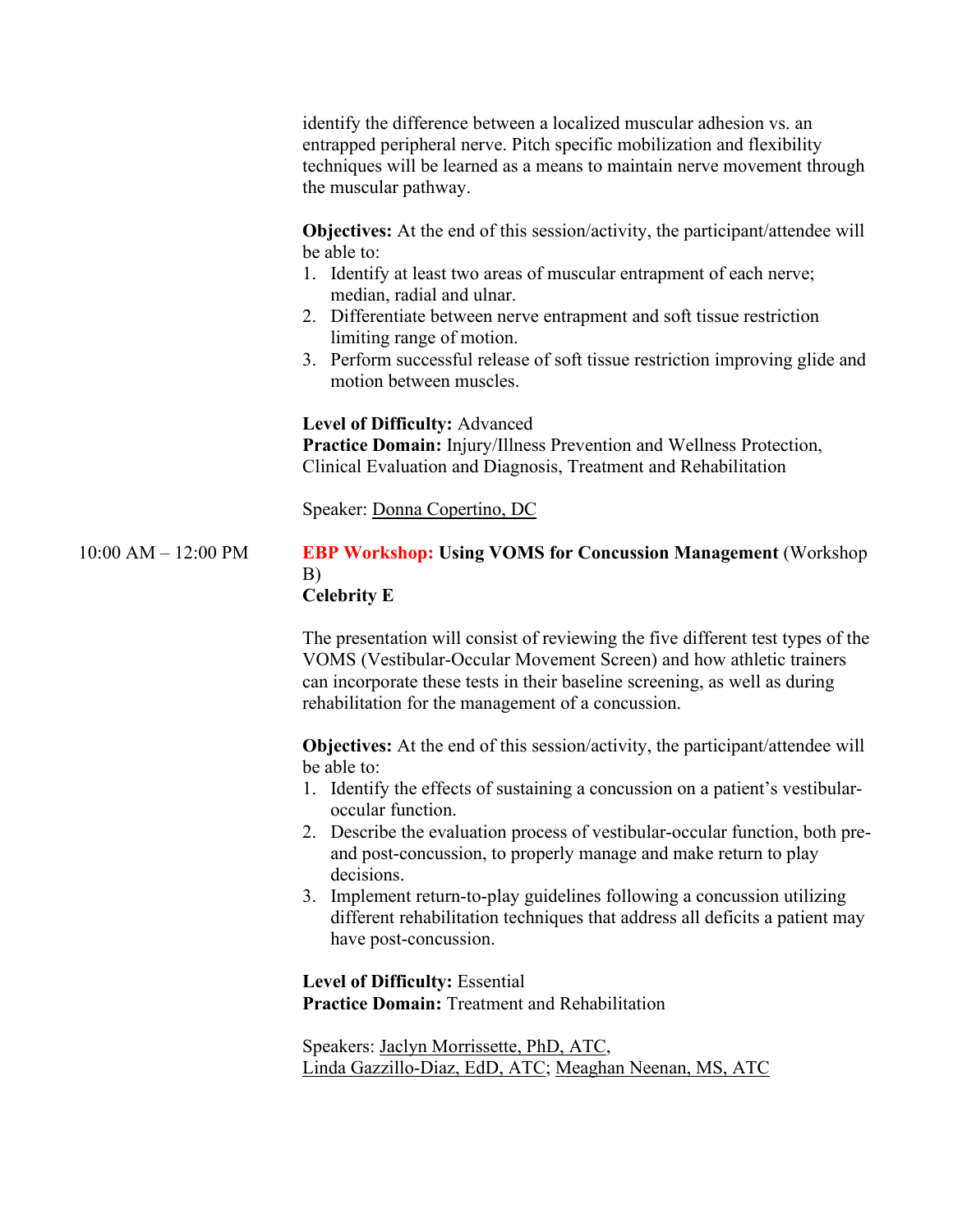| $1:00$ PM $-3:00$ PM | <b>EBP Workshop: Cervicogenic Rationale and Management of Post-</b> |
|----------------------|---------------------------------------------------------------------|
|                      | <b>Concussion Headache</b> (Workshop C)                             |
|                      | <b>Celebrity HI</b>                                                 |

This presentation will provide a cervicogenic differential diagnosis and rationale for athletes with prolonged post-concussion headaches. Didactic/theory will be presented focusing on trigeminal nerve facilitation, trigger point implications and how and why the cervical spine can be the etiology of both. The hands-on component will focus on assessing and treating cranio-vertebral biomechanics, managing soft tissue restriction and re-establishing normal near-muscular control. Participants will also be exposed to auxiliary management strategies such as Graston technique and trigger-point dry needling.

**Objectives:** At the end of this session/activity, the participant/attendee will be able to:

- 1. Differentiate between cervicogenic and non-cervicogenic concussion symptoms.
- 2. Identify biomechanical dysfunction of the crania-vertebral joints.
- 3. Treat dysfunction using manual therapy techniques.

### **Level of Difficulty:** Advanced

**Practice Domain:** Clinical Evaluation and Diagnosis, Treatment and Rehabilitation

Speaker: Robert Barksdale, PT, DScPT, COMT, ATC, CSCS

# 1:00 PM – 3:00 PM **EBP Workshop: The Art of Upper Extremity Mobilization** (Workshop D) **Celebrity E**

This workshop will involve a detailed explanation, demonstration, and application of mobilization to the joints and soft tissues of the upper extremity. First, the indications, contraindications, and physiological effects of joint mobilization will be discussed. A hands-on breakout session will follow to help immediately apply the techniques being demonstrated. The hands-on portion will include a review of upper extremity anatomy using visual aids, including accessory joint motion and common injury patterns that occur as a result of sport-specific movements. The presenter will then do a live demonstration of the corrective technique(s) to address that body region, followed by the brief breakout session. The regions to be addressed include the fingers, wrist, forearm, elbow, shoulder and rib cage. Participants will come away from this workshop with the excitement of learning comfortable, effective, cutting-edge techniques that they can apply to their athletes on Monday morning.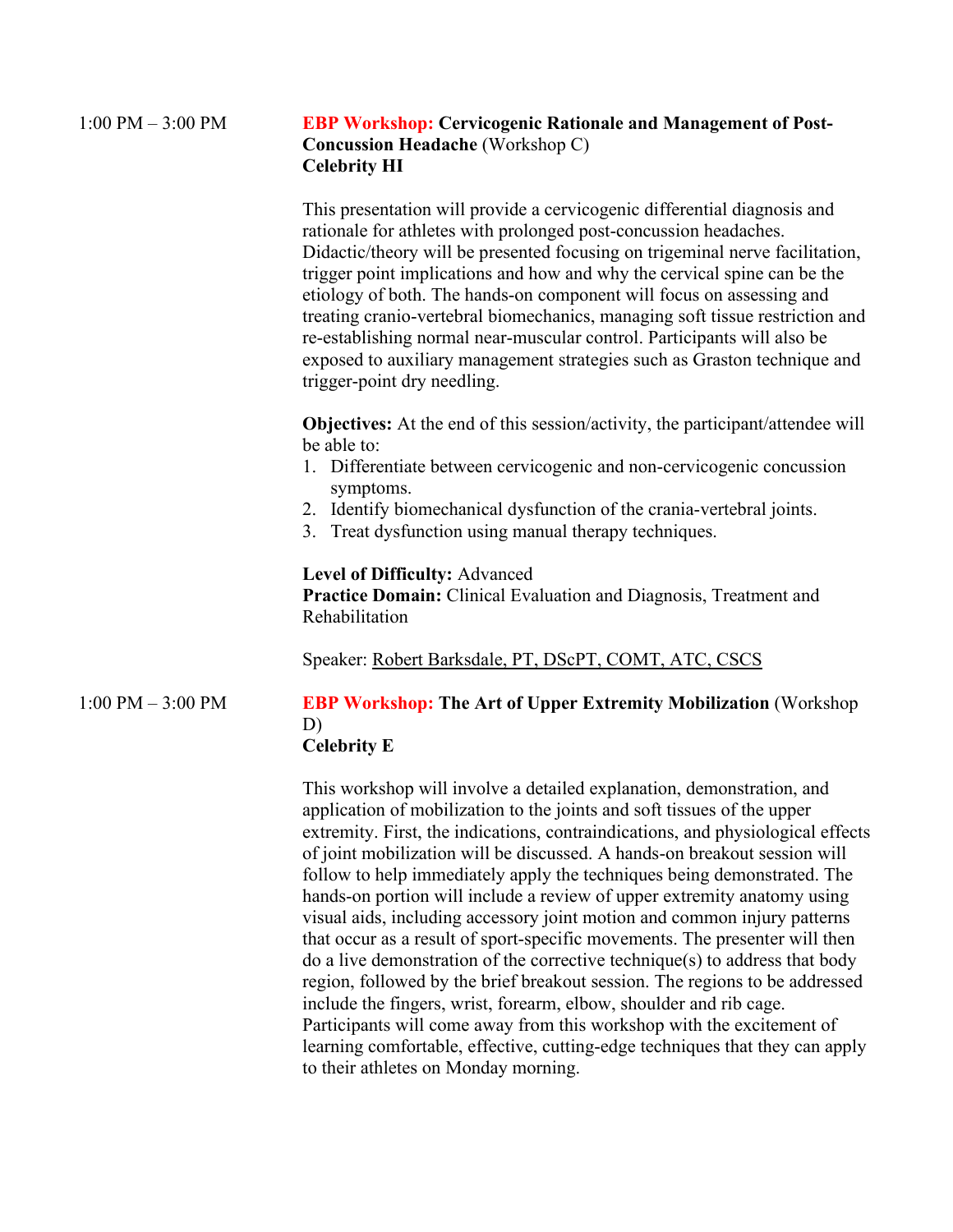**Objectives:** At the end of this session/activity, the participant/attendee will be able to:

- 1. Describe the anatomical structures being addressed in the phalangeal, metacarpal, carpal, distal and proximal radioulnar, glenohumeral, and costovertebral regions.
- 2. Assess the need for joint mobilization post-injury or prestrapping/bracing.
- 3. Describe mobilization techniques to the upper extremity joints and soft tissues.
- 4. Describe the benefits of having a chiropractor trained in extremity manipulation techniques as part of your sports-medicine umbrella.

**Level of Difficulty:** Advanced **Practice Domain:** Treatment and Rehabilitation

Speaker: Kevin Vieser, DC, ATC, CCSP

# **Saturday, January 11, 2020**

| 7:00 AM -12:00 PM     | <b>District 1 Executive Council meeting</b><br><b>Bravo B</b>                                                                                                                          |
|-----------------------|----------------------------------------------------------------------------------------------------------------------------------------------------------------------------------------|
| $7:00 AM - 12:00 PM$  | <b>District 2 Executive Council meeting</b><br><b>Bravo</b> C                                                                                                                          |
| $7:30$ AM $-$ 4:30 PM | <b>Conference Registration</b><br><b>Pre-Function/Registration Area</b>                                                                                                                |
| $9:00$ AM $-3:00$ PM  | <b>Exhibit Hall Open</b><br><b>Premier Ballroom BD</b>                                                                                                                                 |
| $9:00$ AM $-9:50$ AM  | <b>CAATE Update</b><br><b>Celebrity A</b>                                                                                                                                              |
| $9:00 AM - 10:00 AM$  | <b>Poster Presentations for Professional (Undergraduate) Students</b><br><b>Pre-Function 2</b>                                                                                         |
| 11:00 AM-11:50 AM     | **Young Professionals Event: Effective Communication and<br><b>Leadership Skills for the Young Professional</b><br><b>Celebrity A</b><br>** This session is not eligible for BOC CEU's |
| $1:00$ PM $- 2:00$ PM | Poster Presentations for Professional & Post Professional (Graduate)<br><b>Students</b>                                                                                                |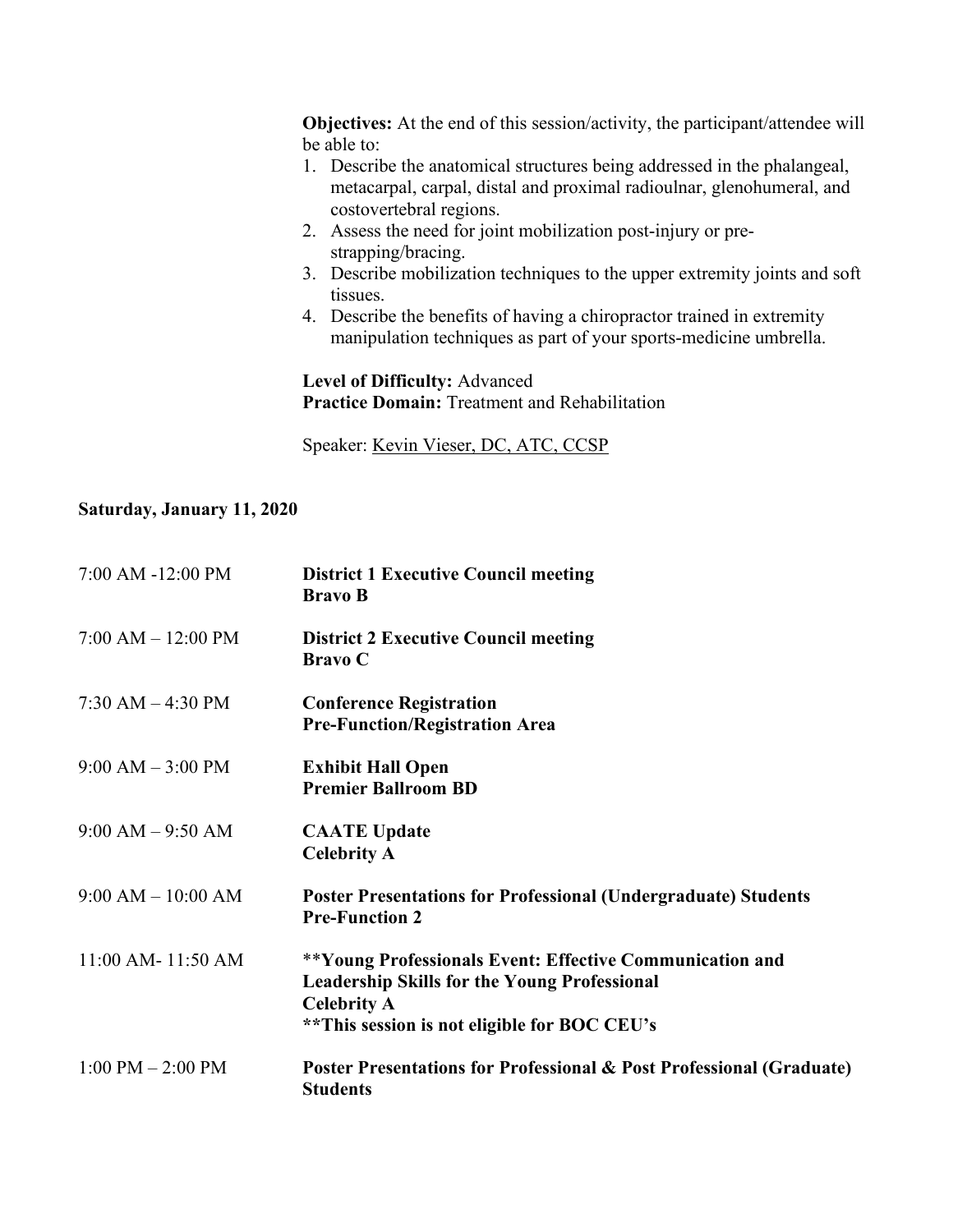# **Pre-Function 2**

| $1:00$ PM $- 2:00$ PM                   | <b>District 1 State Secretary/Treasurer meeting</b><br><b>Bravo B</b>                                                                                                                                                                                                                                                                                                                                                                                                                                                                                                                                                                                                                                                  |
|-----------------------------------------|------------------------------------------------------------------------------------------------------------------------------------------------------------------------------------------------------------------------------------------------------------------------------------------------------------------------------------------------------------------------------------------------------------------------------------------------------------------------------------------------------------------------------------------------------------------------------------------------------------------------------------------------------------------------------------------------------------------------|
| $2:00 \text{ PM} - 2:50 \text{ PM}$     | <b>Free Communications</b><br><b>Celebrity A</b>                                                                                                                                                                                                                                                                                                                                                                                                                                                                                                                                                                                                                                                                       |
| 4:00 PM $-$ 5:00 PM                     | <b>State Meetings</b><br><b>Connecticut (Premier GH)</b><br><b>Delaware (Encore AB)</b><br><b>Maine (Celebrity D)</b><br><b>Massachusetts (Celebrity E)</b><br><b>New Hampshire (Celebrity FG)</b><br><b>New Jersey (Premier A)</b><br><b>New York (Premier C)</b><br>Pennsylvania (Premier EF)<br><b>Rhode Island (Celebrity J)</b><br><b>Vermont (Celebrity HI)</b>                                                                                                                                                                                                                                                                                                                                                  |
| $6:00$ PM $- 7:00$ PM                   | <b>EATA Reception</b><br><b>Pre-Function/Registration Area</b>                                                                                                                                                                                                                                                                                                                                                                                                                                                                                                                                                                                                                                                         |
| $7:00$ PM $-9:00$ PM                    | <b>EATA Banquet</b><br><b>Premier Ballroom BD</b>                                                                                                                                                                                                                                                                                                                                                                                                                                                                                                                                                                                                                                                                      |
| $9:00$ PM $-12:00$ AM                   | <b>Collins Party</b><br><b>Celebrity ABCDE</b>                                                                                                                                                                                                                                                                                                                                                                                                                                                                                                                                                                                                                                                                         |
| <b>Lectures</b><br>$7:30$ AM $-8:00$ AM | <b>EATA Welcome and Announcements</b><br><b>Premier Ballroom A</b>                                                                                                                                                                                                                                                                                                                                                                                                                                                                                                                                                                                                                                                     |
| $8:00$ AM $- 8:50$ AM                   | Age of First Exposure to Contact Sports and Neurological Health<br>$($ Lecture #1 $)$<br><b>Premier Ballroom A</b>                                                                                                                                                                                                                                                                                                                                                                                                                                                                                                                                                                                                     |
|                                         | The short- and long- term risk of contact sports participation has gathered<br>considerable scientific and media coverage in recent years leading to<br>extensive public discussion on the safety of contact sports. Furthermore,<br>multiple states have proposed legislation related to youth contact sports<br>participation prior to certain ages. As front-line health care providers,<br>athletic trainers are undoubtedly fielding questions from concerned parents<br>about the safety of contact sports participants. This presentation will<br>provide an overview of later life neuropathologies associated with contact<br>sport participation, with a specific emphasis on the age of first exposure as a |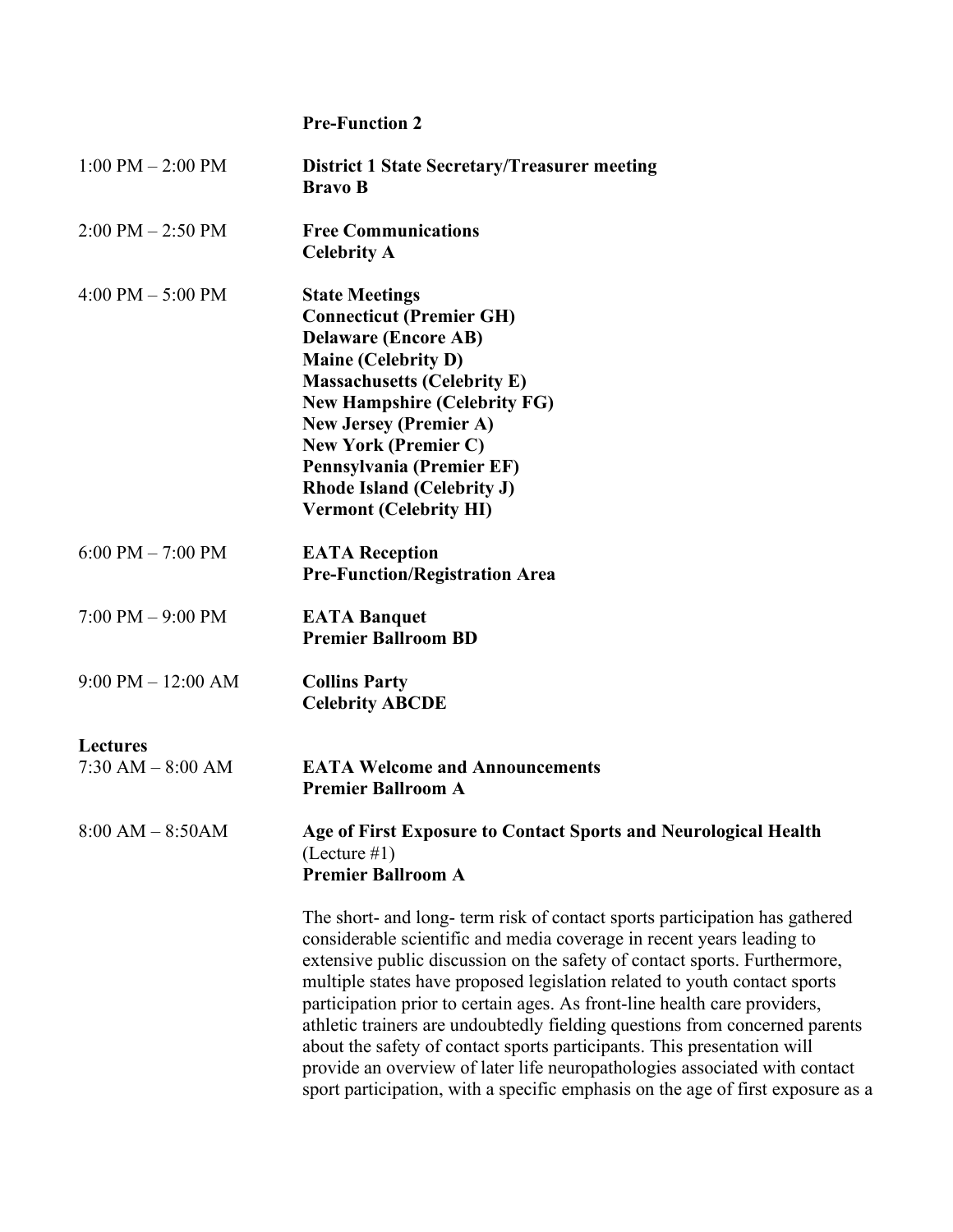predictor of poorer outcomes with a typical cut point of age 12. However, recent data from the CARE Consortium has elucidated the short-term effects of earlier participation in contact sports and these results stand in conflict with the prior later life studies. Thus, attendees at this presentation will be presented with a comprehensive review of existing conflicting evidence related to the safety of youth contact sports participation.

**Objectives:** At the end of this session/activity, the participant/attendee will be able to:

- 1. Describe the potential later life neuropathologies speculated to be associated with contact sports participation with particular emphasis on early participation in contact sports.
- 2. Compare these findings to recent findings related to age of first exposure to contact sports amongst current collegiate student -athletes participating in contact sports.
- 3. Critique the current research findings to help make evidence-based decisions related to the safety of youth contact sports participation.

**Level of Difficulty:** Mastery **Practice Domain:** Injury/Illness Prevention and Wellness Protection

Speakers: Thomas Buckley, EdD, ATC, Jaclyn Caccese, PhD, ATC

# 8:00 AM – 8:50 AM **Quality Improvement – Putting a Name to the Things Clinicians Already Do** (Lecture #2) **Premier Ballroom C**

This lecture is aimed at athletic trainers practicing or teaching in any setting looking to learn more about quality improvement (QI) techniques. With many athletic trainers already incorporating quality improvement measures into clinical practice, this talk will provide a foundation of the terminology and concepts of QI as well as strategies to formalize already existing QI practices.

**Objectives:** At the end of this session/activity, the participant/attendee will be able to:

- 1. Recognize the need and opportunities for improving the quality of athletic training care provided by individuals, facilities, and the healthcare system.
- 2. Identify examples of quality improvement efforts in current clinical practice.
- 3. Utilize the Plan-Do-Study-Act cycle as a strategy to describe improvement efforts of any size and scope.
- 4. Implement intentional strategies for developing process literacy in an attempt to construct and drive improvement initiatives.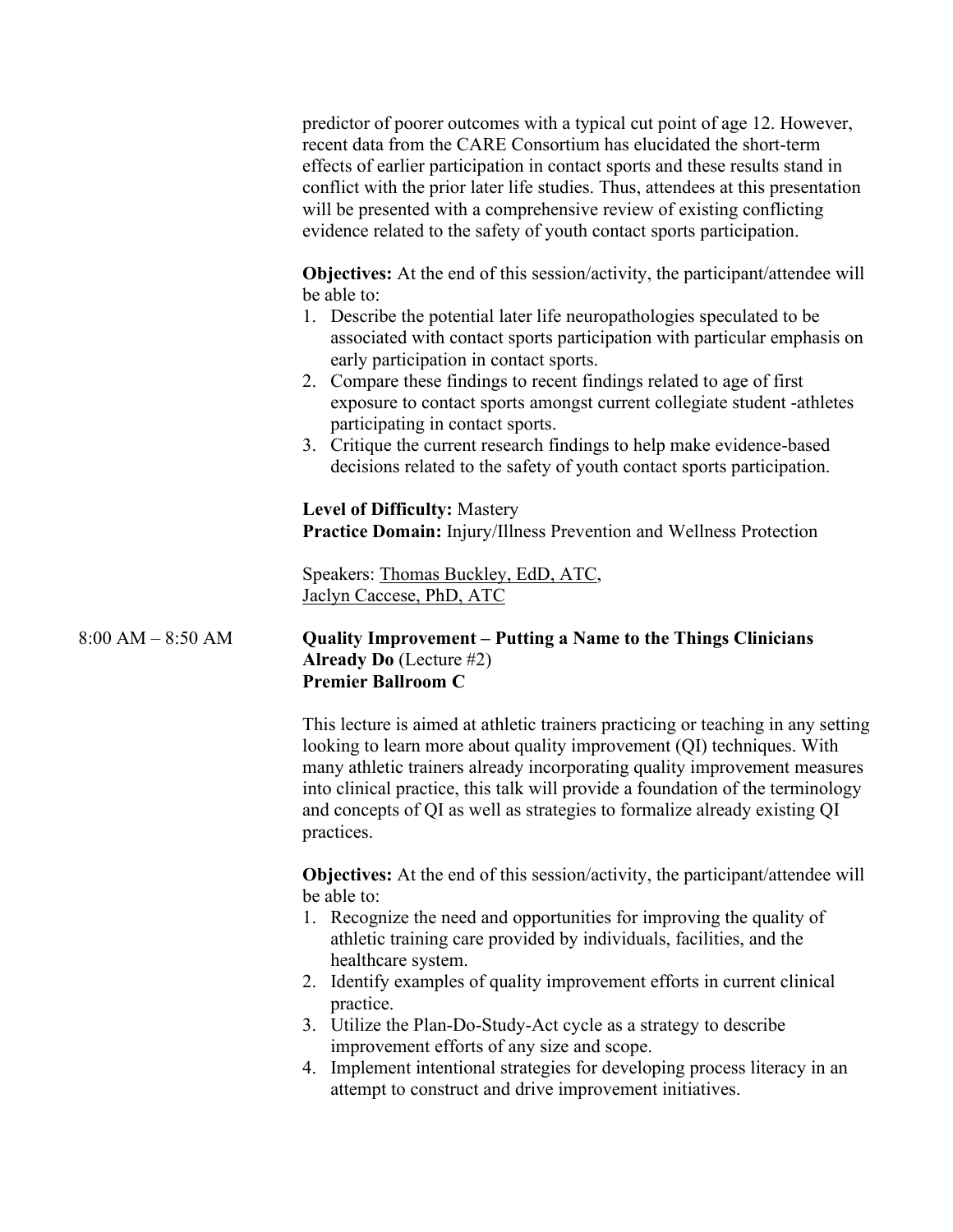5. Relate quality improvement to best patient care.

**Level of Difficulty:** Essential **Practice Domain:** Organizational and Professional Health and Well-being

Speakers: Kimberly Mace, DAT, ATC, Rachel Geoghegan, MHRD, ATC

9:00 AM – 9:50 AM **Building Resistance To and Resilience From the Effects of Traumatic Events** (Lecture #3) **Premier Ballroom A**

> Athletic trainers are exposed to traumatic events in the course of their professional practice, their workplace interactions and in their personal lives. Having the knowledge and skills to enhance their resistance to Critical Incident Stress and their ability to begin the process of "bouncing back" from exposure to a critical incident can provide the athletic trainer with tools to help process the psychological sequelae in the recovery process. This presentation will cover the effects of exposure to traumatic events, psychological reactions to stress and ways to enhance both resistance to Critical Incident Stress and resilience after exposure to stressful situations.

**Objectives:** At the end of this session/activity, the participant/attendee will be able to:

- 1. Describe the psychological effects that can result from traumatic events to which Athletic Trainers are exposed.
- 2. Recognize the signs and symptoms of Critical Incident Stress.
- 3. Incorporate strategies for resistance to and resiliency from Critical Incident Stress encountered in their professional and personal lives.

**Level of Difficulty:** Advanced

**Practice Domain:** Injury/Illness Prevention and Wellness Protection, Organizational and Professional Health and Well-being

Speaker: David Middlemas, EdD, ATC, CCISM

# 9:00 AM – 9:50 AM **A Crisis of Confidence: What Confidence Means, and What Can We Do to Help Improve It?** (Lecture #4) **Celebrity C**

One of the most common goals from young professionals is to improve their confidence however, confidence can be a challenging trait to measure and improve. As confidence is frequently thought to be an abstract skill which is challenging to define or measure, preceptors and mentors for young professionals can struggle assisting students and young professionals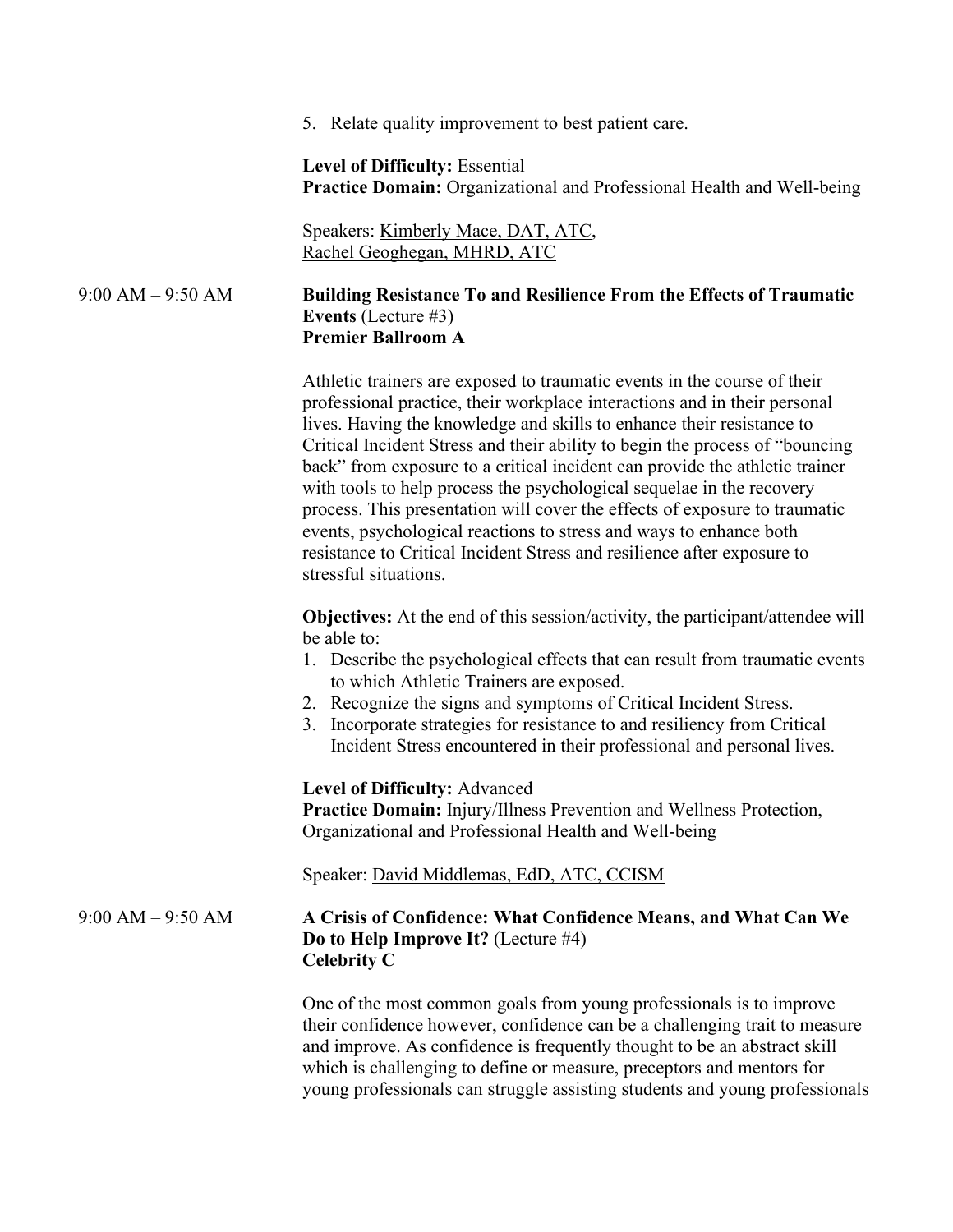with acquiring this trait. This presentation will discuss the concept of confidence, the research behind confidence, and provide strategies for clinicians to help measure components of confidence. Various theories of skill acquisition and levels of mastery will be discussed and the relationship between perception and skill level with confidence will be outlined to help clinicians provide appropriate feedback for students to maximize their learning experience and help provide confidence.

**Objectives:** At the end of this session/activity, the participant/attendee will be able to:

- 1. Explain the value of confidence as it relates to student and young professional development.
- 2. Define confidence as it relates to skill acquisition, student perception, and the divergence of those concepts.
- 3. Distinguish student and skill development using commonly utilized classification systems.
- 4. Construct systems for providing valuable clinical feedback to students to assist with the development of confidence and skill level.

**Level of Difficulty:** Essential **Practice Domain:** Organizational and Professional Health and Well-being

Speakers: Matthew Mills, MA, ATC, PES, Meghan Lewis, MA, ATC

#### 9:00 AM – 9:50 AM **The Athletic Trainer as an Injury Spotter in Collision Sports** (Joint Session #2) **Premier Ballroom EF**

Most athletic trainers have experienced the hectic experience of identifying acute injuries on the sidelines of a collision sport. With the likelihood of multiple athletes sustaining injuries in short time frames, the immediate recognition of potential injuries is essential. In an effort to improve player health and safety, the NFL, NHL, NCAA colleges, and other professional organizations have recently utilized "injury spotters" to assist the sports medicine professionals on the sidelines in identifying players with potential injuries. The athletic trainer is uniquely qualified to serve in this role. We will present the role of an athletic trainer serving in this capacity and how this has contributed to the improvement of clinical diagnosis and evaluation of acute injury and player health and safety.

**Objectives:** At the end of this session/activity, the participant/attendee will be able to:

1. Describe the importance of the spotter position for increasing safety in football and other collision sports.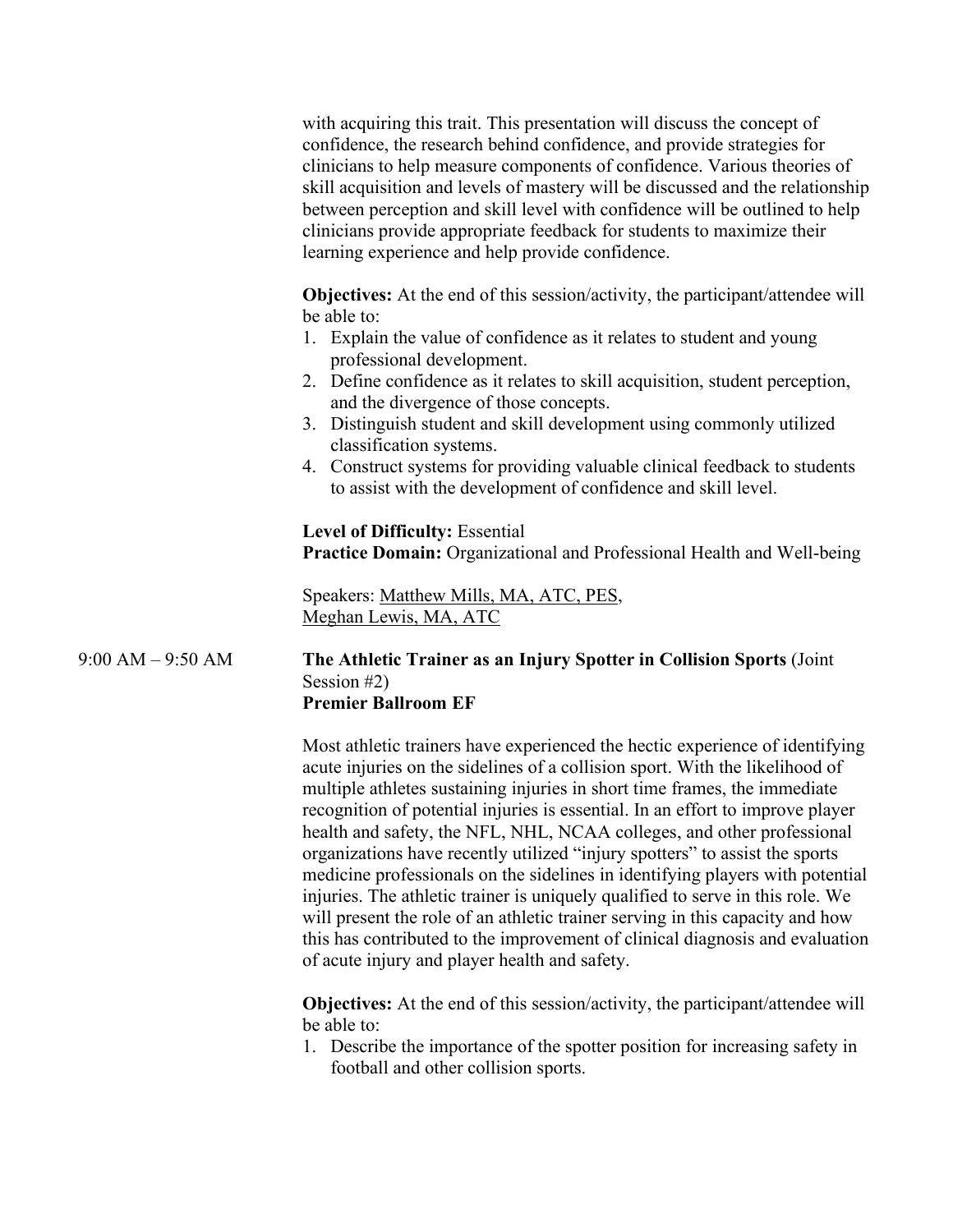- 2. Identify the importance of having Athletic Trainers employed in spotter positions.
- 3. Explain the day to day duties of the role of the injury spotter.
- 4. Describe the use of video replay as part of the immediate care, clinical diagnosis and evaluation of acute injury.

# **Level of Difficulty:** Essential

**Practice Domain:** Clinical Evaluation and Diagnosis, Immediate and Emergency Care

Speakers: Neil Curtis, EdD, LAT, ATC, Joseph A. Iezzi, MS, LAT, ATC

# 10:00 AM – 10:50 AM **EBP Lecture: Implementation of a Novel Return-to-Ride Concussion Management Policy for Collegiate Hunter/Jumper Equestrian Athletes** (Lecture #5) **Premier Ballroom A**

Concussion management recommendations state that return to play protocols must include sport-specific activities. Due to the nature of the sport, equestrian injury management requires the involvement of a horse to ensure safe return of an athlete to sport. The "Return to Ride" (RTR) protocol consists of seven days of gradual increase in riding under the participation direction of a coach and medical direction of a certified athletic trainer.

**Objectives:** At the end of this session/activity, the participant/attendee will be able to:

- 1. Identify the unique needs of equestrian athletes in relation to concussion management and recovery.
- 2. Plan for the appropriate management of concussions for equestrian athletes, including communication with coaches and trainers.
- 3. Discuss the need for equestrian-specific concussion management with external and internal stakeholders.

Level of Difficulty: Essential

Practice Domain: Treatment and Rehabilitation, Organizational and Professional Health and Well-being

Speaker: Devon Serrano, DAT, LAT, ATC, NREMT, WFS, BCS, GFS, ITAT

10:00 AM – 10:50 AM **GLATA Exchange EBP Lecture: Airway Management and Evaluation Skills – A Clinical Skills Primer** (Lecture #6) **Premier Ballroom C**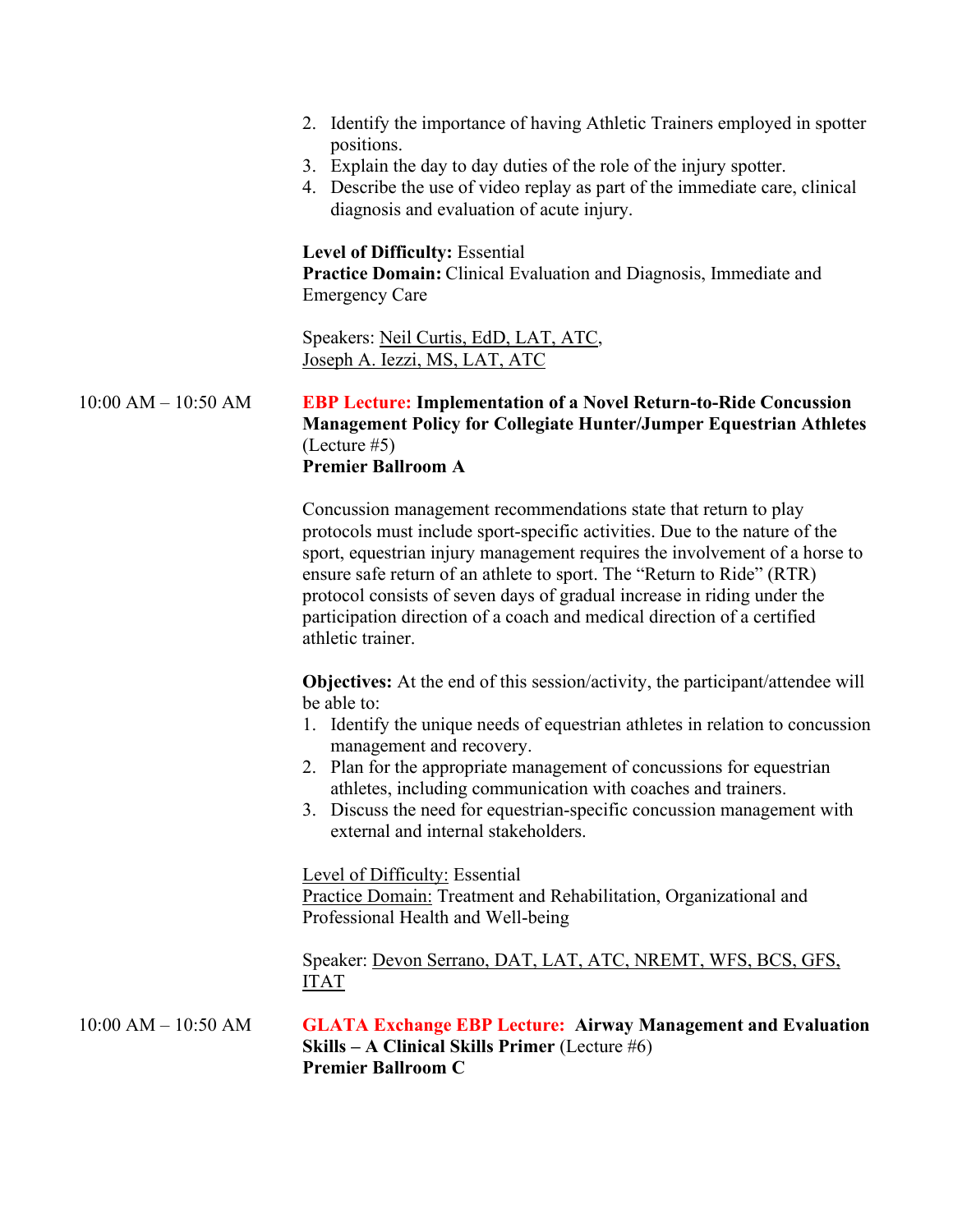The intent is for this session to precede available time in the corresponding clinical skills lab. To best utilize the time spent in the laboratory, this session will focus primarily on the clinical utility of the tools available in the lab, the most common conditions that the athletic trainer may see and treat, and the evidence supporting their inclusion in clinical practice. Variations in clinical techniques and pitfalls to avoid will be presented.

**Objectives:** At the end of this session/activity, the participant/attendee will be able to:

- 1. Utilize an ophthalmoscope and otoscope to assess and refer patients for common injuries and illnesses of the eye and ear.
- 2. Assess and refer patients for common injuries and illnesses of the abdomen and thorax based upon the results of auscultation, percussion and palpation clinical skills.
- 3. Select and implement appropriate airway adjuncts and oxygen delivery devices to care for a patient suffering from acute respiratory distress.

### **Level of Difficulty:** Essential

**Practice Domain:** Injury/Illness Prevention and Wellness Protection, Clinical Evaluation and Diagnosis, Immediate and Emergency Care

Speakers: Jennifer Popp, EdD, LAT, ATC, Robert "BC" Charles-Liscombe, EdD, ATC, LAT

### 10:00 AM – 10:50 AM **Sports Nutrition for Athletes** (Joint Session #3) **Premier Ballroom EF**

Sports nutrition can be a difficult subject to navigate for athletic trainers, especially with all the misinformation available, even from institutionemployed dietitians. If athletic trainers can disseminate just a few aspects of this information to athletes, they will be able to maneuver around difficult situations with ease.

**Objectives:** At the end of this session/activity, the participant/attendee will be able to:

- 1. Describe the type of diet athletes should consider.
- 2. Describe the science behind various sports drinks.
- 3. Discuss how to counsel athletes on proper eating behaviors.

#### **Level of Difficulty:** Essential

**Practice Domain:** Injury/Illness Prevention and Wellness Protection, Treatment and Rehabilitation

Speaker: Damon Amato, MS, LAT, CSCS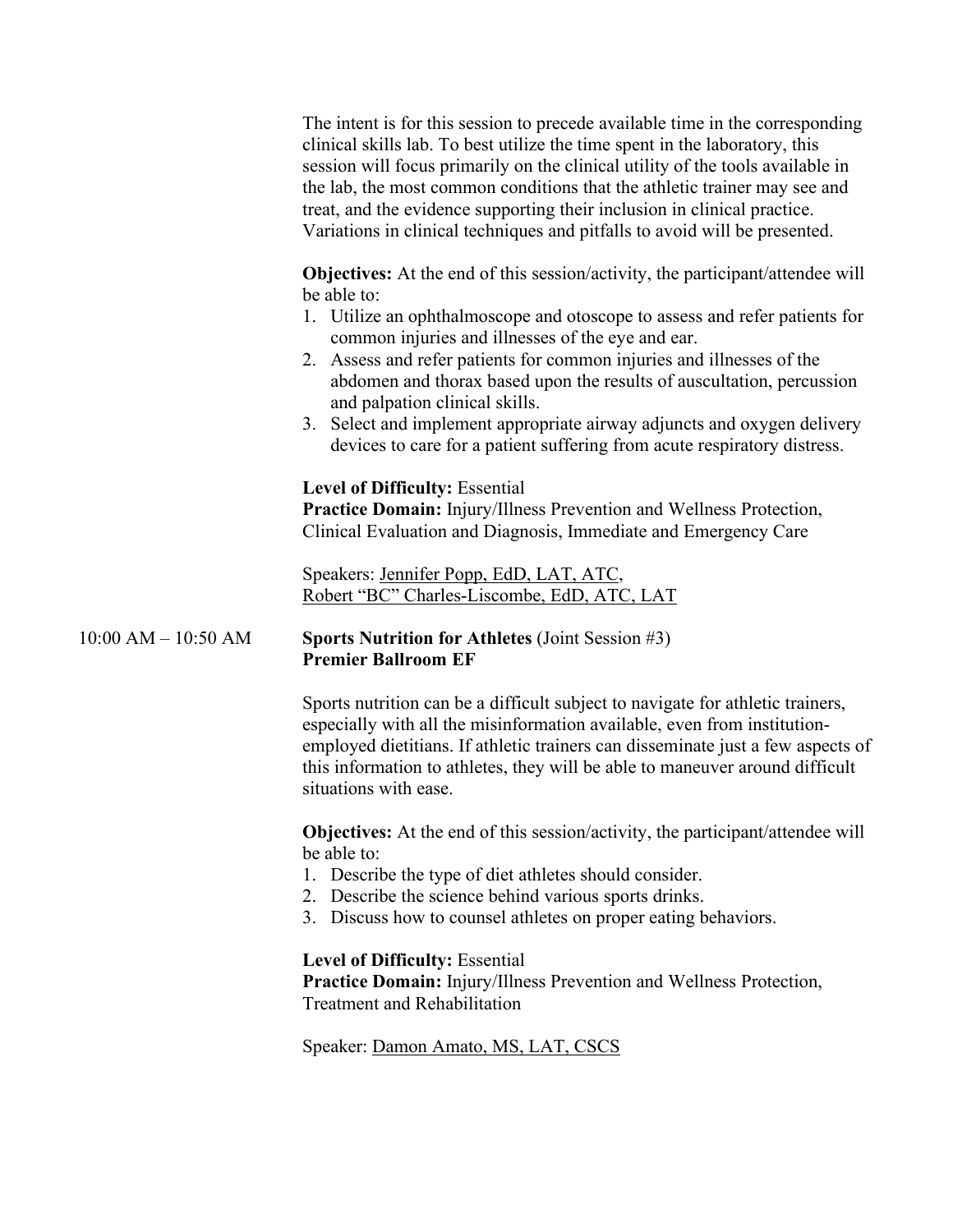# 11:00 AM – 11:50 AM **EBP Lecture: Evidence Based Prevention and Rehabilitation of Hamstring Strain Injuries** (Lecture #7) **Premier Ballroom A**

Hamstring strain injuries continue to plague physically active individuals across various age, sport, and skill levels. Eccentric loading has been demonstrated to decrease hamstring strain injury risk, but appropriate selection of exercises that adequately address predisposing factors or deficits that persist following hamstring injury is key to reducing future strain injury. Acute and chronic training adaptations of eccentric loading vary by exercise and such findings should be considered in the clinical setting. This session will present an evidence-based approach to the prevention and rehabilitation of hamstring strain injuries, including mechanisms underlying the protective benefits and the optimal strategies for eccentric training implementation. Participants will gain insight on how different eccentric exercises impact muscle activation, morphology, and architecture. Additionally, novel considerations for protective strategies to be used in conjunction with eccentric training in the management of hamstring strain injury, such as monitoring of training load and use of sprinting as a preventative factor, will be presented.

**Objectives:** At the end of this session/activity, the participant/attendee will be able to:

- 1. Summarize the etiology and risk factors associated with hamstring strain injury.
- 2. Interpret the specific acute and chronic training adaptations that occur with exposure to eccentric loading exercises.
- 3. Discuss how compliance affects the outcomes of an eccentric training prevention/rehabilitation program in the clinical setting.
- 4. Design a hamstring prevention/rehabilitation program to best reduce injury risk that considers exercise mode, selection, and effect on muscle morphology and architecture.
- 5. Explain other evidenced-based considerations of the hamstring management plan that can be monitored and modulated by the clinician to reduce injury risk, including training load and sprinting.

#### **Level of Difficulty:** Advanced

**Practice Domain:** Injury/Illness Prevention and Wellness Protection, Treatment and Rehabilitation

Speaker: Andrea DiTrani-Lobacz, PhD, ATC

11:00 AM – 11:50 AM **EBP Lecture: Thermal Physiology Considerations for the Athletic Trainer** (Lecture #8) **Premier Ballroom C**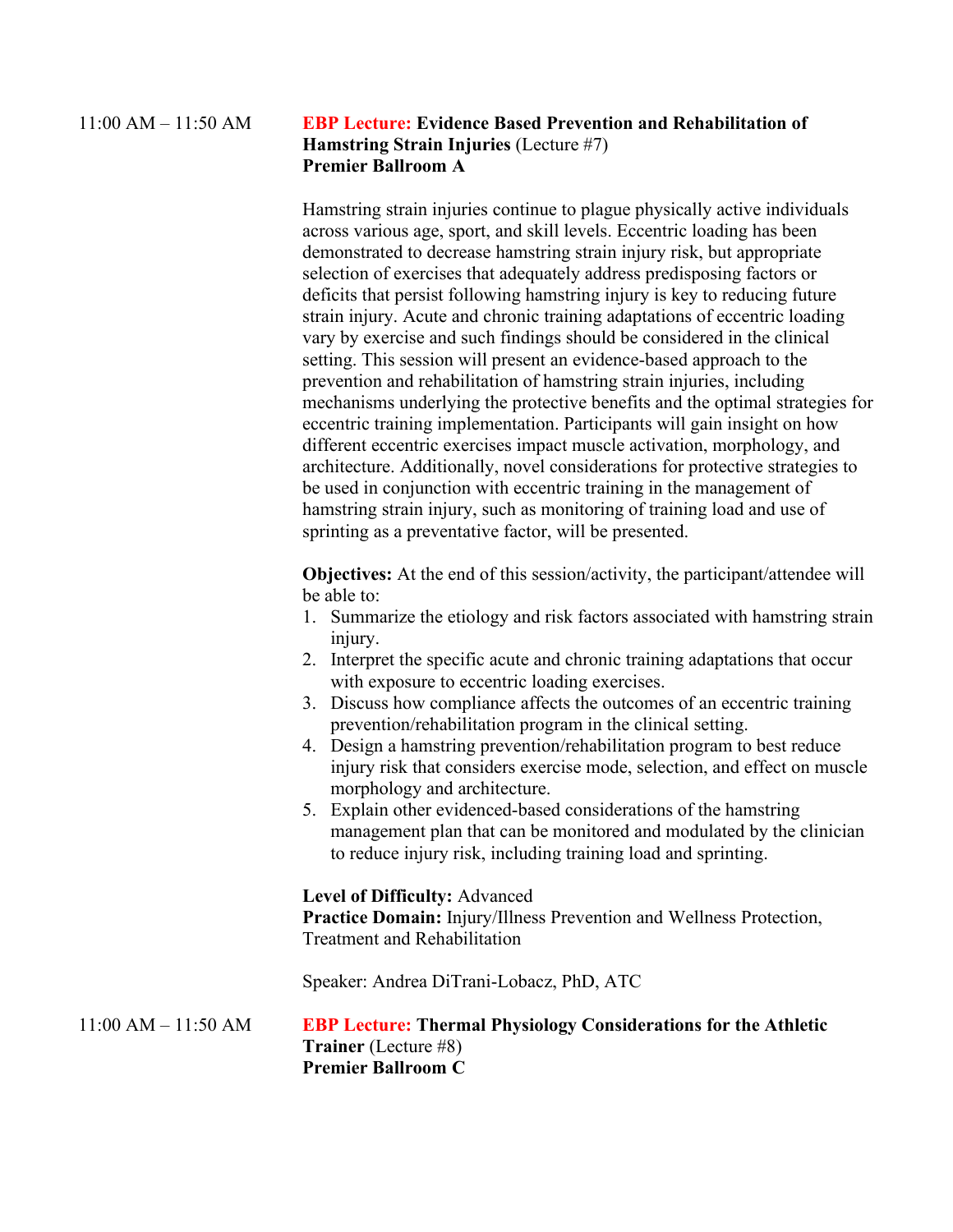This presentation will highlight four key areas of thermoregulation knowledge for the athletic trainer: new insights regarding thermoregulation considerations for female athletes, heat tolerance testing and rehabilitation in recovery from an exertional heat stroke, preparing elite athletes for exercise in the heat, and The World Cup and Olympics - hot weather events in 2020 and 2022 - lessons learned that can benefit other events. This presentation will provide unique knowledge and insight into thermoregulation through varying avenues that will be useful to the athletic trainer.

**Objectives:** At the end of this session/activity, the participant/attendee will be able to:

- 1. Describe varying thermoregulatory considerations between males and females.
- 2. Develop return to play protocol following exertional heat stroke.
- 3. Develop of a heat acclimatization protocol for elite athletes.
- 4. Summarize the protocols and planning that take place prior to warm weather athletic competitions (e.g. Olympics, World Cup).

# **Level of Difficulty**: Essential

**Practice Domain:** Clinical Evaluation and Diagnosis, Immediate and Emergency Care

Speaker: Douglas Casa, PhD, ATC, FNAK, FACSM, FNATA, Robert Huggins, PhD, LAT, ATC, Rebecca Stearns, PhD, ATC, PES, Gabrielle Giersch, MS

# 11:00 AM- 11:50 AM \*\***Young Professionals Event: Effective Communication and Leadership Skills for the Young Professional** (YP Special Event) **Celebrity A**

**\*\*This session is not eligible for BOC CEU's**

This presentation is a fun, interactive activity for the group. The first half reviews "Effective Communication" and is followed by "Working Together to Achieve a Common Goal". This interactive presentation presents a live example of how ineffective communication directly correlates to poor delivery of the intended message. Goal attainment becomes difficult when individuals work independently rather than as a team. The final outcome is negatively affected, causing the strategic plan to suffer.

**Objectives:** At the end of this session/activity, the participant/attendee will be able to:

- 1. Perform a self-evaluation and determine the effectiveness of their current communication skills.
- 2. Describe how to improve their communication skills in order to clearly deliver their intended message.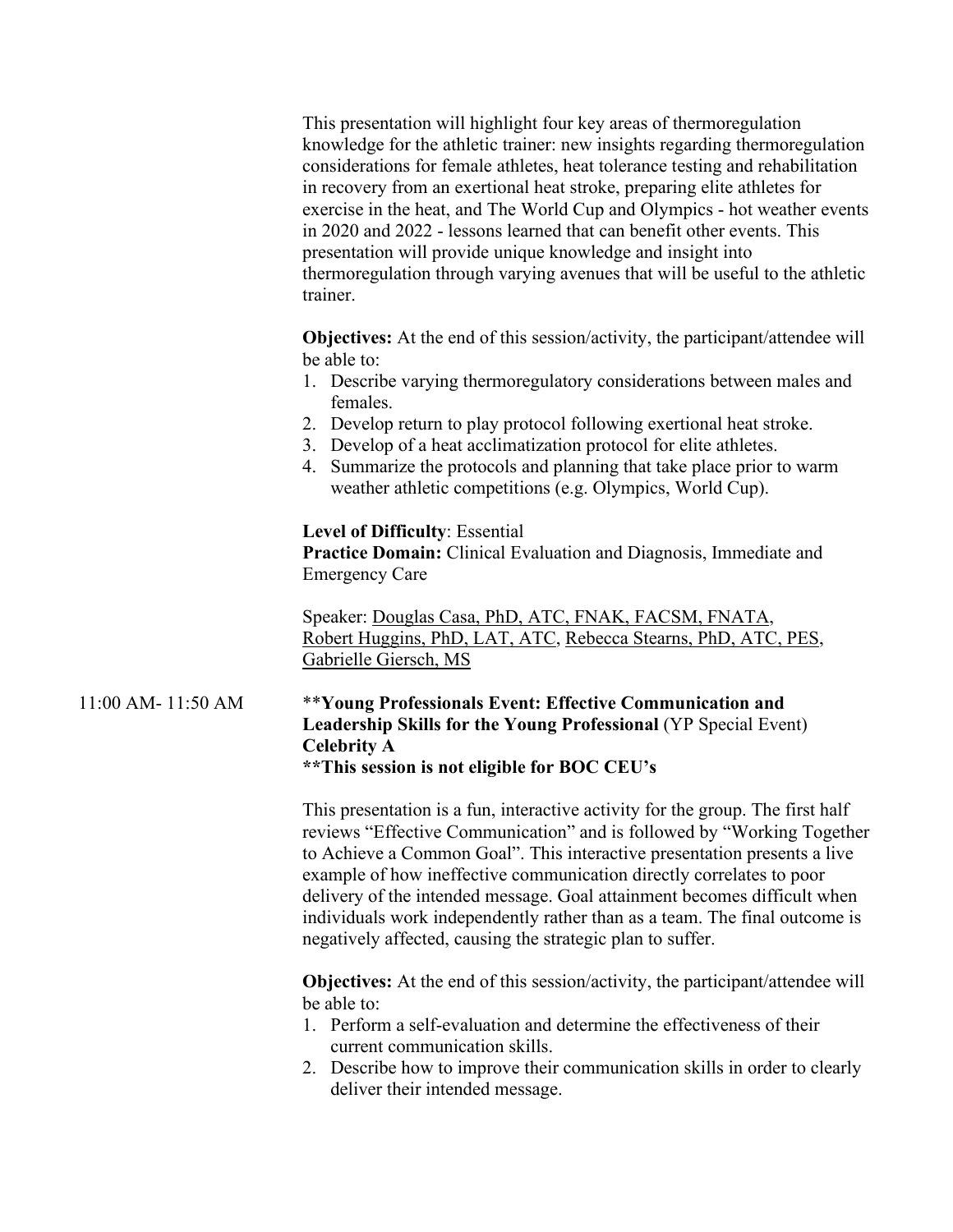- 3. Identify how to overcome potential project frustrations when working with a team to complete a task.
- 4. Describe introductory necessary skills of an effective leader.

Speaker: Dave Csillan, MS, LAT, ATC

## 12:00 PM – 12:50 PM **EBP Lecture: Practical Implementation of Heat Acclimatization** (Lecture #9) **Premier Ballroom A**

Heat related illness, specifically exertional heat stroke, is among the top three leading causes of death in physically active individuals. Heat acclimatization is an extremely effective, cost-efficient tool that practitioners can utilize to reduce the risk of heat related illness and optimize performance. Understanding the physiological adaptations and timing that occurs through heat acclimatization induction, decay, and maintenance is critical for medical professionals working with the physically active. Depending on the needs analysis of a specific activity and the resources that are available, there are several practical methods of heat acclimatization induction that are deemed effective. There are specific field measurements and monitoring tools that may assist in guiding practitioners on the heat acclimatization status of their target population. New research is demonstrating the possibilities of heat acclimatization maintenance protocols. Heat acclimatization maintenance allows individuals to maintain most of the physiological adaptations gained during heat acclimatization induction. If used appropriately, heat acclimatization maintenance may be a more practical method for an active population to reduce the risk of heat illness and optimize performance.

**Objectives:** At the end of this session/activity, the participant/attendee will be able to:

- 1. Summarize the need for heat acclimatization.
- 2. Discuss the physiological adaptations that occur through heat acclimatization induction, decay, and maintenance.
- 3. Describe practical strategies to implement a heat acclimatization plan.

#### **Level of Difficulty:** Essential

**Practice Domain:** Injury/Illness Prevention and Wellness Protection, Treatment and Rehabilitation

Speakers: Courteney Benjamin, MS, CSCS, Yasuki Sekiguchi, MS, CSCS

12:00 PM – 12:50 PM **EBP Lecture: Ocular Trauma Seen and Unseen Premier Ballroom C** (Lecture #10)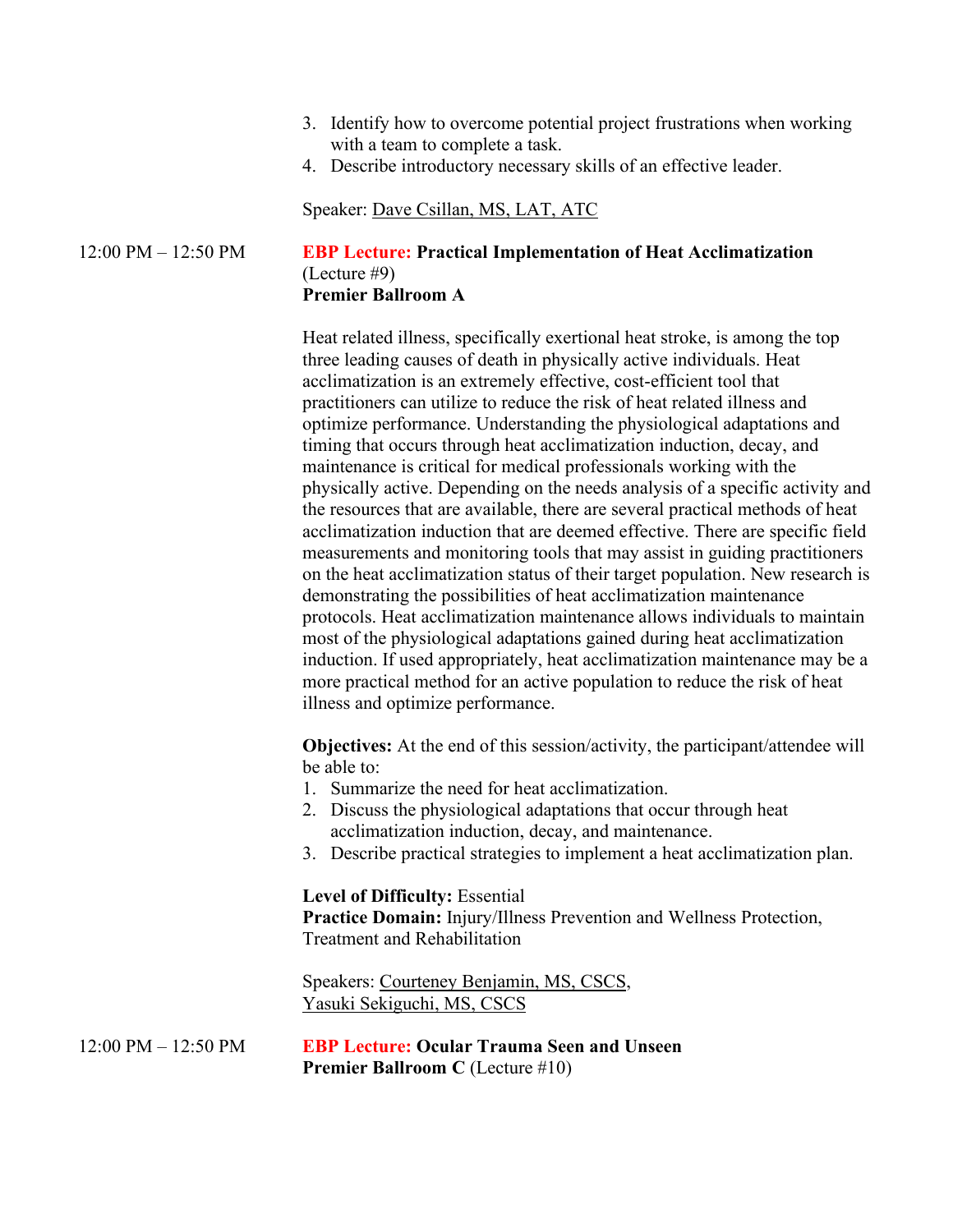|                       | This presentation will provide an anatomical review of the structures of the<br>eye. Case studies will be presented to show how trauma to the superficial<br>structures of the eye can get translated to the interior structures of the eye<br>and orbit resulting in potentially sight threatening pathology.                                                                                                                                                                                                                                                                                                                                                                                                                                                                                   |
|-----------------------|--------------------------------------------------------------------------------------------------------------------------------------------------------------------------------------------------------------------------------------------------------------------------------------------------------------------------------------------------------------------------------------------------------------------------------------------------------------------------------------------------------------------------------------------------------------------------------------------------------------------------------------------------------------------------------------------------------------------------------------------------------------------------------------------------|
|                       | <b>Objectives:</b> At the end of this session/activity, the participant/attendee will<br>be able to:<br>1. Summarize the impact of trauma on the superficial and internal<br>structures of the eye.<br>2. Discuss potential sight threatening consequences of trauma with the<br>athlete and parent.<br>3. Make appropriate referrals when necessary to rule out sight threatening<br>conditions due to trauma.                                                                                                                                                                                                                                                                                                                                                                                  |
|                       | <b>Level of Difficulty: Essential</b><br><b>Practice Domain:</b> Injury/Illness Prevention and Wellness Protection                                                                                                                                                                                                                                                                                                                                                                                                                                                                                                                                                                                                                                                                               |
|                       | Speaker: Paul Zerbinopoulos, OD, FAAO                                                                                                                                                                                                                                                                                                                                                                                                                                                                                                                                                                                                                                                                                                                                                            |
| $1:00$ PM $- 1:50$ PM | Off to See the Wizard, AT's Coming Out From Behind the Proverbial<br><b>Curtain</b> (Lecture $\#11$ )<br><b>Premier Ballroom A</b><br><b>Not eligible for Category A CEUs</b>                                                                                                                                                                                                                                                                                                                                                                                                                                                                                                                                                                                                                    |
|                       | The new CAATE standards expect students to develop and implement<br>strategies to mitigate the risk for long-term health conditions across the<br>lifespan. These conditions such as adrenal diseases, cardiovascular disease,<br>diabetes, neurocognitive disease, obesity and osteoarthritis (Standard 79)<br>are the central focus when planning and implementing an Exercise is<br>Medicine on Campus (EIM-OC) program. The program allows athletic<br>training students to work with patients and allows athletic trainers to be in<br>the forefront of preventative health. In addition, the program allows<br>students to develop, implement, and supervise comprehensive programs to<br>maximize sport performance that are safe and specific to the client's activity<br>(Standard 82). |
|                       | <b>Objectives:</b> At the end of this session/activity, the participant/attendee will<br>be able to:<br>1. Describe the process of starting an EIM-OC program and the benefits to<br>the profession and meeting the new CAATE 2020 Standards.<br>2. Describe the changing landscape of athletic training education and the<br>importance of leading the charge.<br>3. Assess the value of working in inter-disciplinary teams to encourage<br>optimal wellness, prevention and health of all individuals.                                                                                                                                                                                                                                                                                        |
|                       | <b>Level of Difficulty: Advanced</b>                                                                                                                                                                                                                                                                                                                                                                                                                                                                                                                                                                                                                                                                                                                                                             |
|                       |                                                                                                                                                                                                                                                                                                                                                                                                                                                                                                                                                                                                                                                                                                                                                                                                  |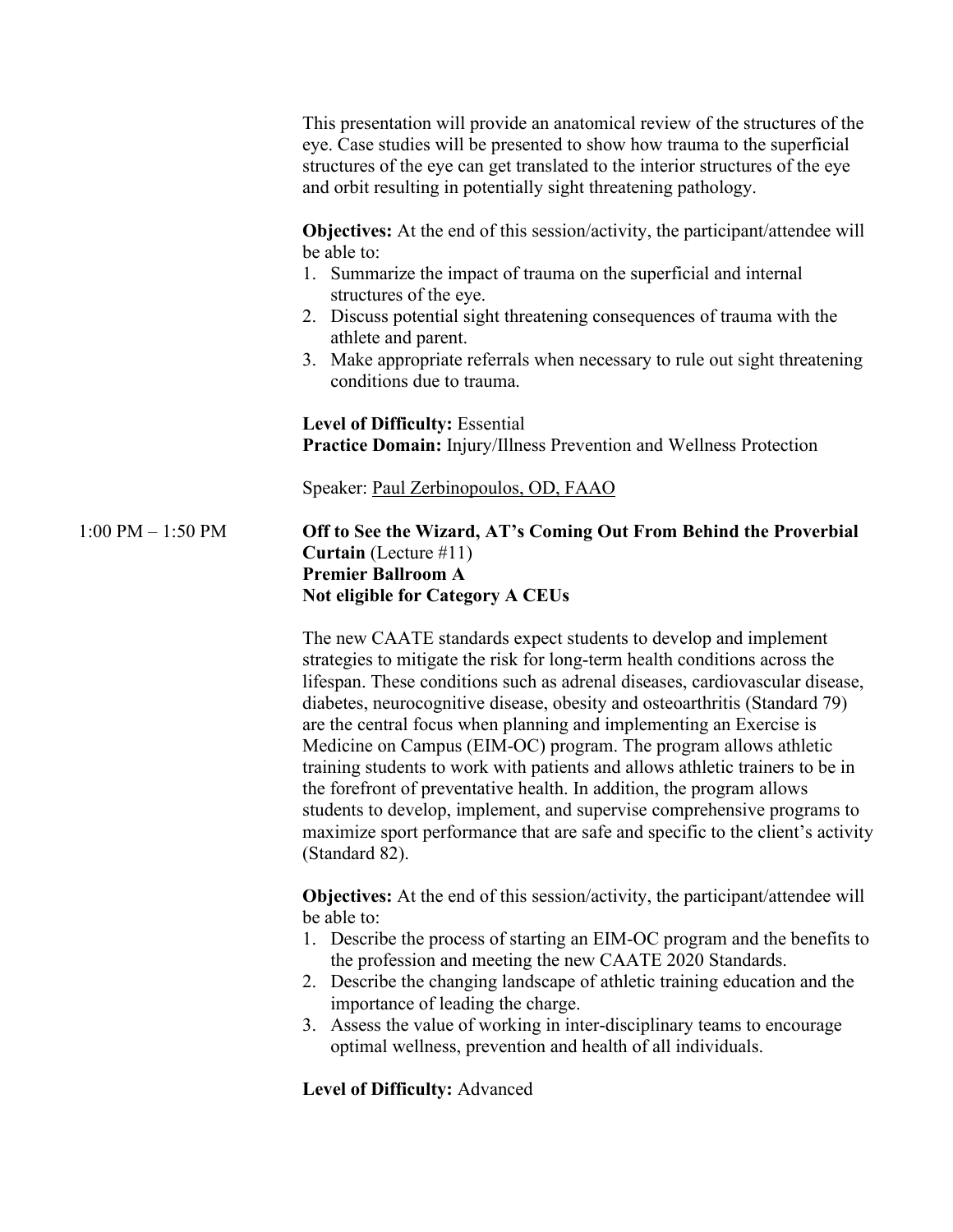**Practice Domain:** Injury/Illness Prevention and Wellness Protection, Organizational and Professional Health and Well-being

Speaker: Sue Guyer, DPE, ATC, LAT, CSCS

# 1:00 PM – 1:50 PM **A 3-Year Review of Measured Understanding and Confidence in Critical Incident Stress Management Application: A Survey of Athletic Trainers** (Lecture #12) **Premier Ballroom C**

Athletic trainers deal with critical incidents; such as the death of an athlete or colleague, a catastrophic injury, or a significant personal or work-related event. Three years ago, a baseline study was conducted that measured the initial understanding and confidence of Critical Incident Stress Management (CISM) applications within the profession of athletic training. A 3-year review of this study will be presented with data collected relative to an athletic trainers' exposure to traumatic events, the support methods they feel are most helpful after an event, confidence in their ability to handle a critical incident and the continued need for a peer-to-peer support program. Information about the ATs Care program and how a CISM Team functions will be included in the lecture. Evidence based resources on the positive effects of utilizing a CISM approach will also be presented.

**Objectives:** At the end of this session/activity, the participant/attendee will be able to:

- 1. Describe the effects of traumatic events and critical incidents on athletic trainers and other caregivers.
- 2. Recognize the signs and behavioral changes that may take place after being exposed to a traumatic event and the need for intervention.
- 3. Summarize the role of a peer-to-peer support intervention and how to activate a peer-to-peer/CISM team if needed.

#### **Level of Difficulty:** Essential

**Practice Domain:** Clinical Evaluation and Diagnosis, Immediate and Emergency Care, Organizational and Professional Health and Well-being

Speakers: Sandy Lynch, MA, ATC, Laura Darby McNally, ATC, LAT, CSCS, ITAT, David Middlemas, EdD, ATC, CCISM

# 2:00 PM – 2: 50 PM **The Residency Trained Athletic Trainer and Bridging the Gap to Specialty Certification** (Lecture #13) **Premier Ballroom A**

This presentation will address the advancement of education for athletic trainers and how this impacts the scope of practice in clinical practice. It is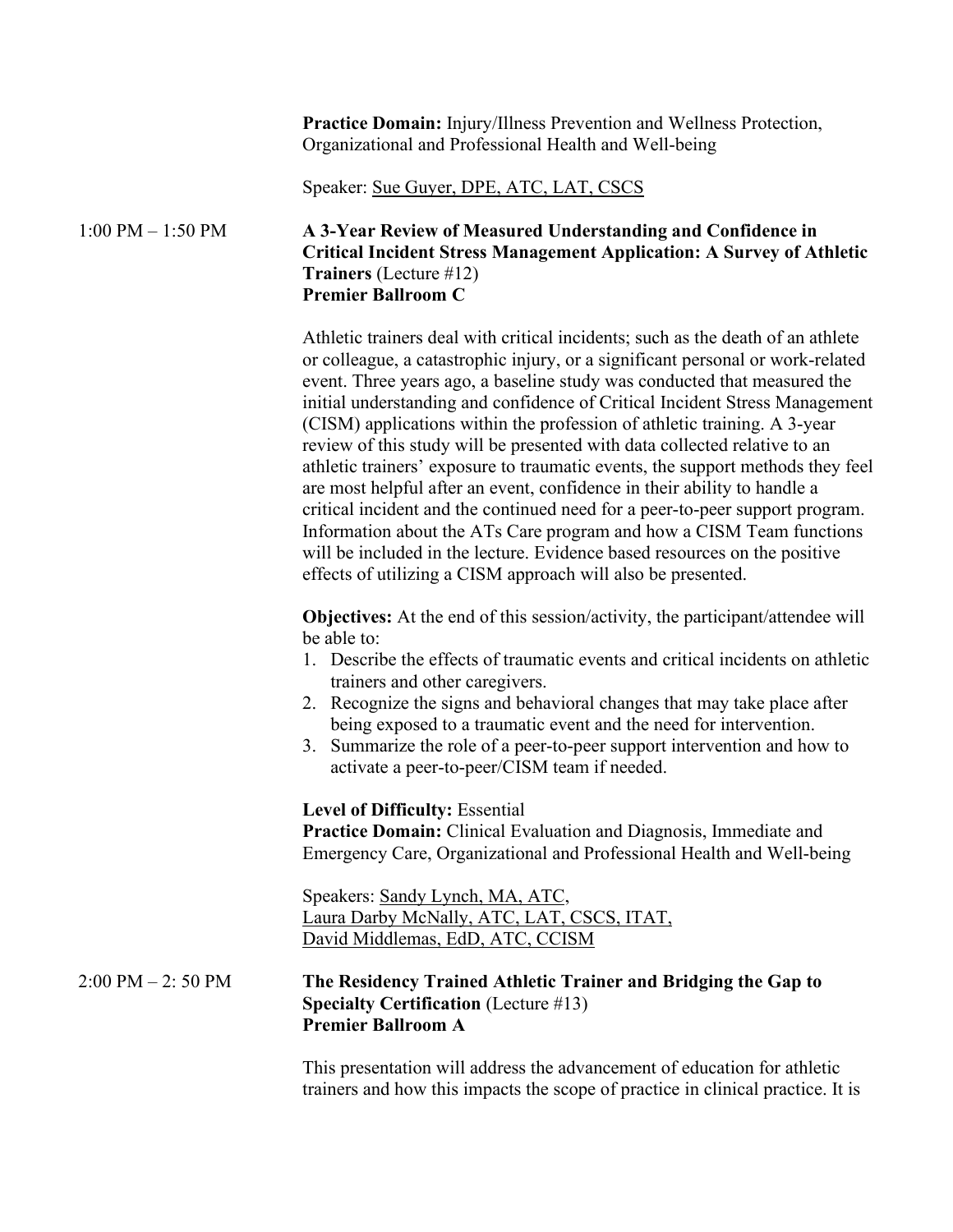of importance that athletic trainers understand where the doctorate of athletic training degree, residency/fellowship training, and ancillary certifications fit in the development of athletic trainers progressing experts in the field. Residency preparation will be analyzed in depth and compared to the medical model utilized in the development of physicians. Identification of knowledge gaps in clinical practice and continuing education strategies to address those gaps will be examined. The lecture will detail the importance of specialty certification, where the strategic alliance is with its development, and how it will enhance the position of athletic trainers in healthcare today.

**Objectives:** At the end of this session/activity, the participant/attendee will be able to:

- 1. Describe the history and importance of specialty training and the role residency and fellowship programs play in the development of specialists.
- 2. Distinguish between clinical, educational, and specialty training pathways for formalized or professional development toward specialized clinical athletic training practice.
- 3. Identify the progression and importance of specialty certification in the development of athletic training practice and how it enhances the position of the athletic trainer in today's healthcare system.
- 4. Analyze the developing scope of practice of the athletic trainer and its implication on state practice acts and their interpretation

# **Level of Difficulty:** Advanced

**Practice Domain:** Organizational and Professional Health and Well-being

Speaker: James Reidy, MS, LAT, ATC, CSCS

# 2:00 PM – 2: 50 PM **Functional and Dynamic Assessment and Treat Protocols for Spinal Injuries in the Athlete** (Lecture #14) **Premier Ballroom C**

This lecture will review spinal injuries of the athlete, assessment protocols and treatment regimens to return the athlete to sport by diving into functional and dynamic assessments to uncover movement pattern faults that may predispose the athlete to injury.

**Objectives:** At the end of this session/activity, the participant/attendee will be able to:

- 1. Describe various spinal injuries that occur in athletes.
- 2. Assess and accurately diagnose spinal related injuries.
- 3. Employ treatment regimes using functional and dynamic analysis for successful return to sport.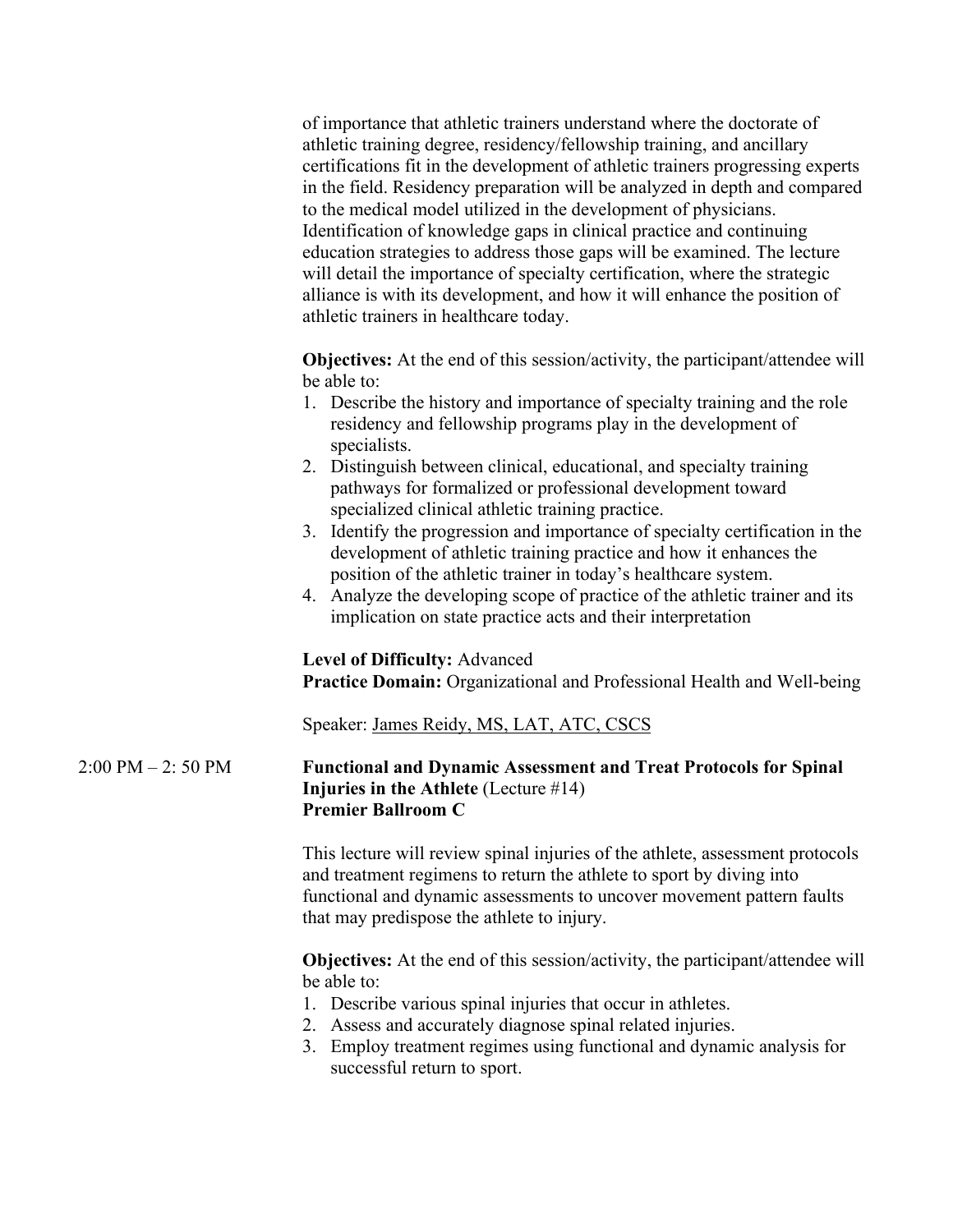**Level of Difficulty:** Mastery **Practice Domain:** Injury/Illness Prevention and Wellness Protection, Clinical Evaluation and Diagnosis, Treatment and Rehabilitation

Speakers: Christine Carmean-Foss, DC, DACBSP, MSed, ATC, ICCSP

## 2:00 PM – 2:50 PM **Implementing Best-Practice Policies & Procedures: The How to Guide Presentation** (Joint Session #4) **Premier Ballroom EF**

Several position statements define the need for comprehensive best-practice policies for the benefit of athletes, however, there is a lack of understanding from students as to how to implement these policies. The primary objective of this presentation will be to enhance understanding and ability to create policies to implement in the real-world setting. Participants will be able to identify what written best practices should be implemented in their work setting. Further, we will demonstrate different resources to utilize to help attendees identify where to start when writing policy and how to use these resources to mold the policy to be specific to their setting. Secondarily, this presentation will aim to assist in the identification of barriers and facilitators affecting implementation, specifically in the secondary school setting. Participants will be able to classify the typical facilitators and barriers identified through this investigation and apply the findings to their own settings.

**Objectives:** At the end of this session/activity, the participant/attendee will be able to:

- 1. Identify and create best practice policies that should be implemented for the prevention of sport related death.
- 2. Identify barriers and facilitators affecting implementation, specifically in the secondary school setting.
- 3. Apply facilitators to their own settings.

**Level of Difficulty:** Essential **Practice Domain:** Organizational and Professional Health and Well-being

Speaker: Samantha Scarneo, PhD, LAT, ATC

- 2:00 PM 3:00 PM **Free Communication for Professional Students Celebrity A**
- 3:00 PM 3:50 PM **Pinky Newell Address** (Lecture #15) **Premier EF**

Speaker: Denise Fandel, MBA, CAE, AT Retired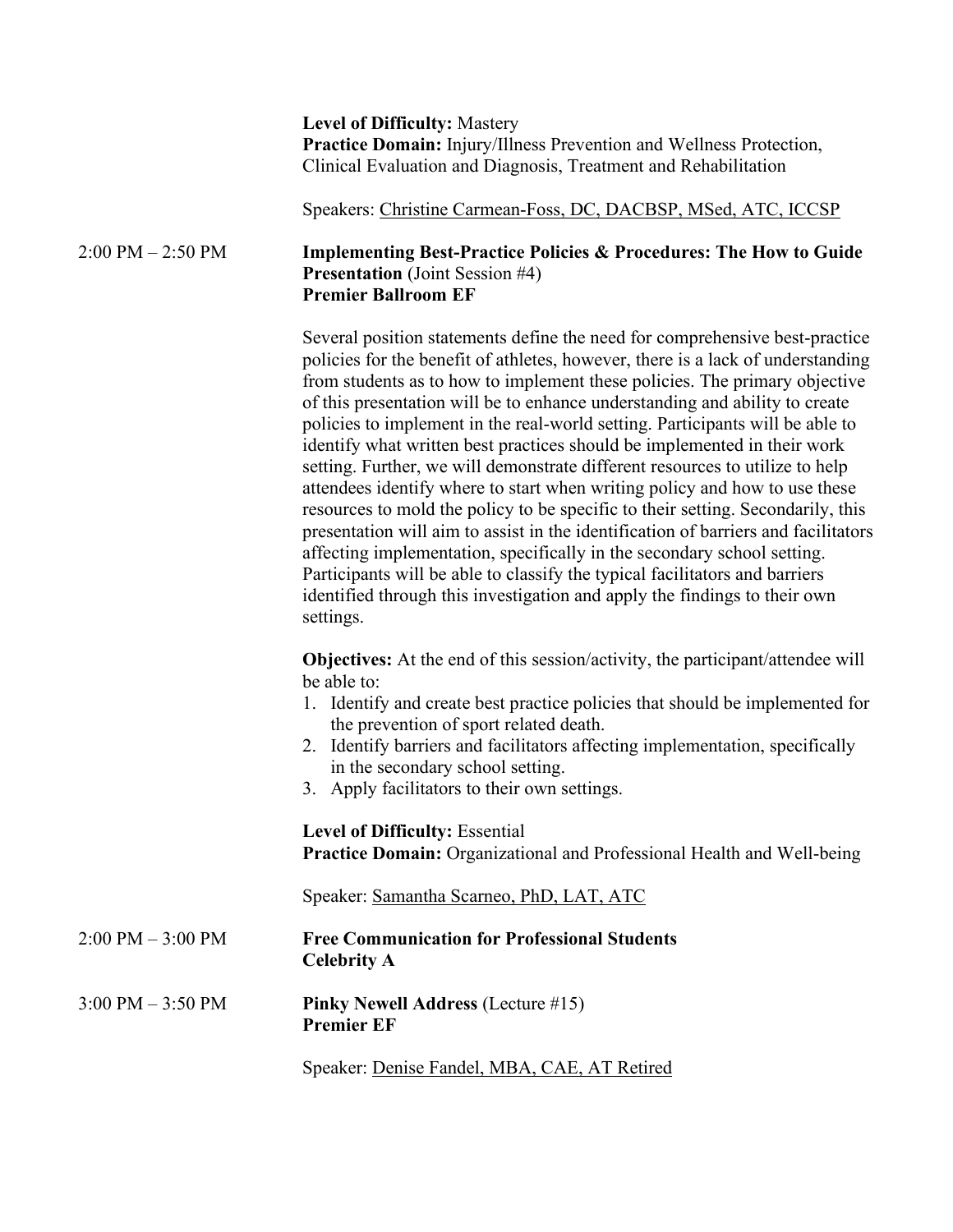#### **Workshops**

# 7:00 AM – 9:50 AM **EBP Workshop: Best Practices for Prevention and Treatment of Common Overuse Injuries in Distance Runners** (Workshop E) **Celebrity J**

Injury data suggests that 65-80% of distance runners suffer at least one overuse lower extremity injury each year. Common causes of injury in this population include abnormal gait biomechanics, improper footwear selection, strength deficits, flexibility limitations, and training errors. Implementation of a comprehensive lower extremity screening program is one method certified athletic trainers can use to identify which runners are at the greatest risk for injury and proactively implement injury prevention programs to decrease the frequency of running-related injury. While distance runners often constitute one of the most challenging patient populations for athletic trainers to treat, strong evidence exists regarding best practices for treatment of their most common overuse injuries. This workshop will outline best practices for screening, prevention, and treatment of common lower extremity injuries suffered by distance runners. The lab portion of this workshop will focus on various manual therapy techniques for the prevention and treatment of the most common, runningrelated pathologies.

**Objectives:** At the end of this session/activity, the participant/attendee will be able to:

- 1. Identify the most common injuries seen in distance runners.
- 2. Develop and implement an injury screening procedure to predict injury risk in distance runners.
- 3. Apply the best available evidence to prevent injuries in distance runners.
- 4. Develop comprehensive, evidence-based treatment programs for distance runners suffering from a variety of common, overuse pathologies of the lower extremity.

**Level of Difficulty:** Advanced

**Practice Domain:** Injury/Illness Prevention and Wellness Protection, Clinical Evaluation and Diagnosis, Treatment and Rehabilitation

Speakers: James Scifers, DScPT, PT, SCS, LAT, ATC, Elizabeth Ballard, DPT, PT, LAT, ATC

# 8:00 AM – 9:50 AM **Keeping a Level Playing Field: Using Privilege to Leverage the Pursuit of Equity** (Workshop F) **Celebrity D**

Privilege can be defined as a right or immunity granted as a peculiar benefit, advantage, or favor; prerogative especially that such a right or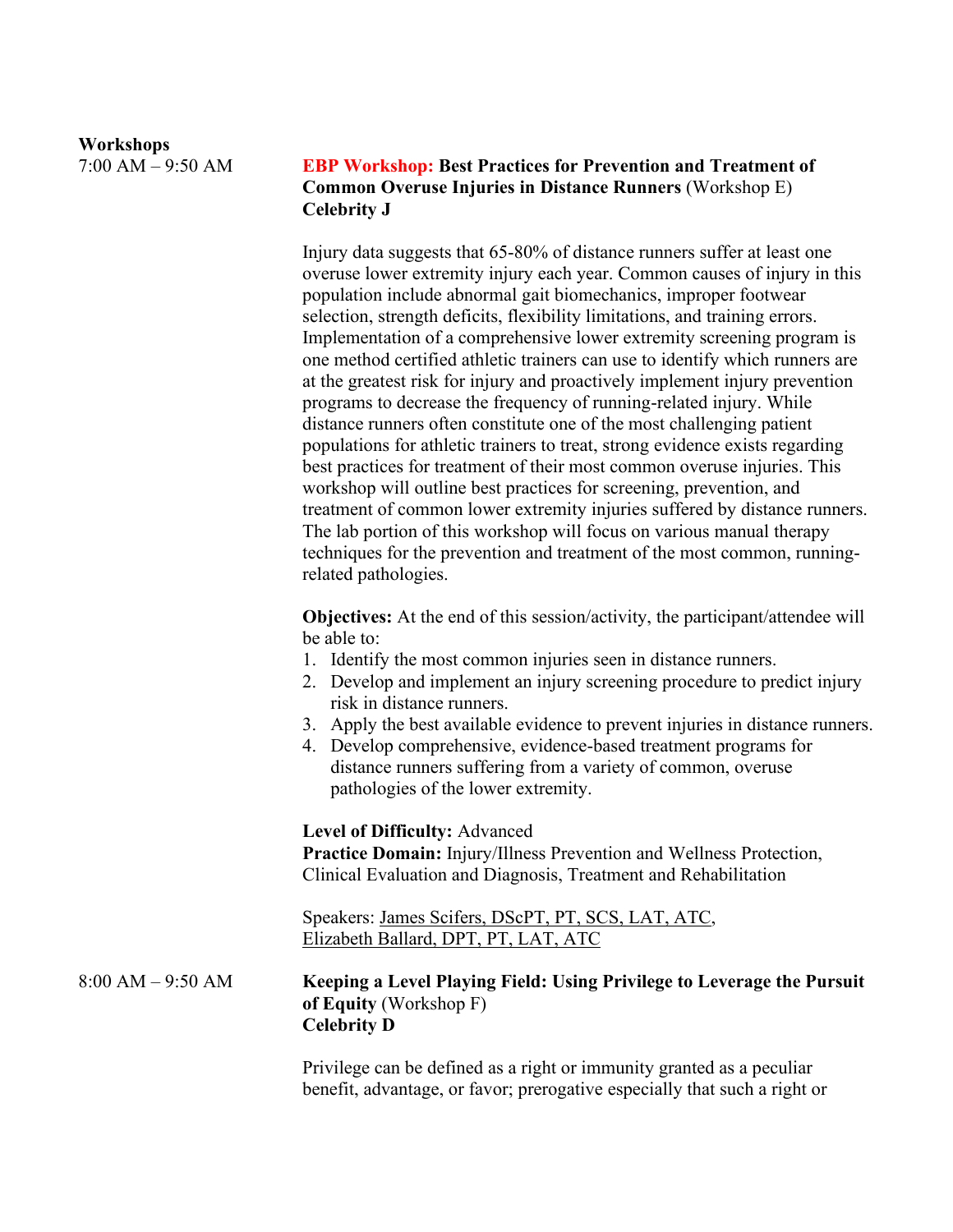immunity is attached specifically to a position or an office. Whether athlete or sports medicine professional, we all have the moral and ethical responsibility to empower others to foster a just and equitable society. Using evidence from the social sciences, we will engage participants with interactive techniques to foster discussion and ultimately gain appreciation of privilege and how the concept marginalizes individuals as well as groups. Further, we hope to provide thoughts as to how those who are in a 'privilege' group have the opportunity to assist others who have been disenfranchised to keep a "level playing field" in our profession.

**Objectives:** At the end of this session/activity, the participant/attendee will be able to:

- 1. Identify at least two examples of privilege as it relates to healthcare.
- 2. Describe three ways to reduce personal bias that may account for privilege as a healthcare provider.
- 3. Evaluate information provided in the session in order to begin the thought process as how they may be able to use privilege to leverage equity in the healthcare settng.

**Level of Difficulty:** Essential

**Practice Domain:** Organizational and Professional Health and Well-being

Speakers: James Leone, PhD, MPH, MS, LAT, ATC, CSCS,\*D, CHES, Suanne Maurer-Starks, EdD, ATC, Kimberly A. Wise, EdD, ATC, Gale McCall, PT, DPT

# 10:00 AM – 11:50 AM **The Athletic Trainer's Duty to Report** (Workshop G) **Celebrity J**

This presentation will provide information and guidance on athletic trainers' duty to report. The options and potential consequences of reporting will be discussed. The process of reporting will be presented along with how the investigation is performed. A study of disciplinary actions in District 4 will be used to show the impact of reporting ethical violations. This presentation will also include an interactive peer-to-peer session. Participants will work in small groups to discuss case studies and determine the legal, ethical and/or regulatory issue as well as strategies to manage the situation. As a large group, management strategies will be discussed.

**Objectives:** At the end of this session/activity, the participant/attendee will be able to:

- 1. Describe ethical considerations in healthcare provider/athletic trainers decision-making regarding duty to report.
- 2. Demonstrate the importance of professional values in an athletic trainers' duty to report.
- 3. Describe the importance of reporting for athletic trainers.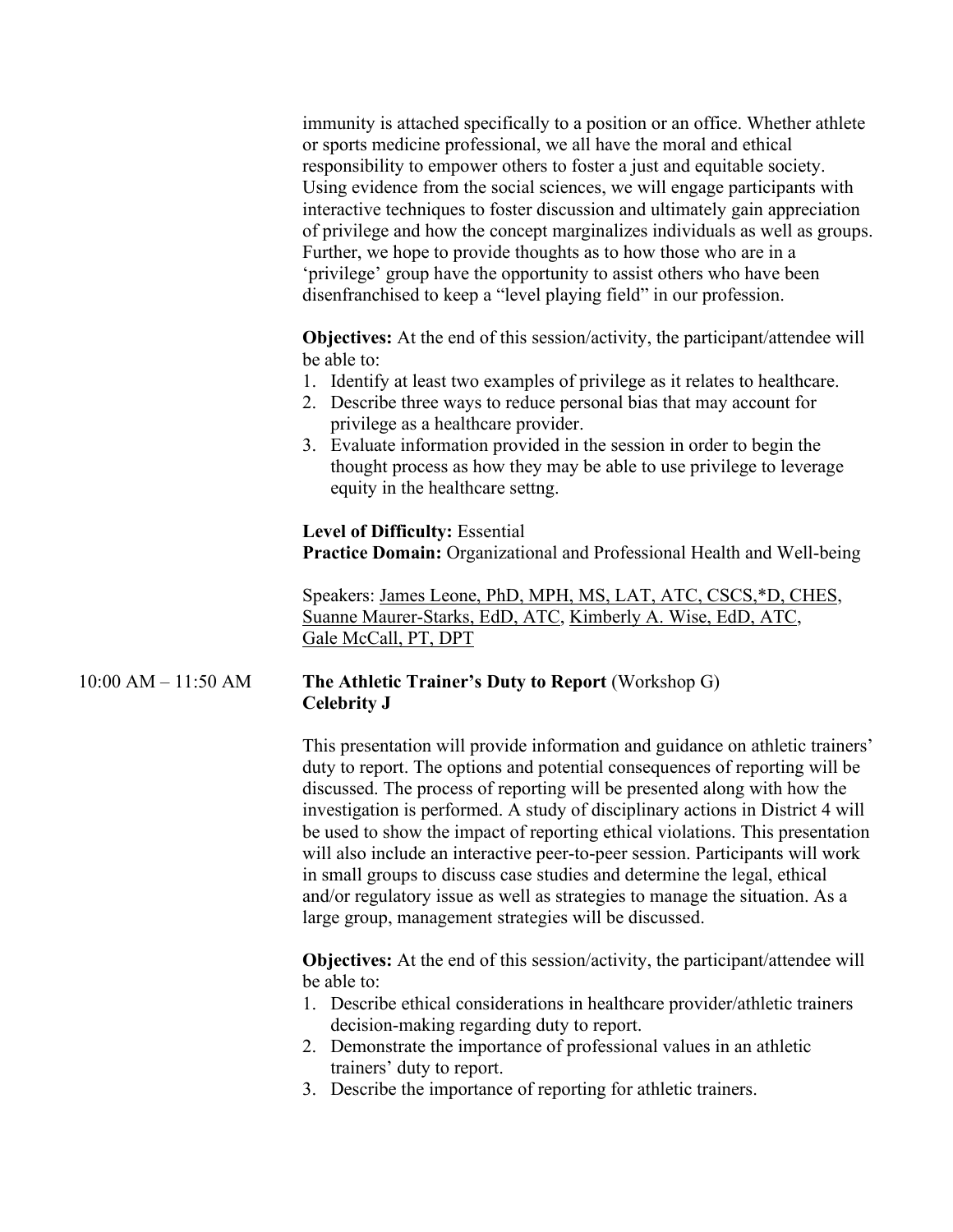- 4. Develop strategies that can assist athletic trainers in documentation of actions are reportable.
- 5. Describe the difference between "duty to report" and "mandated reporting".
- 6. Create a violation report.
- 7. Assess specific case studies of healthcare providers regarding duty-toreport and classify the legal, ethical and/or regulatory issues in small and large groups.

**Level of Difficulty:** Essential **Practice Domain:** Organizational and Professional Health and Well-being

Speakers: Michael Porters, MAT, ATC, Ryan Wantz, MS, LAT, ATC, PES, CEAS, CMMSS, Jamie Musler, LPD, ATC, LAT

10:00 AM – 11:50 AM **The Other Side of the NBA: An Introspective Look at a Preventative Athletic Training Program for Two NBA Entertainment Teams** (Workshop H) **Celebrity E**

> This presentation will examine the creation of the athletic training programs for the New York Knicks and the Brooklyn Nets Entertainment teams. Both programs' objectives are to care for these performing athletes from a preventative stand point. Unique prevention and care of these performers' injuries through pre-screenings and conditioning programs specific to these performers' needs will be examined. Data points proving the success and worth of such prevention models will be examined, providing athletic trainers with information needed to pitch a similar program to administrators.

**Objectives:** At the end of this session/activity, the participant/attendee will be able to:

- 1. Identify non-traditional athletes for whom they may be caring.
- 2. Describe how to promote a performing arts program in an underserved population.
- 3. Describe a new prospective on conditioning and training with the goal of decreasing injury.
- 4. Identify care and maintenance of unique injuries in this particular setting.
- 5. Describe pre-screening processes and to traditional and non-traditional strength and conditioning programs unique to the performing athlete with the goal to improve functional movement and correct musculoskeletal imbalances.

### **Level of Difficulty:** Advanced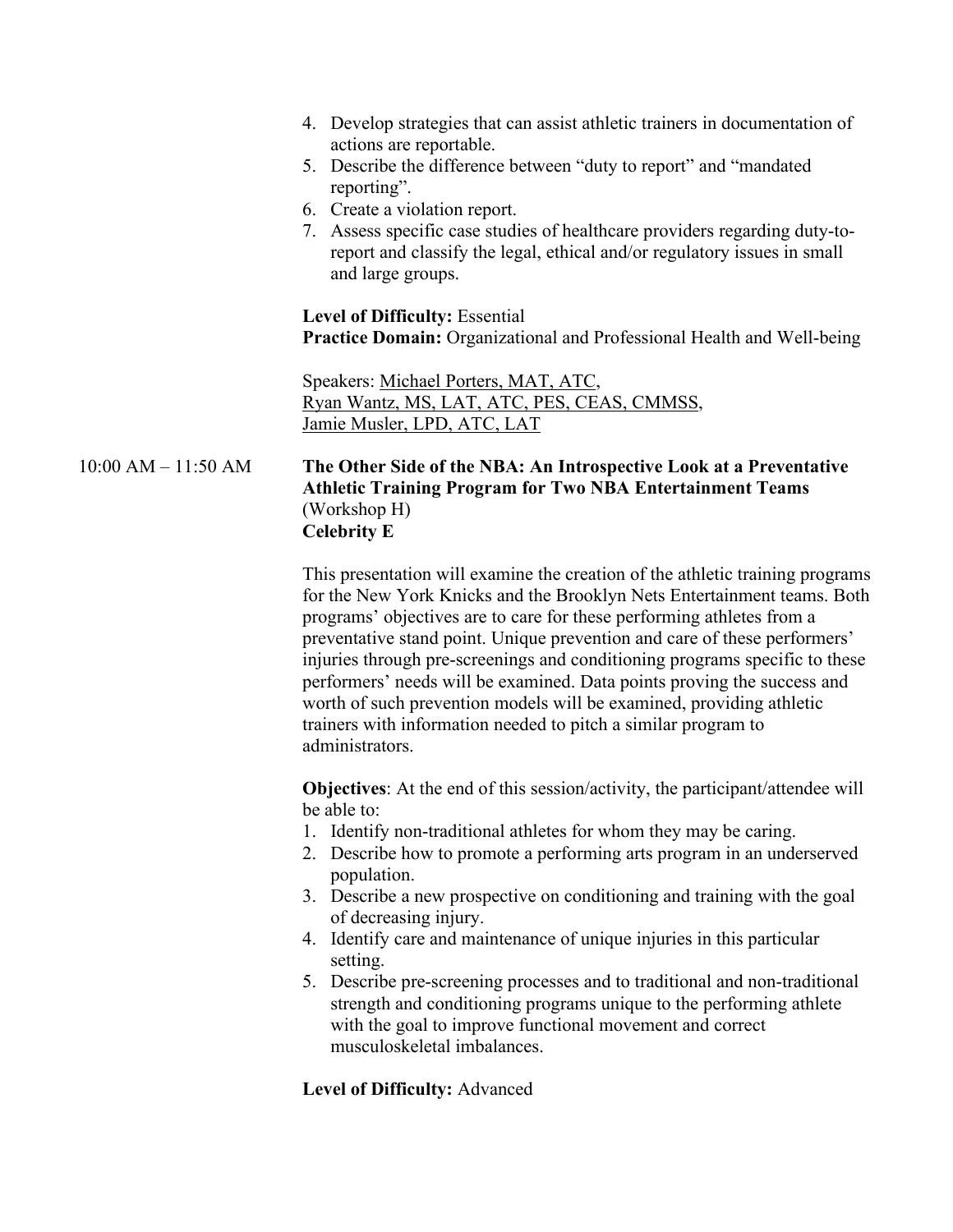**Practice Domain:** Injury/Illness Prevention and Wellness Protection, Clinical Evaluation and Diagnosis, Treatment and Rehabilitation, Organizational and Professional Health and Well-being

Speakers: Monica Lorenzo, MS, ATC, CES, Marissa Piloto MS, ATC

## 12:00 PM – 1:50 PM **Sexual Violence Prevention & Action: What Role do Athletic Trainers Play?** (Workshop I) **Celebrity E**

This workshop will provide an overview of definitions and epidemiological data surrounding the issue of sexual violence. Participants will then transition to a series of breakout discussions in small groups facilitated by guiding questions to explore the following areas: roles of athletic trainers working with patients who are survivors of sexual violence; the influence of interprofessional dynamics on personal bias is it relates to sexual violence cases; and personal clinical practice guidelines that can help athletic trainers facilitate positive, productive healthcare experiences for their patients. After each small group discussion, attendees will be brought back to the larger group to discuss and apply their thoughts to best practices and available evidence. A case study based on real events will be used to facilitate these discussions. The presentation will conclude with discussion regarding the next steps for the athletic training community to promote growth in the area of sexual violence advocacy and care.

**Objectives:** At the end of this session/activity, the participant/attendee will be able to:

- 1. Define sexual violence.
- 2. Describe what it means to be an advocate.
- 3. Describe administrative approaches and resources regarding sexual violence available to athletic trainers and patients, based on setting.
- 4. Identify the effects of interprofessional dynamics on personal bias involved in the management of sexual violence cases.
- 5. Identify actions athletic trainers can take to ensure patient comfort, patient confidence, and respect of patient rights as a method of creating an environment where patients understand a healthy and appropriate patient-clinician relationship.

**Level of Difficulty:** Essential **Practice Domain:** Injury/Illness Prevention and Wellness Protection

Speakers: Aimee Pascale, Ph.D, ATC, LAT, CSCS, Elisabeth Rosencrum, PhD, ATC, LAT, CSCS, PES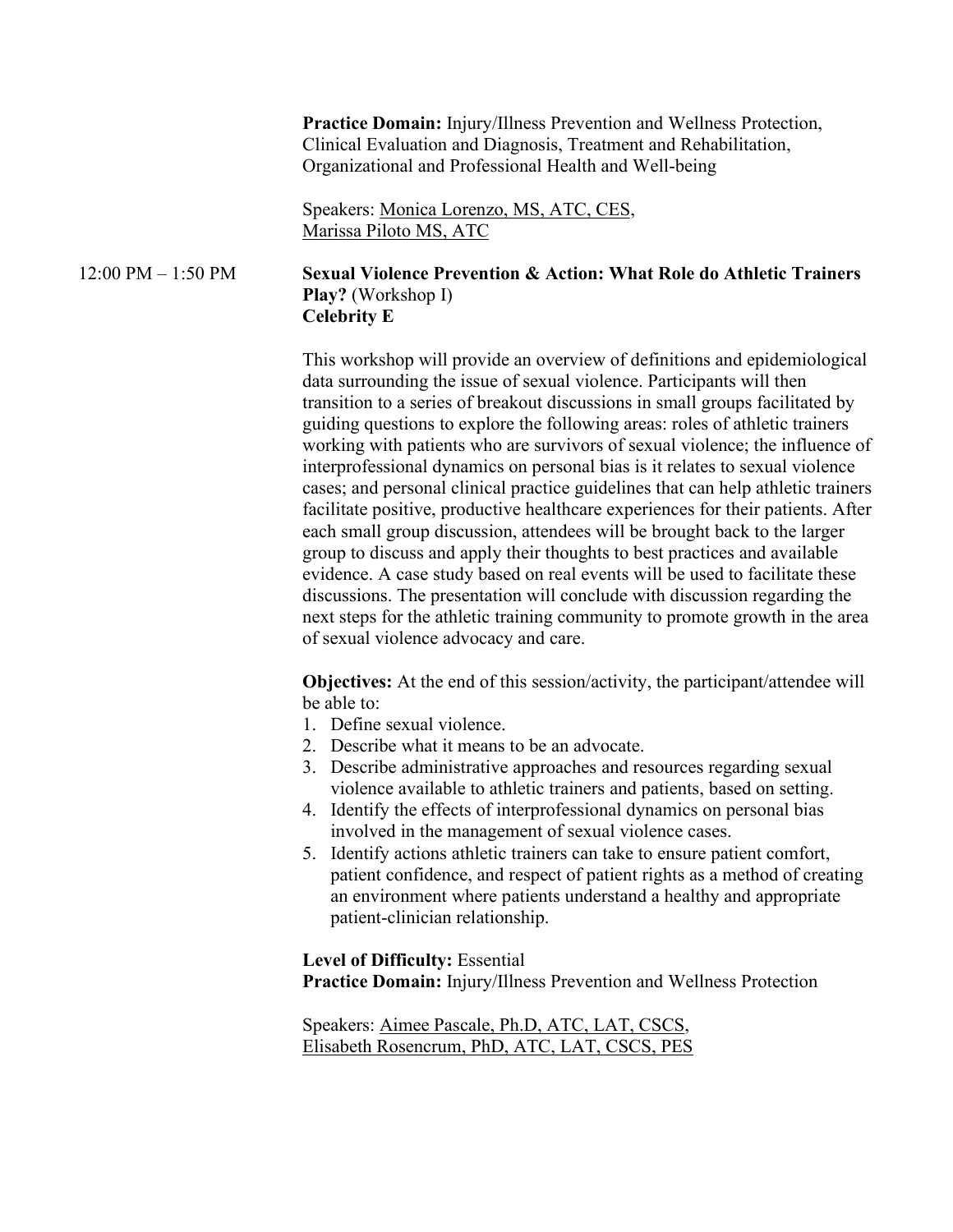#### 12:00 PM – 1:50 PM **An Evidence-Based Approach to Identifying Movement Limitations Using the Selective Functional Movement Assessment** (Workshop J) **Celebrity J**

This workshop will be divided into three phases. During the first phase, the presenter will establish a background of the neuromuscular development process and how compensatory adaptations develop as a result of pain and environmental conditions. The second phase will introduce the participants to the SFMA 7 top-tier patterns, the logic behind the breakouts to those patterns, and the therapeutic intervention progression plan using the three R approach. Evidence will be introduced on the reliability and validity of the SFMA. The final phase will allow participants to participate in the 7 top-tier pattern assessment. Additionally, a demonstration of a breakout and therapeutic intervention technique will be completed to provide an example to reinforce phases one and two of the workshop.

**Objectives:** At the end of this session/activity, the participant/attendee will be able to:

- 1. Discuss various pain and environmental movement adaptations.
- 2. Identify mobility and motor control deficits associated with movement patterns.
- 3. Distinguish between painful movement and movement dysfunction.

#### **Level of Difficulty:** Essential

**Practice Domain:** Injury/Illness Prevention and Wellness Protection, Clinical Evaluation and Diagnosis, Treatment and Rehabilitation

Speaker: Joseph Shaffer, PhD, LAT, ATC, PES

# 1:00 PM – 3:50 PM **GLATA Exchange: Clinical Skills Practice** (Workshop K) **Celebrity B**

Oxygen administration in the care of shock and life-threatening respiratory arrest minimizes hypoxia in the pre-hospital patient. To develop a plan of care and if necessary refer patients to a collaborating healthcare professional, the athletic trainer should be comfortable in using a handheld ophthalmoscope and otoscope to assess the anterior and posterior chambers of the eye, the external auditory canal and tympanic membrane, and the nasal cavity. Similarly, assessment of the thorax and abdomen should include auscultation using a stethoscope, palpation, and percussion. The ability to assess and detect normal and abnormal heart, lung, and bowels sounds are fundamental skills in detecting life-threatening injuries and illnesses and preventing the potential of sudden death. Regrettably, these skills are performed infrequently in athletic training clinical practice and may suffer from skill and knowledge decay. This hands-on workshop enables participants to rotate through 4 stations putting knowledge in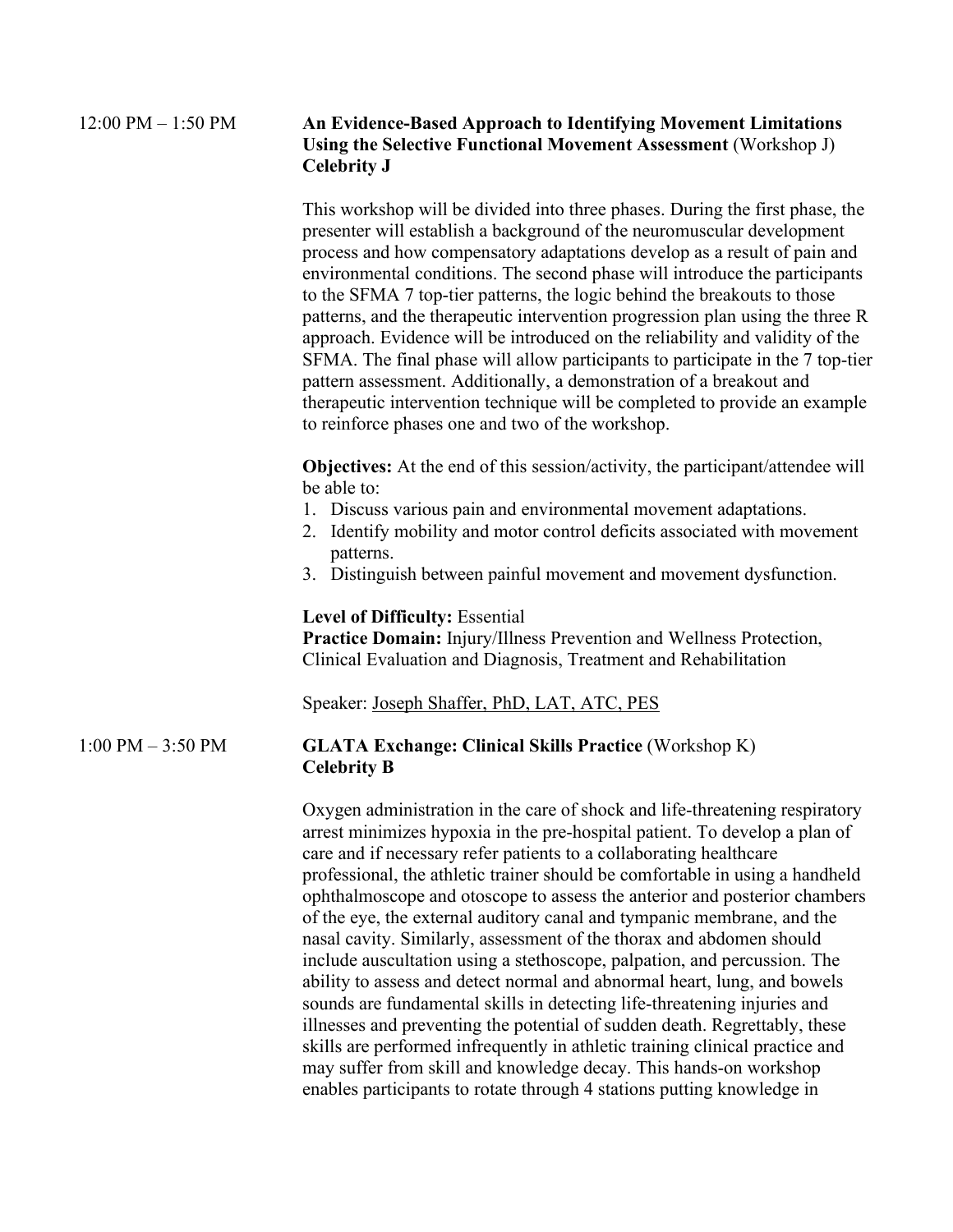action: Airway Management with Oxygen Administration, Evaluation of the Eye and Vision, Evaluation of the Ear and Nose, and Evaluation of the Torso and Abdomen. Lab instructors and lab assistants will guide athletic trainers and student participants in the use of task trainers and simulation cases to refine these emergency and primary care skills.

**Objectives:** At the end of this session/activity, the participant/attendee will be able to:

- 1. Utilize an ophthalmoscope and otoscope to assess and refer patients for common injuries and illnesses of the eye and ear.
- 2. Assess and refer patients for common injuries and illnesses of the abdomen and thorax based upon the results of auscultation, percussion and palpation clinical skills.
- 3. Select and implement appropriate airway adjuncts and oxygen delivery devices to care for a patient suffering from acute respiratory distress.

# **Level of Difficulty:** Essential

**Practice Domain:** Injury/Illness Prevention and Wellness Protection, Clinical Evaluation and Diagnosis

Speakers: Jennifer Popp, EdD, LAT, ATC, Robert "BC" Charles-Liscombe, EdD, ATC, LAT

# 2:00 PM – 2:50 PM **Managing Change: Athletic Trainers as Leaders in the Workplace** (Workshop L) **Celebrity J**

As healthcare administrators, athletic trainers must understand how to manage change in healthcare and education, while addressing the conflicts it creates in the workplace. As effective leaders, athletic trainers make hard decisions in ambiguous situations with no one clear solution. This workshop will ask participants to examine their own workplace. Through case study analysis, the workshop will challenge participants to analyze the change and conflict they face as leaders in their organizations.

**Objectives:** At the end of this session/activity, the participant/attendee will be able to:

- 1. Identify problems that healthcare administrator face in the workplace.
- 2. Examine the causes of the problem that healthcare administrator face in the workplace.
- 3. Determine a course of action for healthcare administrators to address the problems.
- 4. Identify methods that healthcare administrators can use to defend their decisions about their courses of action with evidence-based strategies.

**Level of Difficulty:** Advanced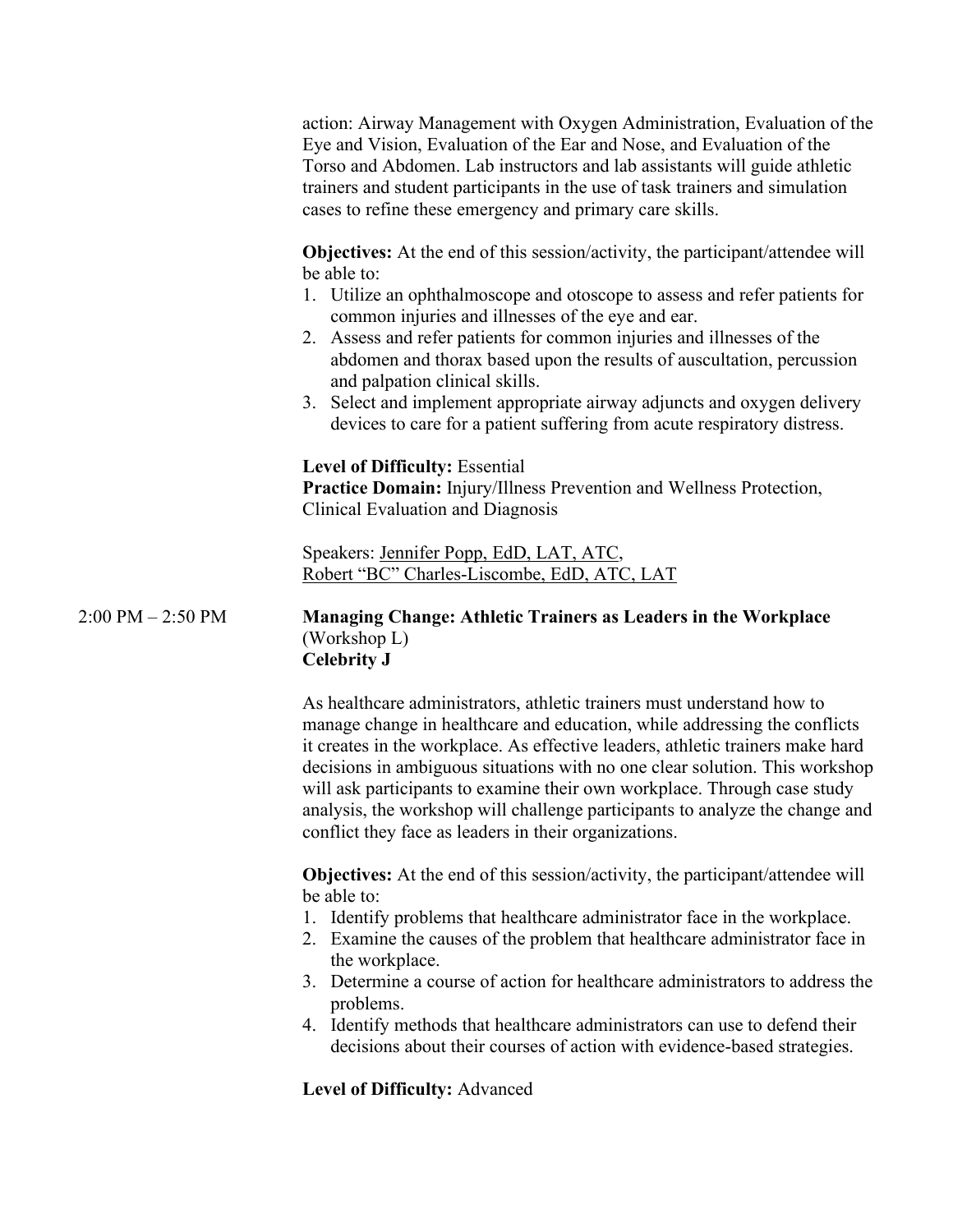**Practice Domain:** Organizational and Professional Health and Well-being

Speaker: Cristina Haverty, PhD, ATC, Christianne Eason, PhD, ATC, Dominique Ross, PhD, ATC

# **Sunday, January 12, 2020**

| $8:00 AM - 10:00 AM$    | <b>Conference Registration</b><br><b>Pre-Function/Registration Area</b> |
|-------------------------|-------------------------------------------------------------------------|
| $8:15 AM - 9:00 AM$     | <b>Committee Chairs Breakfast</b><br><b>Bravo AB</b>                    |
| $10:00$ AM $- 11:30$ AM | <b>District 1 Membership meeting</b><br><b>Premier Ballroom C</b>       |
| $10:00$ AM $- 11:30$ AM | District 2 Membership meeting<br><b>Premier Ballroom A</b>              |
| $11:30 AM - 12:00 PM$   | <b>EATA Business meeting</b><br><b>Premier Ballroom C</b>               |

# **L**<sub>8</sub>

| Lectures<br>$8:00 AM - 8:50 AM$ | <b>EBP Lecture: Therapeutic Modalities Enhancing Clinical Decision-</b><br><b>Making and Improving Patient Outcomes</b><br><b>Premier Ballroom A (Lecture #16)</b>                                                                                                                                                                                                                                                                       |
|---------------------------------|------------------------------------------------------------------------------------------------------------------------------------------------------------------------------------------------------------------------------------------------------------------------------------------------------------------------------------------------------------------------------------------------------------------------------------------|
|                                 | Clinicians often struggle to keep up with emerging evidence-based practice<br>surrounding the use of therapeutic modalities. This presentation will take a<br>patient problem approach to reviewing the evidence and best-practice<br>parameters for therapeutic ultrasound, electrical stimulation, and<br>extracorporeal shock wave therapy. The presentation is designed to improve<br>clinical decision-making and patient outcomes. |
|                                 | <b>Objectives:</b> At the end of this session/activity, the participant/attendee will<br>be able to:<br>1. Implement best-practice application of electrical stimulation waveforms.<br>2. Calculate evidence-based parameters for therapeutic ultrasound.<br>3. Discuss the evidence supporting the use of extracorporeal shockwave<br>therapy for orthopedic conditions.                                                                |
|                                 | <b>Level of Difficulty: Advanced</b><br><b>Practice Domain:</b> Treatment and Rehabilitation                                                                                                                                                                                                                                                                                                                                             |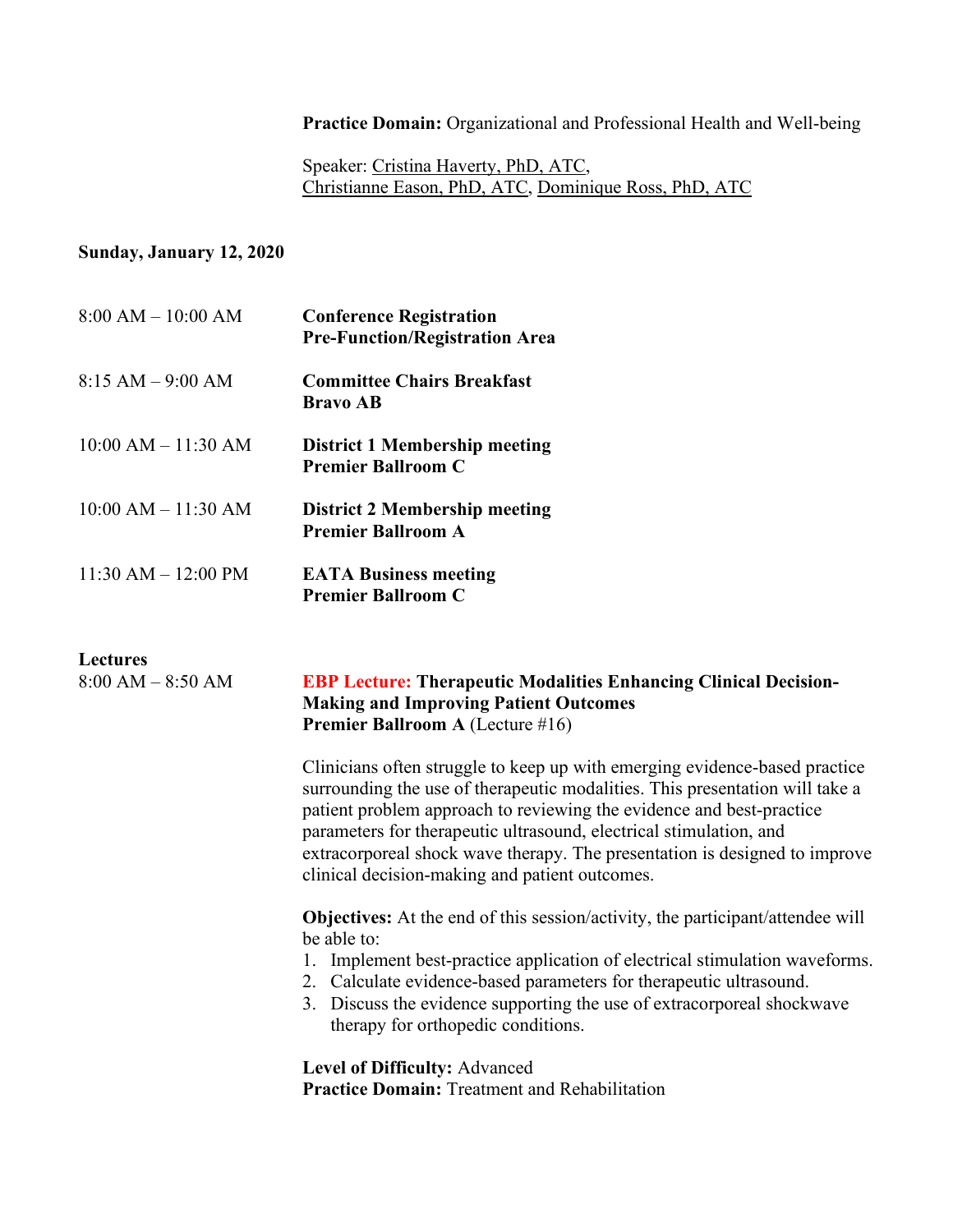#### Speaker: Jennifer Ostrowski, PhD, LAT, ATC

# 8:00 AM – 8:50 AM **EPB Lecture: Rehabilitation and Post-Rehabilitation Training of Hamstring Injuries** (Lecture #17) **Premier Ballroom C**

Hamstring injuries are among the most common and problematic injuries in a wide range of sports that involve high velocity movements and sprinting. These injuries can be quite debilitating and often result in chronic reoccurrence. This presentation will focus on the etiology of hamstring injuries, including the athlete who has undergone ACL reconstruction utilizing hamstring autograph, as well as the modifiable and non-modifiable factors contributing to these injuries. Also discussed will be the hamstring rehabilitation and return to performance enhancement training philosophy, including the application of exercise techniques and running progressions in both the clinical and performance enhancement training settings as related to the development of the essential physical qualities necessary to restore hamstring function. The "bridging of the gap" from the clinical to the performance enhancement training settings will assist to ensure the athlete returns to their pre-injury level of optimal athletic performance as well as to prevent future recurring hamstring injury.

**Objectives:** At the end of this session/activity, the participant/attendee will be able to:

- 1. Describe the common mechanisms of hamstring injury.
- 2. Describe the physical qualities necessary for optimal athletic performance.
- 3. Create a rehabilitation progression for restoring and enhancing of the physical qualities necessary for optimal athletic performance.
- 4. Create a rehabilitation running progression program for return to optimal athletic performance.

**Level of Difficulty:** Advanced **Practice Domain:** Treatment and Rehabilitation

Speaker: Robert Panariello, MS, PT, ATC, CSCS

# 9:00 AM – 9:50 AM **Enhancing Learning Environments in Athletic Training** (Lecture #18) **Premier Ballroom A Not eligible for Category A CEUs**

As the athletic training profession continues the transition to the master's level and programs proceed to implement clinical immersion experiences, the creation and maintenance of effective educational environments are paramount to student success. This presentation will describe the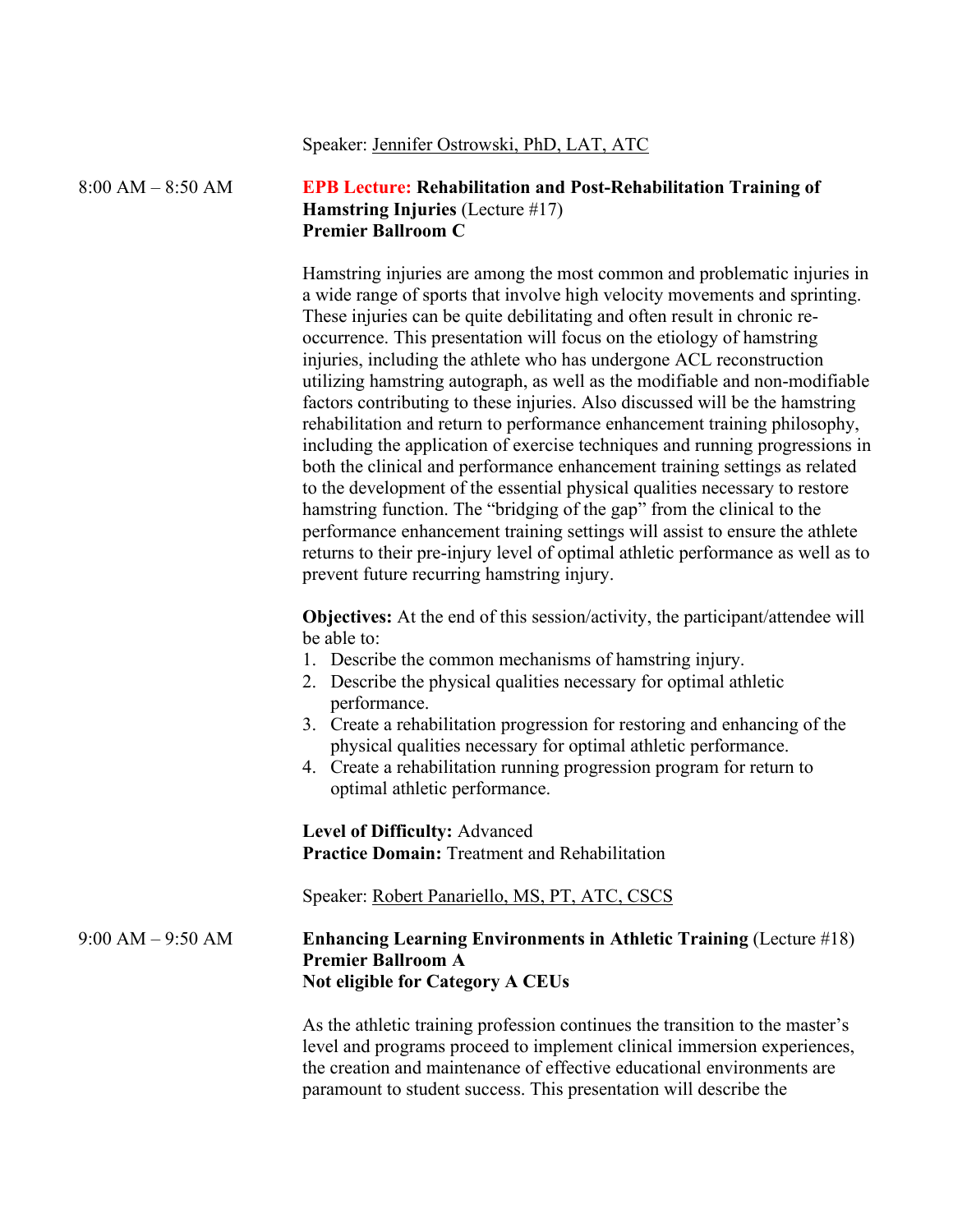educational settings of the classroom and clinic in athletic training and provide strategies to enhance learning for students in both environments. Theoretical foundations that can aid in the application of strategies to enhance the learning occurring in these settings will be addressed in addition to evaluation methods.

**Objectives:** At the end of this session/activity, the participant/attendee will be able to:

- 1. Integrate educational theories to enhance student learning in the classroom and clinical environments bridging the gap between education and practice to increase student autonomy.
- 2. Evaluate the clinical environment in their own setting.
- 3. Examine various clinical education models to enhance student learning across the curriculum.
- 4. Develop strategies to implement adult learning principles in the classroom and foster greater workplace learning in clinical education environments.

**Level of Difficulty:** Essential **Practice Domain:** Organizational and Professional Health and Well-being

Speakers: Jessica Barrett, PhD, ATC, Brett Winston, PhD, ATC

# 9:00 AM – 9:50 AM **EBP Lecture: Recognition and Treatment of Exertional Collapse Associated with Sickle Cell Trait** (Lecture #19) **Premier Ballroom C**

This session will provide up-to-date information for athletic trainers to be able recognize risk factors, signs and symptoms, and provide immediate response to exertional collapse associated with sickle cell trait (ECAST).

**Objectives:** At the end of this session/activity, the participant/attendee will be able to:

- 1. Differentiate between signs and symptoms of ECAST and other nontraumatic causes of on-field collapse.
- 2. Identify risk factors and prevention strategies for individuals who carry the sickle cell trait.
- 3. Incorporate appropriate treatment and return to activity considerations following an ECAST event.

**Level of Difficulty:** Essential **Practice Domain:** Clinical Evaluation and Diagnosis, Immediate and Emergency Care

Speakers: Kelley Henderson, EdD, LAT, ATC, Sarah Manspeaker, PhD, ATC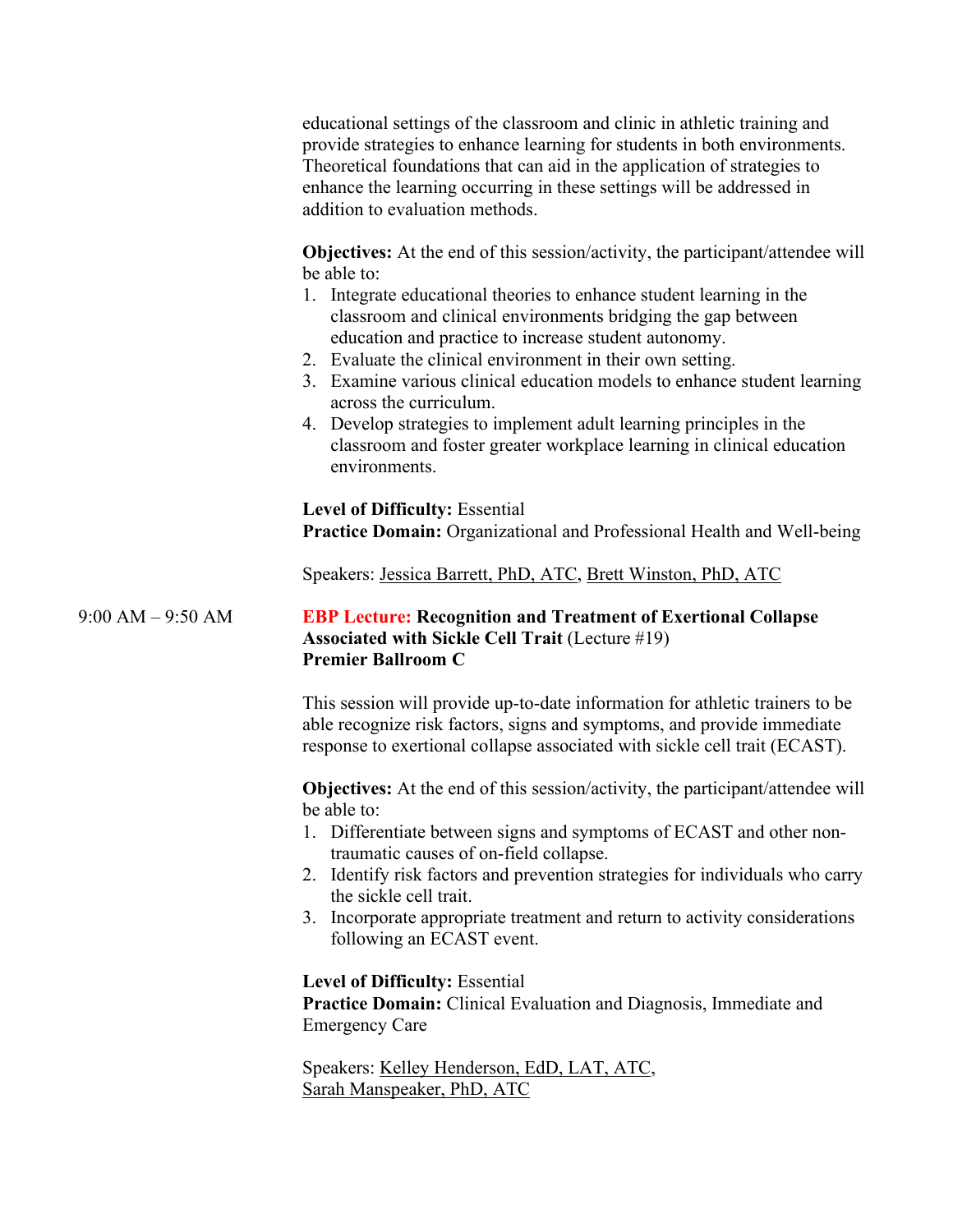#### 9:00 AM – 9:50 AM **The Missing Link: Integrating Emotional Intelligence Skills into Curriculum, Clinical Practice, and Leadership** (Joint Session #5) **Premier Ballroom EF**

During the mid-1990s, Emotional intelligence (EI) became widely popularized as fundamental skills correlated with performance, job satisfaction, conflict resolution, leadership, and interpersonal decisionmaking. EI has been defined as a set of skills that allows an individual to recognize emotions, discriminate among them, and use them to guide behavior and manage relationships. Despite expanding research across healthcare disciplines, athletic trainers have not yet examined the impact of EI on education, clinical practice, or leadership. The purpose of this presentation is to demonstrate the role of EI skills and provide students with strategies to integrate EI skills into education, clinical practice, and leadership. This presentation will focus on defining the various models of EI and the instruments used to assess EI skills. It will also provide students with applicable strategies to recognize EI skills and reflect, analyze, develop, and create actions steps. Through audience engagement and discussion, this presentation will demonstrate how students can utilize EI skills and integrate them into curriculum, patient care, and leadership in athletic training.

**Objectives:** At the end of this session/activity, the participant/attendee will be able to:

- 1. Describe the primal neurobiology of emotions and the role of the hippocampus.
- 2. Distinguish between the various models of emotional intelligence.
- 3. Implement emotional intelligence assessment instruments.
- 4. Recognize and describe the role of emotional intelligence in education, clinical practice, and leadership.
- 5. Identify and describe both the productive and unproductive behaviors associated with emotional intelligence skills.
- 6. Identify reflective strategies to improve self-awareness and selfregulation of emotions.
- 7. Develop action steps to help integrate emotional intelligence skills into patient care, leadership, and workplace conflict within Athletic Training.

**Level of Difficulty:** Essential **Practice Domain:** Organizational and Professional Health and Well-being

Speaker: Kevin Silva, MSAT, ATC

1:00 PM – 1:50 PM **EBP Lecture: Exercise-Associated Hyponatremia: Practice Considerations for the Athletic Trainer** (Lecture #20)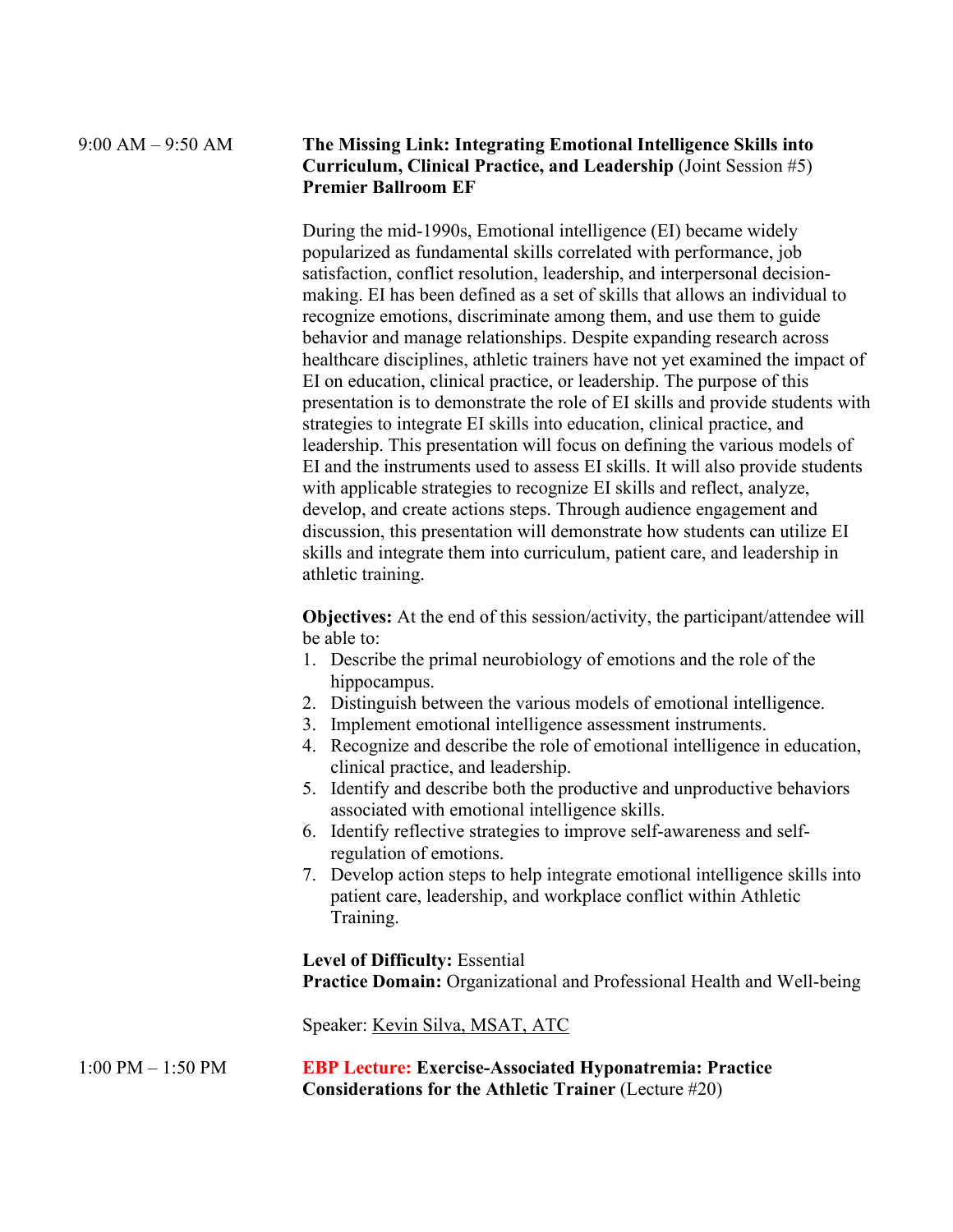# **Premier Ballroom A**

This session will provide current evidence regarding the recognition, presentation of signs and symptoms, and management of exerciseassociated hyponatremia. Material will be covered through a combined lecture, case scenario discussion, and practice recommendations format.

**Objectives:** At the end of this session/activity, the participant/attendee will be able to:

- 1. Differentiate between signs and symptoms of dehydration and hyponatremia.
- 2. Identify fluid ingestion, maintenance, and resuscitation practices effective in the prevention and treatment of hyponatremia.
- 3. Incorporate appropriate considerations for return to play following hyponatremia.

# **Level of Difficulty:** Essential

**Practice Domain:** Clinical Evaluation and Diagnosis, Immediate and Emergency Care

Speakers: Sarah Manspeaker, PhD, ATC, Kelley Henderson, EdD, LAT, ATC

# 1:00 PM – 1:50 PM **EBP Lecture: Running Related Injuries: Risk Factors, Identification, and Prevention** (Lecture #21) **Premier Ballroom C**

Running related injuries (RRIs) are common in recreational and competitive runners. Given the popularity of running, this presentation will review the available epidemiology of RRIs in competitive and recreational runners, explore the evidence related to injury risk factors, and identify intervention strategies that can be used for injury prevention.

**Objectives:** At the end of this session/activity, the participant/attendee will be able to:

- 1. Describe current epidemiology of RRIs in recreational and competitive runners.
- 2. Identify running kinematics and training-related variables related to the development of RRI.
- 3. Evaluate the contribution of running kinematics and training variables to the development of RRIs.
- 4. Identify effective interventional strategies for reducing RRI risk and occurrence.

**Level of Difficulty:** Advanced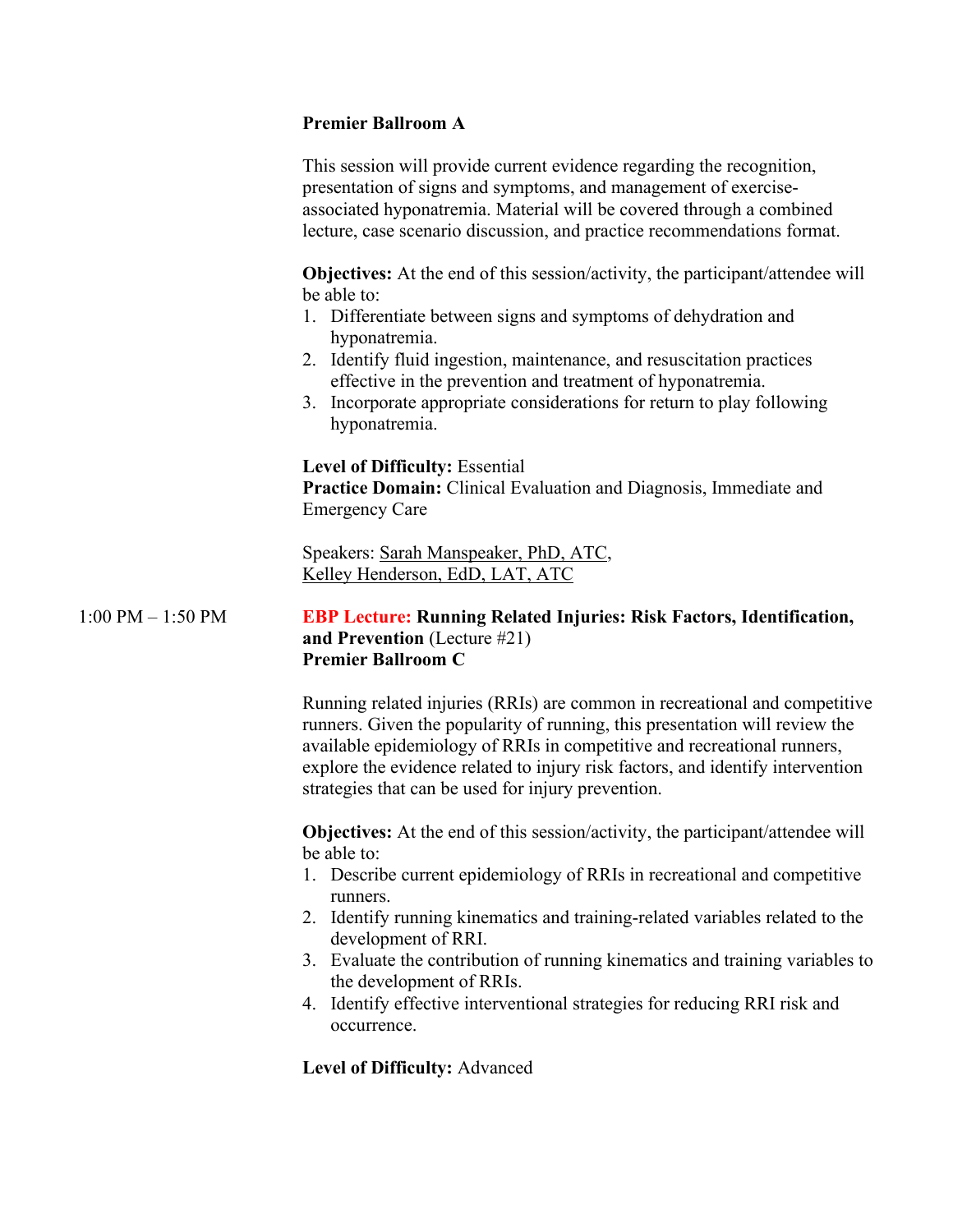|                                     | Practice Domain: Injury/Illness Prevention and Wellness Protection,<br>Clinical Evaluation and Diagnosis, Treatment and Rehabilitation                                                                                                                                                                                                                                                                                                                                                                                                                        |
|-------------------------------------|---------------------------------------------------------------------------------------------------------------------------------------------------------------------------------------------------------------------------------------------------------------------------------------------------------------------------------------------------------------------------------------------------------------------------------------------------------------------------------------------------------------------------------------------------------------|
|                                     | Speaker: Drue Stapleton, PhD, ATC, CSCS                                                                                                                                                                                                                                                                                                                                                                                                                                                                                                                       |
| $2:00 \text{ PM} - 2:50 \text{ PM}$ | <b>EBP Lecture: Proximal Muscle Function, Dynamic Alignment &amp;</b><br>Lower Extremity Overuse Injury: The Marjorie A. King Research to<br><b>Reality Lecture (Lecture #22)</b><br><b>Premier Ballroom C</b>                                                                                                                                                                                                                                                                                                                                                |
|                                     | <b>Objectives:</b> At the end of this session/activity, the participant/attendee will<br>be able to:<br>1. Describe current evidence on the effectiveness of hip strengthening on<br>lower extremity injury.<br>2. Describe current evidence supporting the etiological model of hip<br>muscle function and dynamic malalignment.<br>3. Apply what is known about effective hip strengthening to their clinical<br>exercise prescription.                                                                                                                     |
|                                     | Speaker: Jennifer E. Earl Boehm, PhD, LAT, FNATA                                                                                                                                                                                                                                                                                                                                                                                                                                                                                                              |
| $3:00$ PM $-3:50$ PM                | <b>EATA EBP Grant Lecture: A National Evaluation of Best Practice</b><br>Policy Adoption in Secondary School Athletics (Lecture #23)<br><b>Premier Ballroom C</b>                                                                                                                                                                                                                                                                                                                                                                                             |
|                                     | Several Position Statements define the need for comprehensive best-<br>practice policies for secondary school athletics, however, there is paucity in<br>the literature as to the extent of adoption of these policies. Identifying key<br>factors to address with implementation of best-practice policy adoption may<br>facilitate efforts. The objective of this presentation is to provide the data on<br>current implementation of policies and procedures at the secondary school<br>level and to identify barriers and facilitators to implementation. |
|                                     | <b>Objectives:</b> At the end of this session/activity, the participant/attendee will<br>be able to:<br>1. Identify the best practice policies that should be implemented for the<br>prevention of sport related death in the secondary school setting.<br>2. Classify the typical facilitators and barriers identified through this<br>investigation and apply the findings to their own settings.<br>3. Summarize health behavior and its applicability to creating tailored<br>strategies to improve policy implementation in their setting.               |
|                                     | Level of Difficulty: Advanced<br>Practice Domain: Immediate and Emergency Care, Organizational and<br>Professional Health and Well-being                                                                                                                                                                                                                                                                                                                                                                                                                      |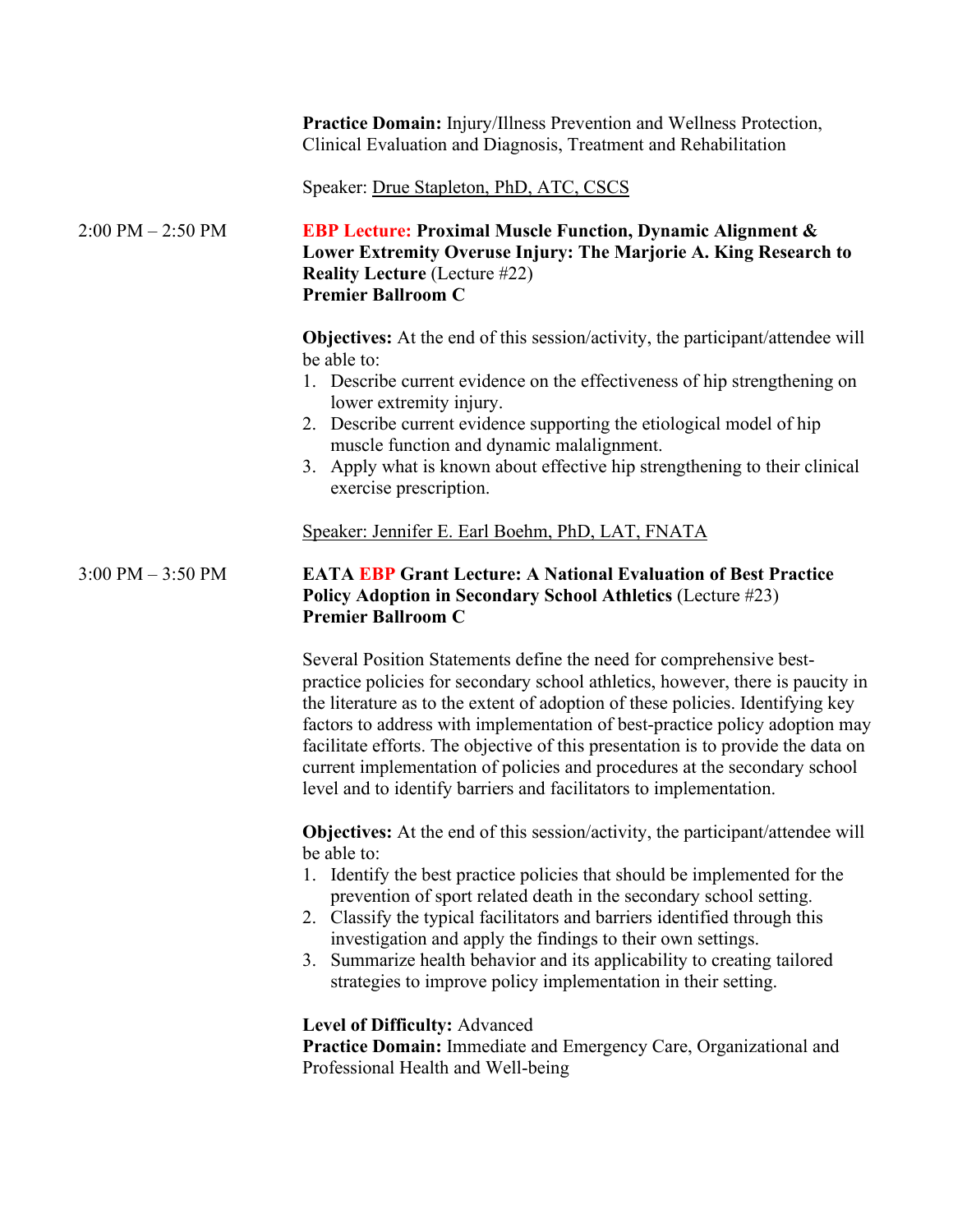Speaker: Samantha Scarneo, PhD, LAT, ATC

#### 4:00 PM – 4:50 PM **EBP Lecture: Energy Deficiency in Sport (RED-S): The Potential Health and Performance Consequences for Athletes** (Lecture #24) **Premier Ballroom A**

RED-S refers to the impaired physiological function including, but not limited to, metabolic rate, menstrual function, bone health, immunity, protein synthesis, and cardiovascular health caused by relative energy deficiency. The defining cause of the syndrome is a deficiency in daily energy intake relative to energy expended/required for general health, activities of daily living, growth and sporting activities. This presentation will highlight the underpinning issue of the energy deficiency and puts energy deficiency in the context of performance, as well as, defining the diagnosis and treatment of this multifaceted disease state.

**Objectives:** At the end of this session/activity, the participant/attendee will be able to:

- 1. Identify and participate in a multidisciplinary athlete health support team including sports physician, nutritionist, psychologist, physiotherapist and physiologist.
- 2. Describe the recognition and treatment of the RED-S.
- 3. Athletic professionals will be educated on the RED-S Risk Assessment Model and the RED-S RTP Model.

#### **Level of Difficulty:** Essential

**Practice Domain:** Injury/Illness Prevention and Wellness Protection, Clinical Evaluation and Diagnosis, Immediate and Emergency Care, Treatment and Rehabilitation, Organizational and Professional Health and Well-being

Speaker: Tanya Williams, MS, CSSD, RDN, LDN

#### 4:00 PM – 4:50 PM **EBP Lecture: Anabolic Androgenic Steroid Use in Adolescents: The Pressure to Perform** (Lecture #25) **Premier Ballroom C**

The Taylor Hooton Foundation is the nation's leading organization dedicated to educating our youth and their adult influencers on the dangers of Appearance and Performance Enhancing Substances including dietary supplements, Human Grown Hormone. Close to two million of our children have admitted using anabolic steroids, and that usage rate is increasing. Additionally, North American sales for sports supplements have reached the staggering \$30 billion mark. Multiple industry studies reveal that as many as 25% of these supplements are contaminated with anabolic steroids or other banned substances. These supplements are taken by over 12 million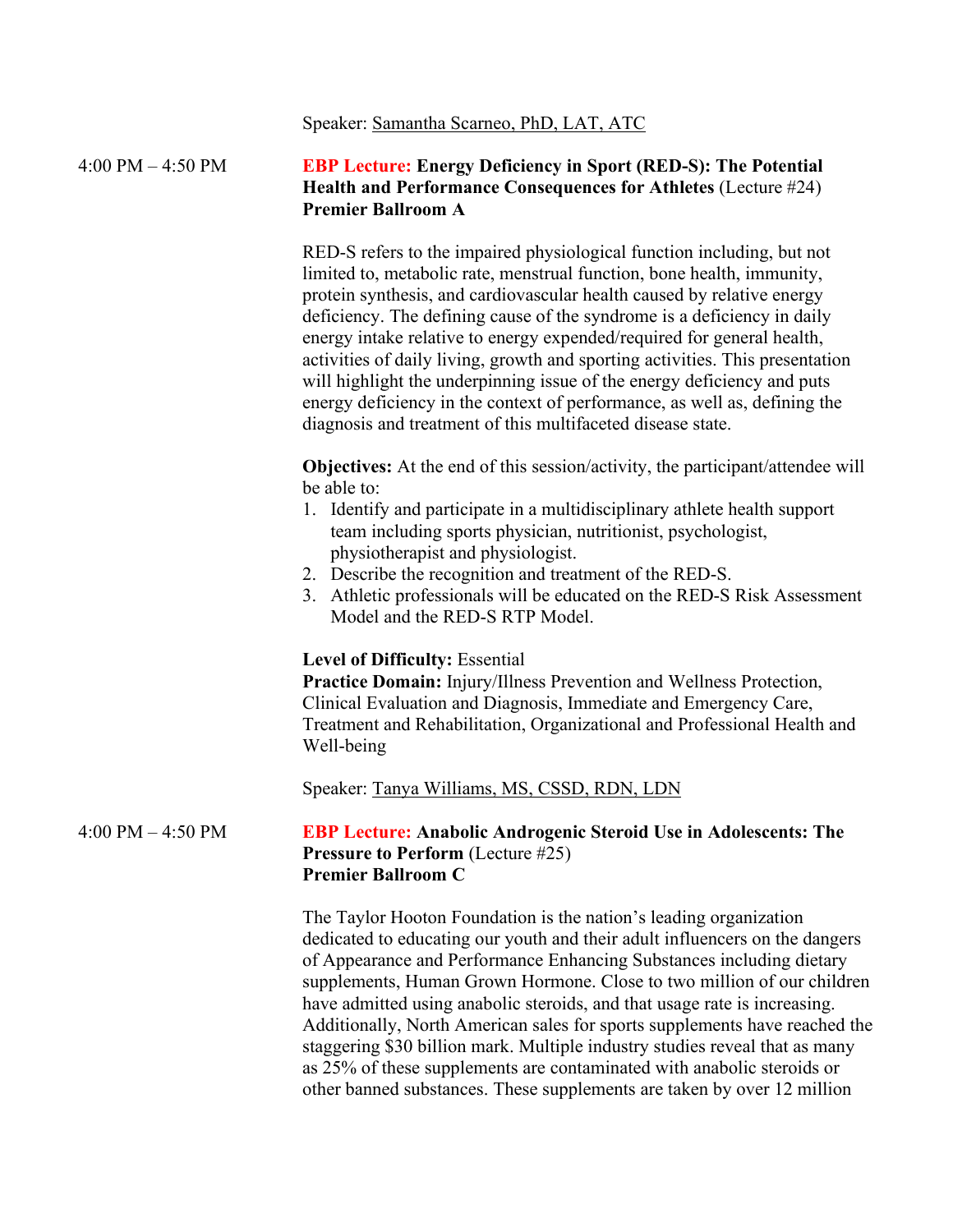students. Through our program, attendees will be able to further understand the dangers associated with these substances and the social issues/pressures that are leading to our current usage trends. Attendees, particularly adult influencers, will be able to be aware of potential steroid users/problems, therefore being able to safely intervene and help our youth face these drugs together.

**Objectives:** At the end of this session/activity, the participant/attendee will be able to:

- 1. Identify the signs and symptoms of anabolic androgenic steroid use.
- 2. Identify dietary supplements that are 3rd party tested and free of banned substances.
- 3. Describe how to educate athletes on the signs, symptoms, and potential side effects of anabolic androgenic steroid and dietary supplement use.
- 4. Identify dietary supplements that are supported by the scientific evidence compared to those being marketed without evidence.

Level of Difficulty: Essential

Practice Domain: Injury/Illness Prevention and Wellness Protection, Organizational and Professional Health and Well-being

Speaker: Brian Parker, BS

### **Workshops**

# 7:00 AM – 8:50 AM **EBP Workshop: Evidence-Based Treatment of Plantar Fasciitis** (Workshop M) **Celebrity J**

Plantar fasciitis occurs in approximately 10% of the general population and more commonly in physically-active individuals. Common causes of plantar fasciitis include limited ankle mobility, abnormal foot posture, abnormal gait biomechanics, foot intrinsic muscle weakness, and training errors. This workshop will educate clinicians about a variety of manual therapy, therapeutic exercise, therapeutic modality, athletic footwear modifications, and orthotic interventions based on the best available evidence to treat patients suffering from plantar fasciitis.

**Objectives:** At the end of this session/activity, the participant/attendee will be able to:

- 1. Identify common causes of plantar fasciitis in physically-active individuals.
- 2. Apply the best available evidence to determine appropriate manual therapy techniques and rehabilitation procedures to treat patients suffering from plantar fasciitis.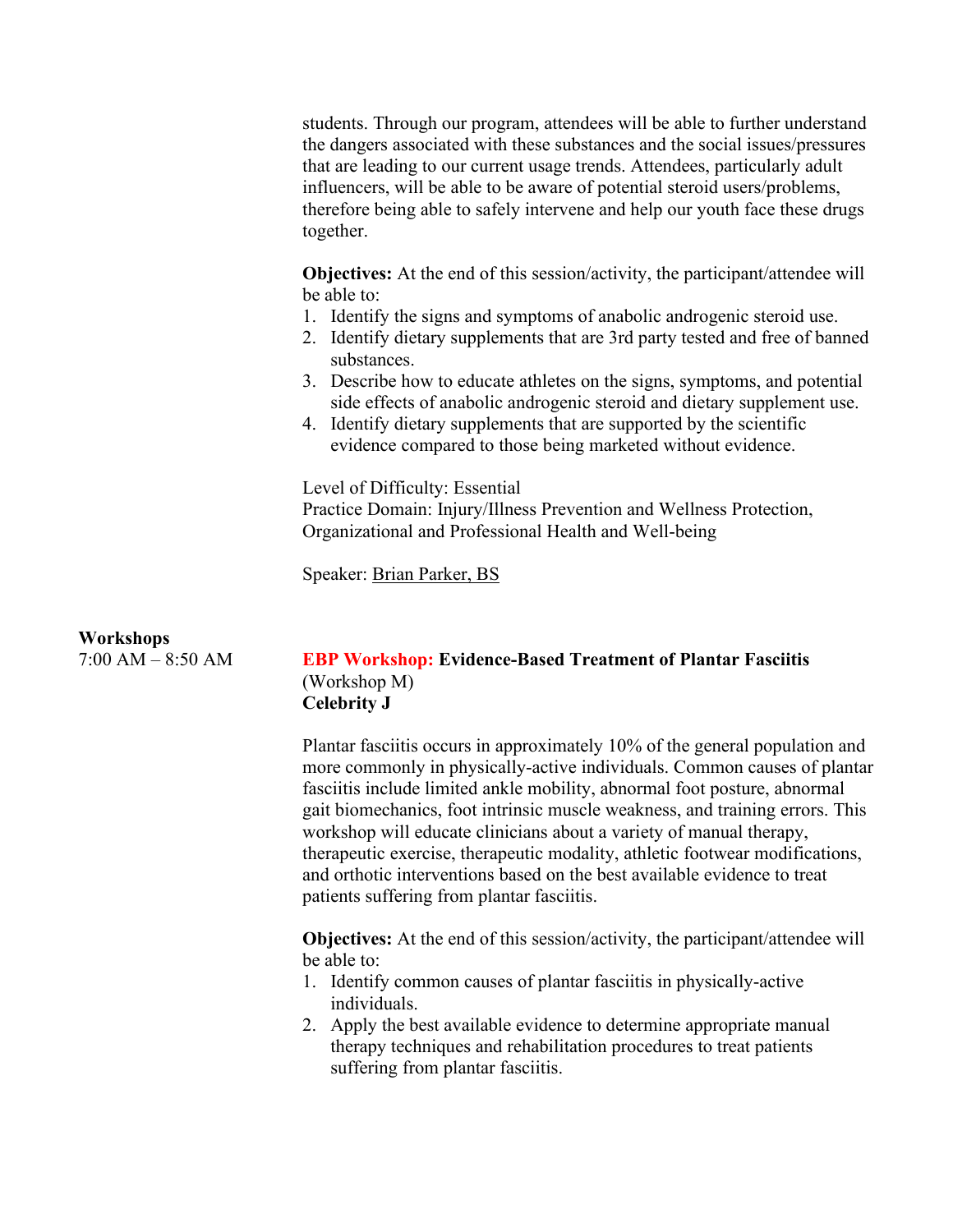3. Develop and implement a comprehensive, evidence-based treatment approach for patients with plantar fasciitis.

**Level of Difficulty:** Advanced **Practice Domain:** Treatment and Rehabilitation

Speakers: Elizabeth Ballard, DPT, PT, LAT, ATC, James Scifers DScPT, PT, SCS, LAT, ATC

# 8:00 AM – 9:50 AM **EBP Workshop: Using Directional Testing and Postural Provocation to Enhance Your Assessment of Lower Back Disorders** (Workshop N) **Celebrity FG**

This presentation will utilize both a lecture and lab format to examine an approach to assessing disorders of the thoracolumbar and pelvic regions by utilizing a combination of movement screening, directional preference testing, and provocative maneuvers. Attendees will discuss pearls to listen for when taking a history and review the basics of an effective clinical examination. We will identify which special tests are clinically reliable, while also discussing their limitations, and explore the use of movement analysis, including directional preference testing and postural provocation, to help arrive at a diagnosis to guide treatment options. The primary goal of this presentation is to encourage participants to use an evidence-based approach in their orthopedic evaluation process, while also appreciating the role that repetitive motion and static postural loading play in helping to identify the motions, postures, and loads that are creating further harm, and therefore need to be modified, to enhance the individual recovery process and empower the patient to help manage their own recovery.

**Objectives:** At the end of this session/activity, the participant/attendee will be able to:

- 1. Identify key points to listen for in the history, as well as look at the literature, to assess the importance of ROM testing, and the reliability of selected special tests.
- 2. Evaluate the role movement screening protocols may play in low back assessment, and in particular, how directional preference testing (MDT) and positional provocation maneuvers, may provide an important basis to assist in diagnosis.
- 3. Determine which treatment options may provide the best approach to initial management and rehabilitation.
- 4. Utilize directional preference and static and postural loading maneuvers, in conjunction with a standard orthopedic assessment process, and discuss how to interpret these findings to enhance their diagnostic acumen.

### **Level of Difficulty:** Advanced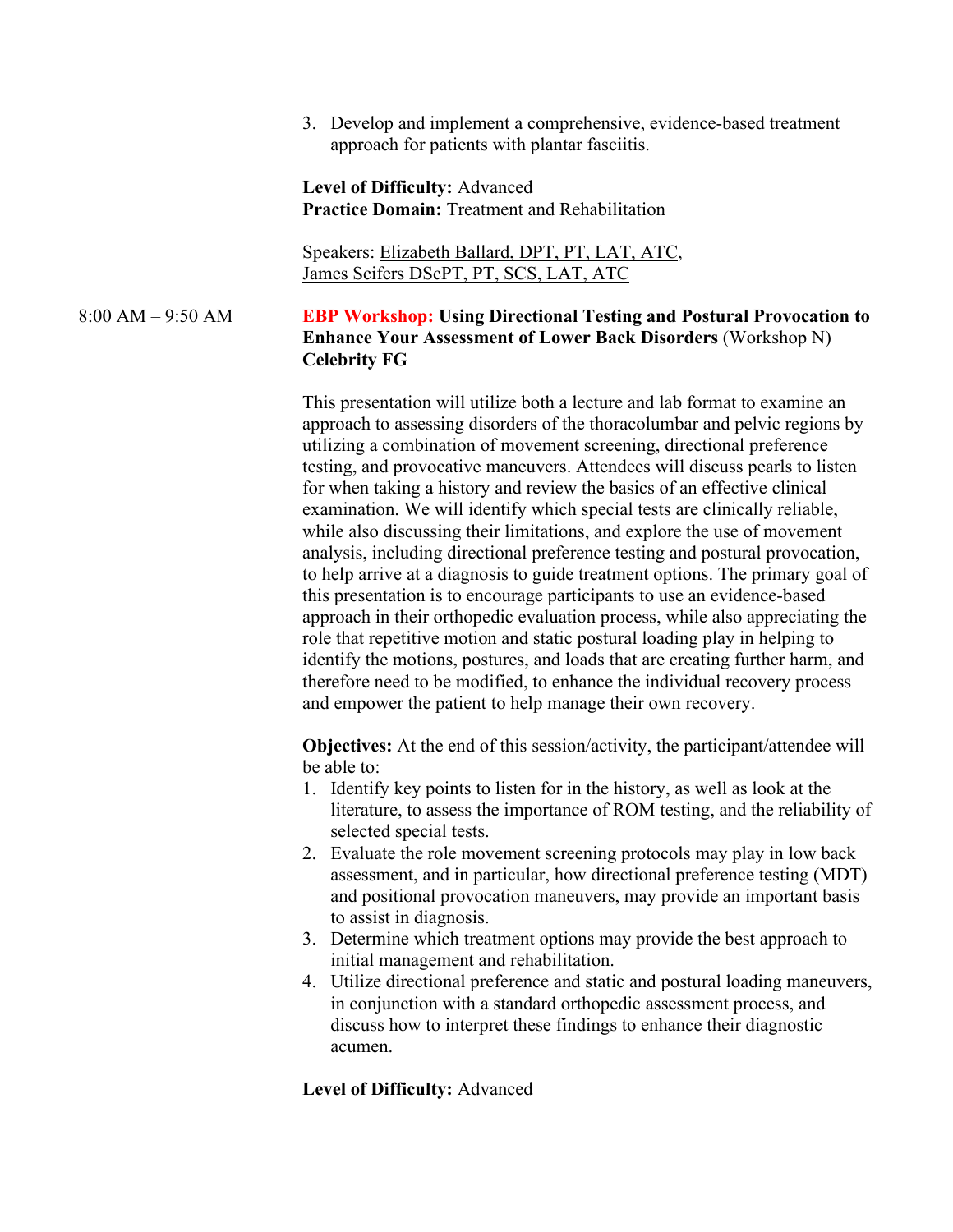#### **Practice Domain:** Clinical Evaluation and Diagnosis

Speaker: Kenneth Cieslak, DC, ATC, CSCS

# 8:00 AM – 9:50 AM **EBP Workshop: What's New? Spinal Motion Restriction: A Hands-on Evidence-Based Update** (Workshop O) **Celebrity HI**

This session will address recent advances in prehospital emergency care related to Spinal Motion Restriction (SMR). During the lecture portion, we will discuss updated and/or new skills related to SMR including updated guidelines and the NEXUS criteria for the use of the long spine/back board and other alternative devices for SMR. During the hands-on portion of the workshop participants will have an opportunity to practice traditional long spine/back boarding and try the scoop stretcher, Vacuum Mattress, and CombiCarrier. Guided practice, case scenarios, and difficult cases will be used to help athletic trainers practice these skills.

**Objectives:** At the end of this session/activity, the participant/attendee will be able to:

- 1. Discuss updated emergency care skills, concepts, and guidelines related to Spinal Motion Restriction (SMR).
- 2. Participants will be able to explain when the use of SMR is warranted in the athletic training setting according to the NEXUS criteria.
- 3. Describe the use of various alternative equipment including the scoop stretcher, Vacuum Mattress, and CombiCarrier for Spinal Motion Restriction in the athletic training setting.
- 4. Integrate these concepts and guidelines into their organizations' emergency action plan.
- 5. Integrate these alternatives to the long spine board into their organizations' emergency action plan.

**Level of Difficulty:** Advanced **Practice Domain:** Immediate and Emergency Care

Speakers: Ellen Payne, PhD, LAT, ATC, CSCS, EMT, Edward Strapp, TP-C/FP-C, NRP, ATCL

#### **Monday, January 13, 2020**

#### **Lectures**

9:00 AM – 9:50 AM **EBP Lecture: The Last 30% - A Multifactoral Approach to Ending the ACL Epidemic in Sport** (Lecture #26) **Premier Ballroom C**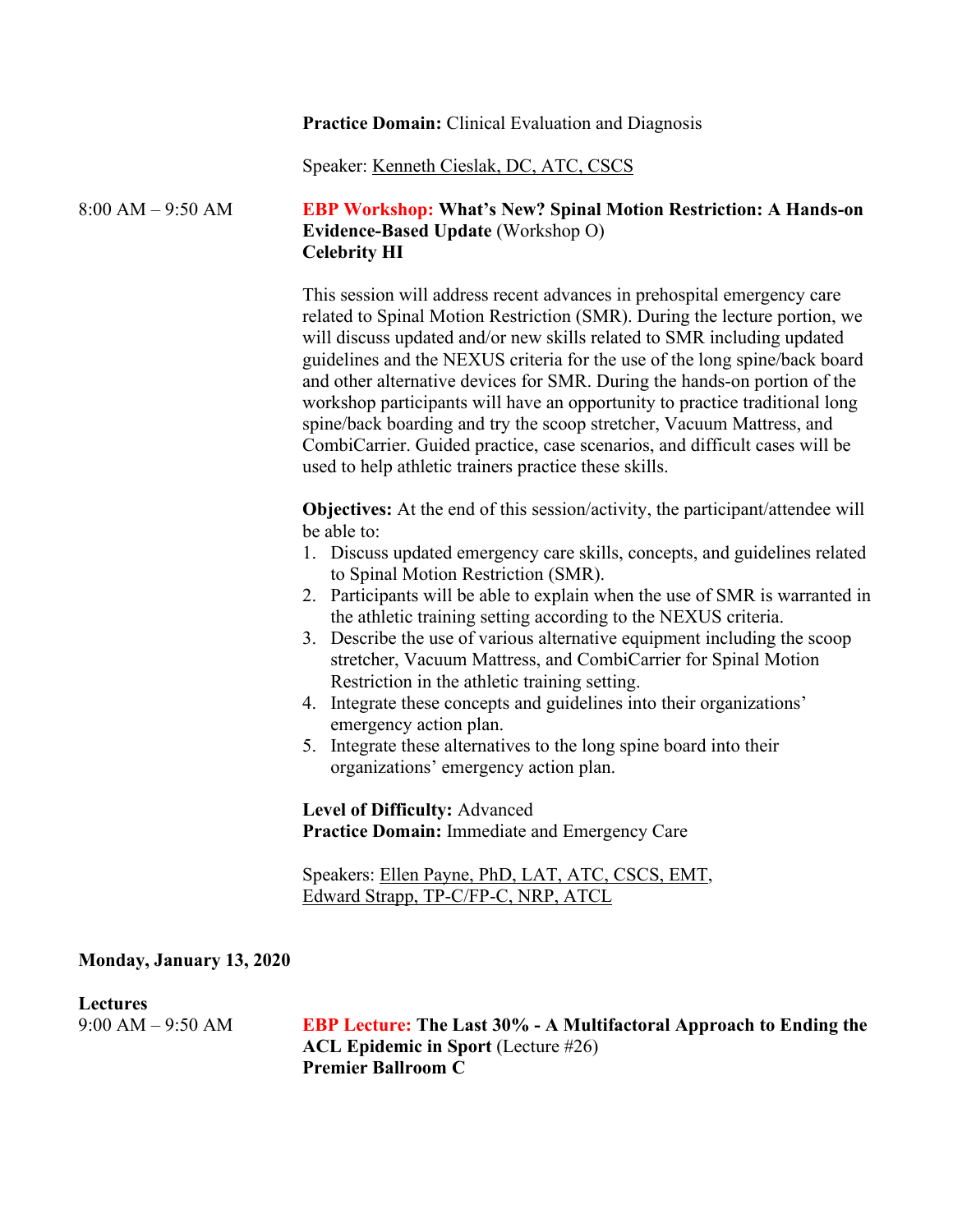This lecture will help clinicians develop a comprehensive ACL treatment program that will encompass prevention programs, virtual reality (VR) training and mental health care of ACL injured athletes. The lecture will start with a brief discussion of all the available types of ACL neuromuscular prevention programs such as Sportsmetrics, PEP and FIFA 11+ and their reliability and validity. Training tips, the role of the coaching staff, website resources and quantitative measurements with return to play guidelines to be used as clinical resources will be discussed. Current injury and reinjury statistics, psychological aspects of ACL injury and return to play statistics following surgery will be presented.

**Objectives:** At the end of this session/activity, the participant/attendee will be able to:

- 1. Design, educate and train coaches to integrate sport specific neuromuscular prevention programs in a team's dynamic warm up prior to practice.
- 2. Discuss return to play guidelines that encompass hop testing, Y-balance testing, patient reported outcomes (ACL-RSI) in order to design an action plan for their clinical setting.
- 3. Summarize the role of rehabilitating the brain to show the need for VR training after ACLR so that clinicians have fun and cost-effective tools to immediately integrate VR training in their clinical setting to reduce risk of re-injury.

**Level of Difficulty:** Advanced **Practice Domain:** Injury/Illness Prevention and Wellness Protection

Speaker: Patricia Cordeiro, PhD, ATC

10:00 AM – 10: 50 AM **EBP Lecture: The Opioid Epidemic and the Athletic Trainer's Role in the Prevention of Opioid Abuse and Management of Narcotic Overdoses: Are We Ready?** (Lecture #27) **Premier Ballroom C**

> The Center for Disease Control reports that between 1999 -2017 more than 700,000 people died from a drug overdose. In 2017 sixty-eight percent of drug overdoses were from opioids. On average 130 Americans die from an opioid overdose. This presentation will look at the three waves of the opioid epidemic and the factors that predispose athletes to the abuse of pain killers. Athletic trainers are in a unique position to assist in the prevention of opioid abuse and should be trained in the emergency care of opioid overdoses. Best practices in the prevention of opioid abuse will be presented as will the recognition and management of acute opioid drug overdoses.

**Objectives:** At the end of this session/activity, the participant/attendee will be able to: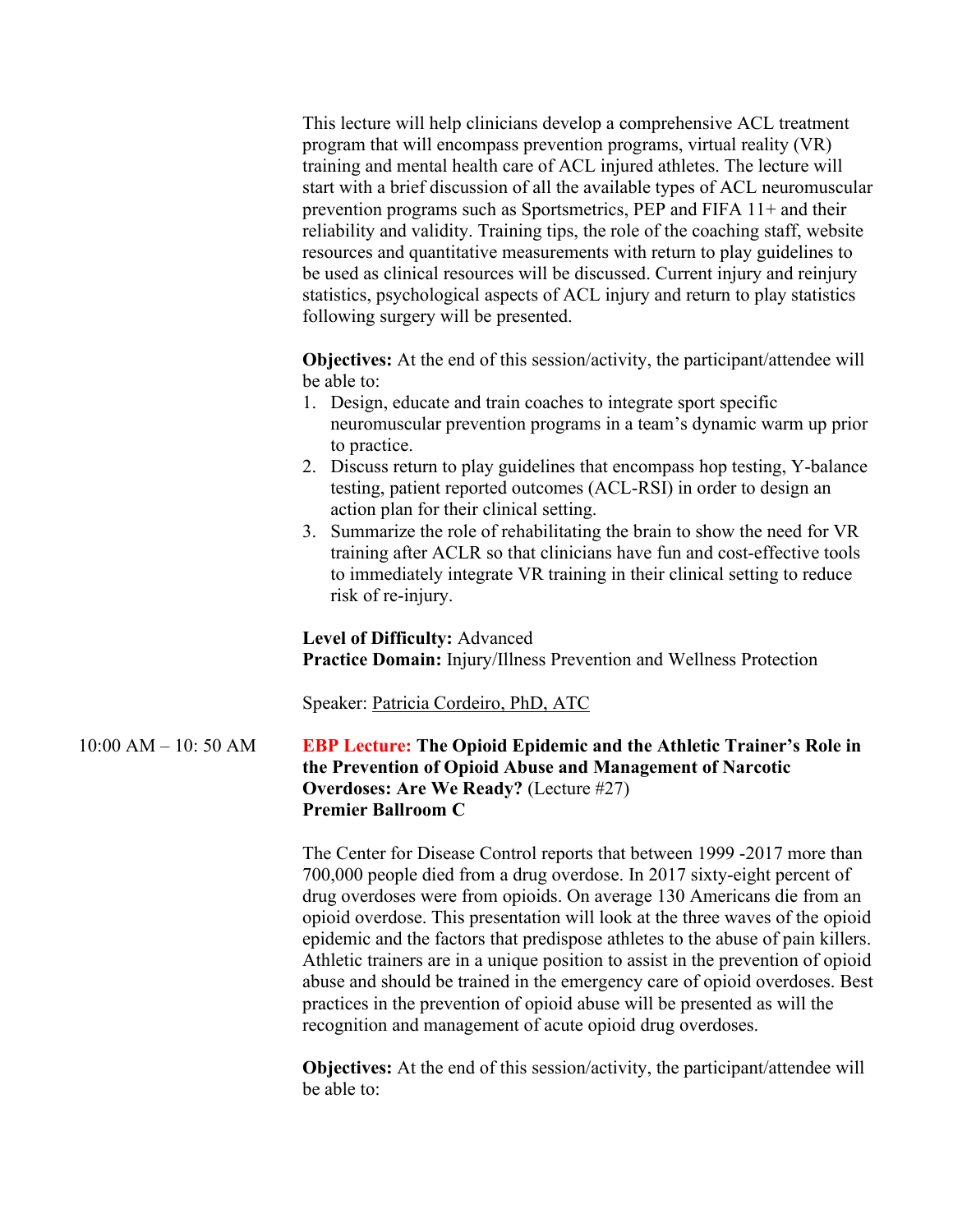|                         | 1. Summarize the history of the modern-day Opioid Epidemic.<br>2. Discuss factors that predispose athletes in the use and abuse of<br>prescription and non-prescription pain medications.<br>3. Identify the athletic trainer's role in the prevention of opioid abuse.<br>4. Recognize the signs and symptoms of an acute opioid drug overdose.<br>5. Describe the steps in the emergency management of an acute opioid<br>drug overdose.                                                                                                                                                                                                          |
|-------------------------|-----------------------------------------------------------------------------------------------------------------------------------------------------------------------------------------------------------------------------------------------------------------------------------------------------------------------------------------------------------------------------------------------------------------------------------------------------------------------------------------------------------------------------------------------------------------------------------------------------------------------------------------------------|
|                         | <b>Level of Difficulty: Advanced</b><br>Practice Domain: Injury/Illness Prevention and Wellness Protection,<br>Immediate and Emergency Care                                                                                                                                                                                                                                                                                                                                                                                                                                                                                                         |
|                         | Speaker: Wayne Rodrigues, MEd, ATC, LAT, EMT-P                                                                                                                                                                                                                                                                                                                                                                                                                                                                                                                                                                                                      |
| $11:00$ AM $- 11:50$ AM | <b>EBP Lecture: Pain – Patient Classification to Optimize Care (Lecture</b><br>#28)<br><b>Premier Ballroom C</b>                                                                                                                                                                                                                                                                                                                                                                                                                                                                                                                                    |
|                         | This presentation will address the management of pain in physically active<br>patients from an etiological perspective. After a brief introduction to<br>nociceptive pain, we will address sources of pain in the physically active for<br>the purpose of classifying individuals in an effort to optimize care. We will<br>explore sources of nociplastic, neuropathic (including complex regional<br>pain syndrome), psychosocial and motor/biomechanical pain in physically<br>active patients. We will offer strategies to optimize patient examination,<br>evaluation and treatment with an aim of improving outcomes.                         |
|                         | <b>Objectives:</b> At the end of this session/activity, the participant/attendee will<br>be able to:<br>1. Recognize that all pain is not nociception.<br>2. Identify common sources of non-nociceptive pain common to physically<br>active patients.<br>3. Identify examination and evaluations findings that assist in appropriate<br>classification.<br>4. Apply their findings in making evidence-based referral and treatment<br>decisions for patients in pain.<br>Level of Difficulty: Advanced<br><b>Practice Domain:</b> Clinical Evaluation and Diagnosis<br>Speaker: Craig Denegar, PhD, PT, ATC, FNATA,<br>Laurie Devaney, PhD, PT, ATC |
|                         |                                                                                                                                                                                                                                                                                                                                                                                                                                                                                                                                                                                                                                                     |

**Workshops**